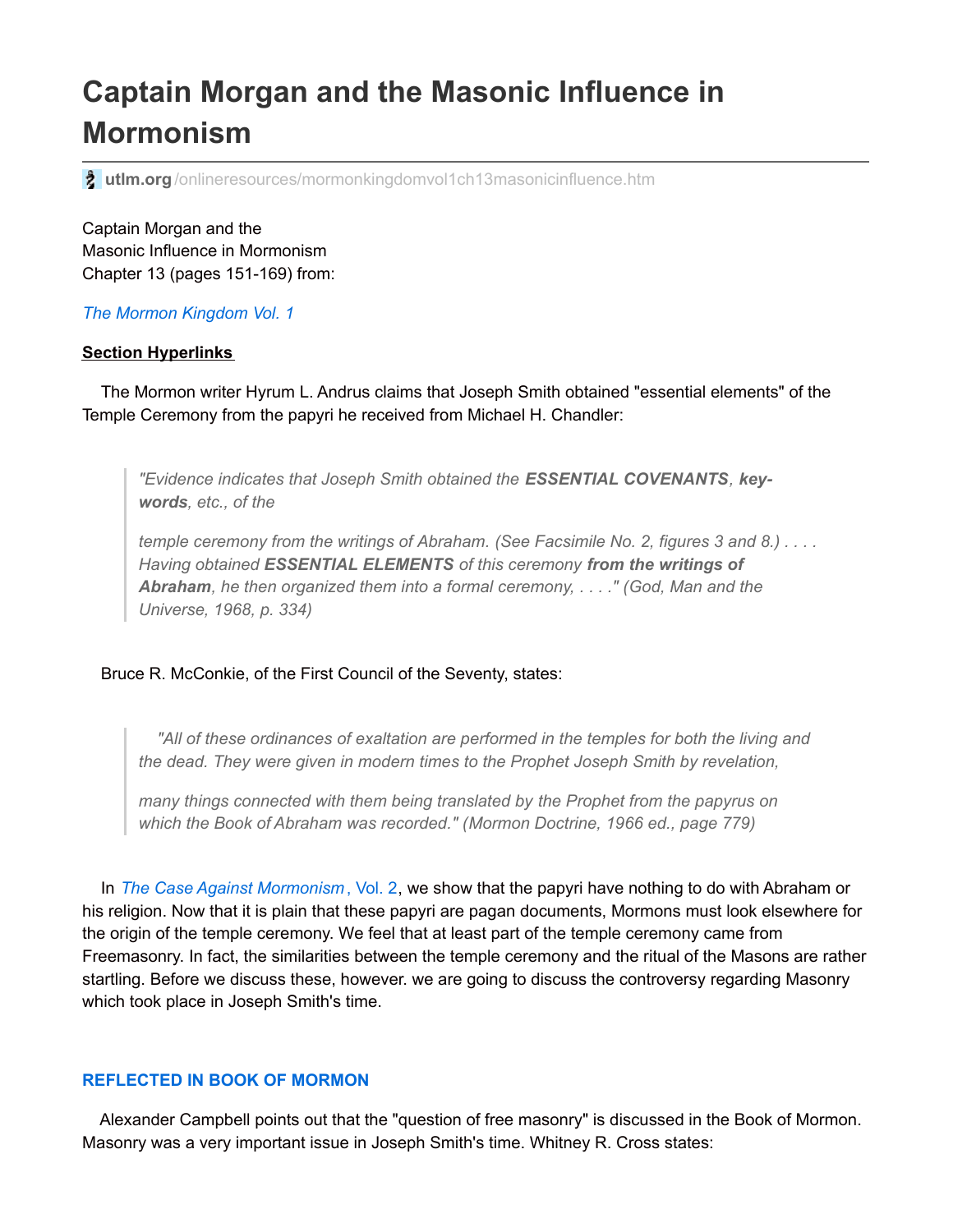*"William Morgan became a Mason in Rochester in 1823, but found himself excluded from the Batavia chapter . . . he wrote the [Illustrations](http://www.utlm.org/onlinebooks/captmorgansfreemasonrycontents.htm) of Masonry and arranged for its publication by the Batavia Advocate press. The secret leaked out however, whereupon the unfortunate author suffered a series of mysterious persecutions. First the authorities held him briefly on a debt claim, so that his lodgings could be searched for the manuscript. On September 8, 1826. parties of strangers, apparently from Buffalo, Lockport, and Canandaigua, began appearing in town. Their attempt at arson on the print shop failed. Then a trumped-up charge demanded Morgan's presence for trial in Canandaigua. While in jail there awaiting his hearing, he was kidnapped on the evening of September 12. His captors drove him in a curtained carriage through Rochester, by the Ridge Road to Lewiston, and thence to the Fort Niagara powder magazine. He may after a time have been released across the Canadian border. More probably he was tied in a weighted cable, rowed to the center of the Niagara River at its junction with Lake Ontario, and dropped overboard. In any case, it cannot be proved that he was ever seen again.*

*". . . The event implicated Masons all the way from the Finger Lakes to the Niagara Frontier... Thus by 1827 village committees from Rochester westward had begun to organize politically against the accused society. . . . The major issue seemed to be one of morality: Masonry was believed to have committed a crime. Its members had put their fraternal obligations ahead of their duty to state and society, sanctioning both a lawless violation of personal security and a corrupt plot to frustrate the normal constitutional guarantees of justice. . . . Its titles and rituals smacked of monarchy as well as of infidelity. The very secrecy which required such reckless guarding suggested ignoble and dangerous designs. Whence, for instance, came the skulls, reputed to be used for drinking vessels in the ceremony of the Royal Arch degree? Curiosity, fancy, and rumor thus multiplied the apparent threats of Masonry to the peace, order, and spirituality of society.*

*"Such reactions grew as expert propagandists played upon the fears and wonderment of the multitude. . . . the Antimasonic excitement . . . may well have been the most comprehensive single force to strike the 'infected district' during an entire generation. Charles Finney later estimated that two thousand lodges and forty-five thousand members in the United States suspended fraternal*

#### <<page 151>>

*activity. Most of the groups in western New York must have done so. (The Burned-Over District by Whitney R. Cross. New York, 1965, pp. 114, 115, 117 and 120)*

Walter Franklin Prince made this statement concerning the relationship between the Book of Mormon and Masonry:

*"Now in at least twenty-one chapters in seven out of the sixteen 'books' of the Book of Mormon are to be found passages, varying from several to sixty-three lines in length,*

*plainly referring to Masonry under the guise of pretended similar organizations in ancient America." (The American Journal of Psychology, Vol. 28, 1917, page 376)*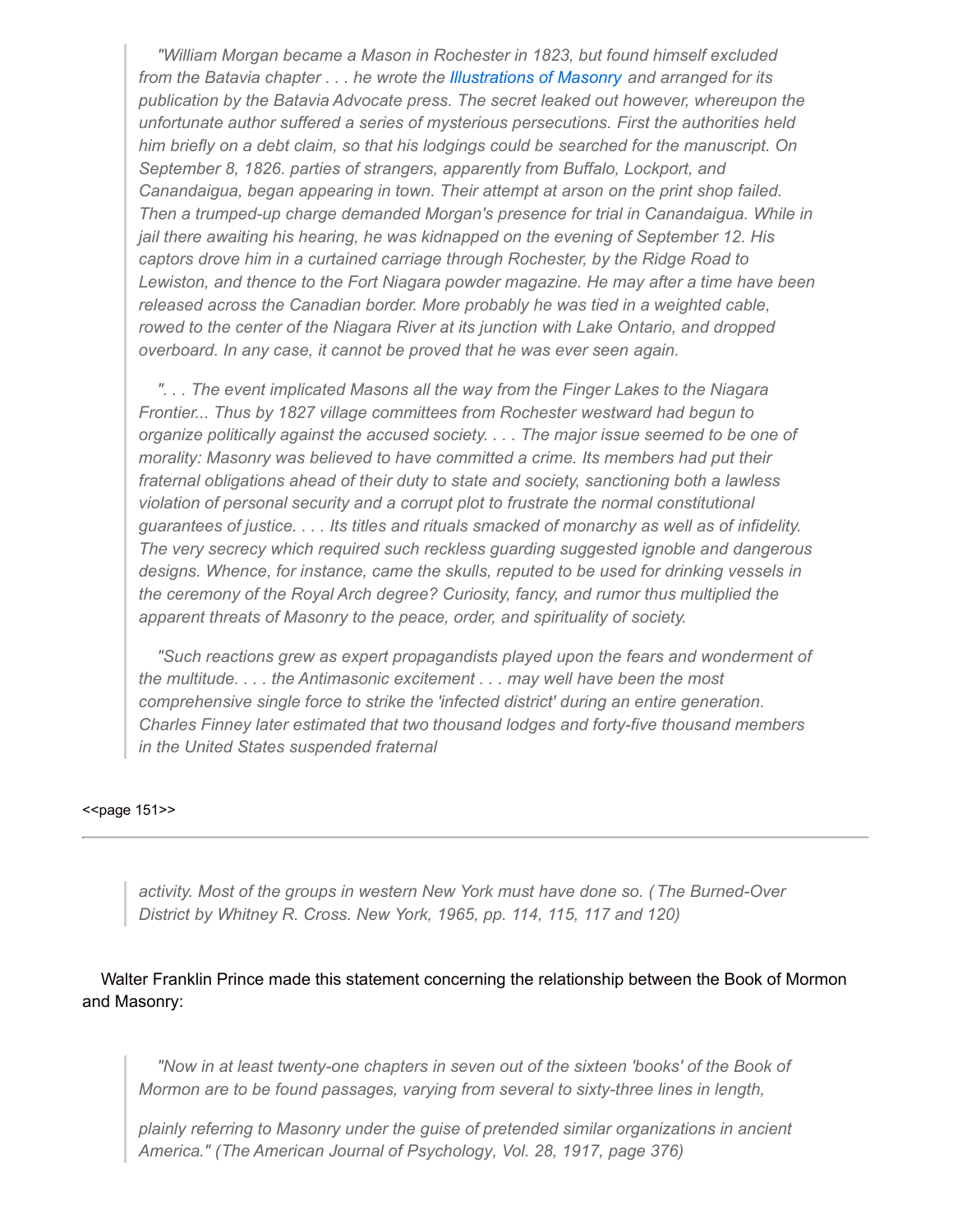After studying copies of the *Wayne Sentinel* and the *Palmyra Freeman* (these are newspapers that were printed in Joseph Smith's neighborhood), we have become convinced that the controversy over Masonry is reflected in the *Book of Mormon*. To understand the relationship it is necessary to know how excited the people in New York became after Morgan's disappearance. In the *Wayne Sentinel* for March 23, 1827, we find the following quoted from the *Rochester Daily Advertizer*:

*"The excitement respecting Morgan, instead of decreasing, spreads its influence and aquires new vigour daily. Scarcely a paper do we open without having our eye greeted by accounts of meetings, together with preambles and resolutions, some of them of a cast still more decided and proscriptive than any we have yet published. . . .*

*"The Freemason, toonot only those who took off Morgan, but every one who bears the masonic nameare proscribed, as unworthy of 'any office in town, county, state, or United States!' and the institution of masonry, . . . is held up as DANGEROUS and*

*detrimental to the interests of the country!"*

The controversy over Masonry soon became political. The *Wayne Sentinel* carried the following statement on November 16, 1827:

*"The election in this county (says the Ontario Messenger) has resulted in the choice of the entire ANTI-MASONIC ticket."*

On March 7, 1828, the following appeared in the Wayne Sentinel:

*"At a convention of Freemasons, opposed to SECRET SOCIETIES, held at Le Roy, . . .*

*"Mr. Read then spoke very extensively upon the obligations of masonry showing that they we were*

*diametrically opposed to good government, and SUBVERSIVE of the principles of justice and good order."*

On November 9, 1827, Eliphalet Murdock claimed that some years before his father was found with his throat cut. He implied that the Masons had murdered him because they felt he had revealed their secrets:

*". . . I believe the Lodge was thus induced to suppose that he had revealed those secrets, and dealt with him accordingly! Thus,*

*I believe my father fell a victim to masonic vengeance, and that without a cause!" (Wayne Sentinel, Nov. 9, 1827)*

The feeling against Masonry became very strong, and many Masons left the fraternity to actively work against it. The following appeared in the *Wayne Sentinel* on July 18, 1828: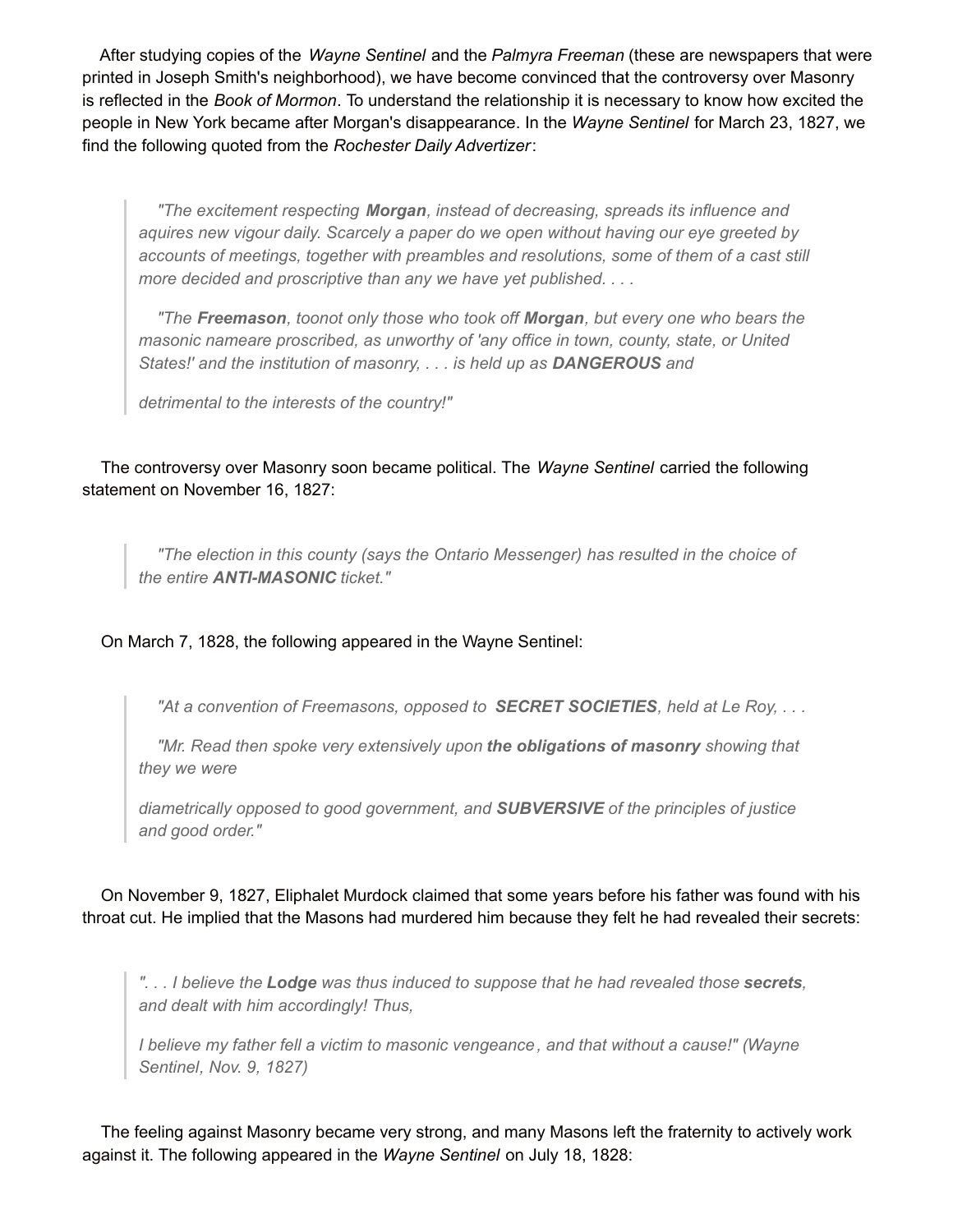*". . . the masonic society has been SILENTLY GROWING among us, whose principles and operations are calculated to*

*SUBVERT AND DESTROY the great and important principles of the commonwealth.*

*". . .*

*It requires the CONCEALMENT OF CRIME and protects the guilty from punishment.*

*"It encourages the commission of CRIME by affording the guilty facilities of escape.*

*"It affords opportunities for the corrupt and designing to*

*form plans against the government and the lives and characters of individuals. . . .*

*"An institution, thus fraught with so many and great evils, is DANGEROUS to our GOVERNMENT and the safety of our citizens, and*

*it is unfit to exist among a free people.*

*"We, therefore, . . . solemnly absolve ourselves from all allegiance to the masonic* institution. . . . and in support of these resolutions, . . . and the safety of individuals against *the usurpations of all SECRET SOCIETIES and open force, and against the 'vengeance' of the masonic institution. . . .*

*"Resolved, That however beneficial*

*SECRET SOCIETIES AND COMBINATIONS may have been considered in the dark ages. . . yet in this enlightened age and country, they become not only useless to their members, but DANGEROUS TO THE GOVERNMENT."*

On September 26, 1828, an article concerning the "Freemasons, Jesuits & Jews of Portugal" appeared in the *Wayne Sentinel*. The following statements are taken from that article:

*"In reading the furious declamations of contending factions in the Peninsula, and particulary in Portugal, we should be led to believe, that the whole of society was composed of only two elements, Freemasons and Jesuits, or Apostolicalsthat the one was determined to devour or exturpate the otherand that the only duty of government consisted in suppressing lodges or convents, in checking or destroying the brothers of the CRAFT, or* the brothers of the Cloister. . . . If you listen to the party which lately welcomed Don Miguel *as their 'tutelar angel,' . . . the Freemasons have been the cause of all the 'seditions, privy cons[p]iracies, and rebellions,' which, for the last thirty years, have afflicted Europe. . . . The Free-masons are, therefore, radically and essentially, demagogues, jacobins,*

#### <<page 152>>

*conspirators, assassins, infidels, traitors, and atheists. Their BAND of union is formed of the broken cement of existing ordertheir secret is the watch-word of sedition and rebelliontheir object is anarchy and PLUNDER. . . unless they are suppressed, there will*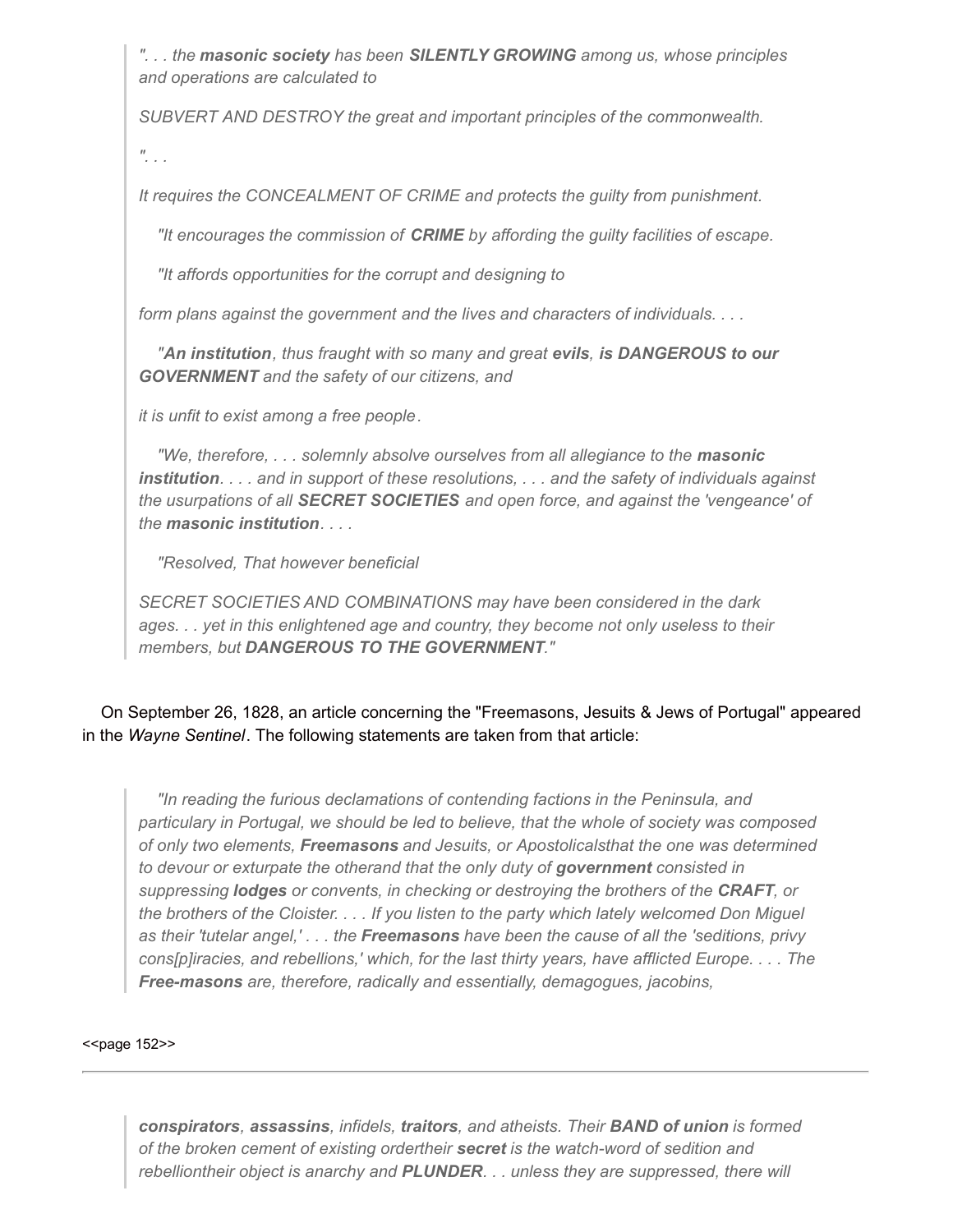*soon be neither religion, morals, literature, nor civilized society left!" (Wayne Sentinel, September 26, 1828)*

*The Morgan Investigator*, published in Batavia, New York. carried these statements:

*'BEWARE OF SECRET COMBINATIONS.'*

*"These are the dying words of General George Washington . . . there is something in the principles of masonry that tends to distract the mind and lead to the perpetration of CRIMES . . .*

*"If all then are convinced that the existence of this institution is not only unnecessary but DANGEROUS to the best interests of society, let masons honestly and honorably confess by leaving its ranks, . . ." (The Morgan Investigator, March 29, 1827, page 1)*

In another article published in the same paper we find the following statement:

*"I believe the institution of masonry DANGEROUS TO OUR LIBERTIES, and I think they have gone far enough in the march towards supreme power to receive a check."*

The same paper called the Masons "an organized **BAND** of desperadoes" and spoke of the "dark and treasonable plot, formed against the lives of our citizens and the laws of our country." The following appeared in a book entitled, *An Inquiry into the Nature and Tendency of Speculative Free-Masonry*:

## *"4.*

*"*

*Masonry is a MURDEROUS institution. It is based on laws which require murder. Those laws which support the system, demand and take the life of a fellow creature, without any reference to the laws of God or the land; . . . Who then does not see, that the very principles, spirit, and essence, of this ancient fraternity, are MURDEROUS!*

*"5. Those who join the institution, solemnly swear that, if they violate 'any part' of their oaths, they will submit to be executed in the manner the oaths prescribe. . . . What a disgrace to the dignity of man; that in this land of bibles, and dear bought independence, a society should exist which claims the*

*prerogative of sacrificing human beings, without any reference to the God of the bible, or to* the laws of our boasted freedom! Such, I am bold to say, is the masonic society.  $\dots$ 

*"6.*

*The masonic society is inconsistent with our free institutions. Every mason's life, according to the oaths he has taken, is the property of masons; consequently not that of his country. Is this consistent with a Republican Government? . . .*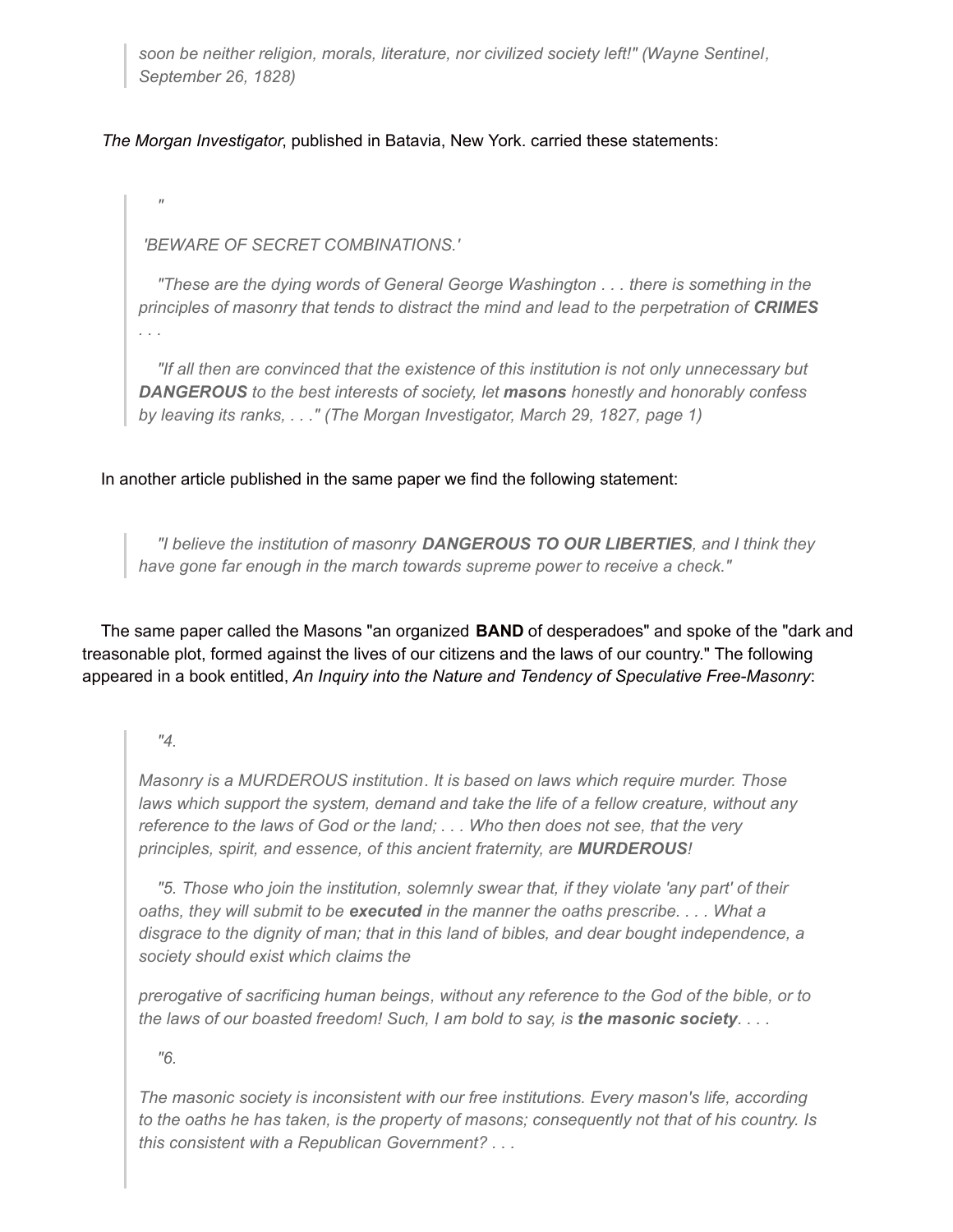*"7. Some sentiments embraced in masonic oaths deserve particular notice. . . . If a murderer or any other criminal who is a master mason is brought before the bar of justice* to be tried, and gives this singal [signal] of distress; if the judge or prosecutor or any of the *jurors are master masons, and see him give this sign, they are under the solemnities of an oath,*

*to risk their lives to save his." (An Inquiry into the Nature and Tendency of Speculative Free-Masonry, by John G. Stearns, New York, 1829, pp. 76, 77 and 79)*

## In an address which was delivered September 11, 1829, we find the following:

*"This day has been set apart, as an occasion for assaulting the proud institution simultaneously throughout the state; for lifting against it the voices of freemen in all our borders. . . . He [Morgan] laid down his life for his country; his WIDOW and his ORPHANS, are alive to bear witness. He fell by the hand of masonic violence, pointing with the finger of death to the robber of our equal rights, and the midnight foe of our liberties.*

*". . .The horrors of the Revolution in France are, however, clearly traced to the hand of this midnight Order, and the present convulsed state of Mexico is principally owing to the secret operations of two masonic parties, the York masons, and the Scotch masons. The injury done to our national character by Burr's conspiracy was of the highest magnitude; the private correspondence of that conspiracy was carried on in the Royal Arch* cypher, which is a proof that the agents were exalted Freemasons. . . . and never was an *arrow sped with keener point, that this fact of Burr's conspiracy, to enter the joints of the harness, and to pierce the heart of treasonable Freemasonry." (The Anti-Masonic Review and Monthly Magazine, Vol. 1, No. 10, pp. 296-297)*

On March 14, 1828, the *Wayne Sentinel* reported that an "anti-Masonic" newspaper was to begin publication in Joseph Smith's neighborhood. It was to be known as *The Palmyra Freeman*. We have only had access to photographs of a few pages from this paper, but these pages have led us to the conclusion that it was extremely anti-Masonic. On December 2, 1828, this statement appeared in the *Palmyra Freeman*:

*Our Government and Country will BE DESTROYED, unless the people put down MASONRY root and branch." (Palmyra Freeman, December 2, 1828)*

### In the same issue we find the following:

*"*

*"And what will the people of this country think of themselves ten or twenty years hence, if they should suffer themselves to be duped, and do not [now?] unite hand and heart, to put down a secret society, which, if again suffered to get fairly the ascendancy will crush them and their liberties together.*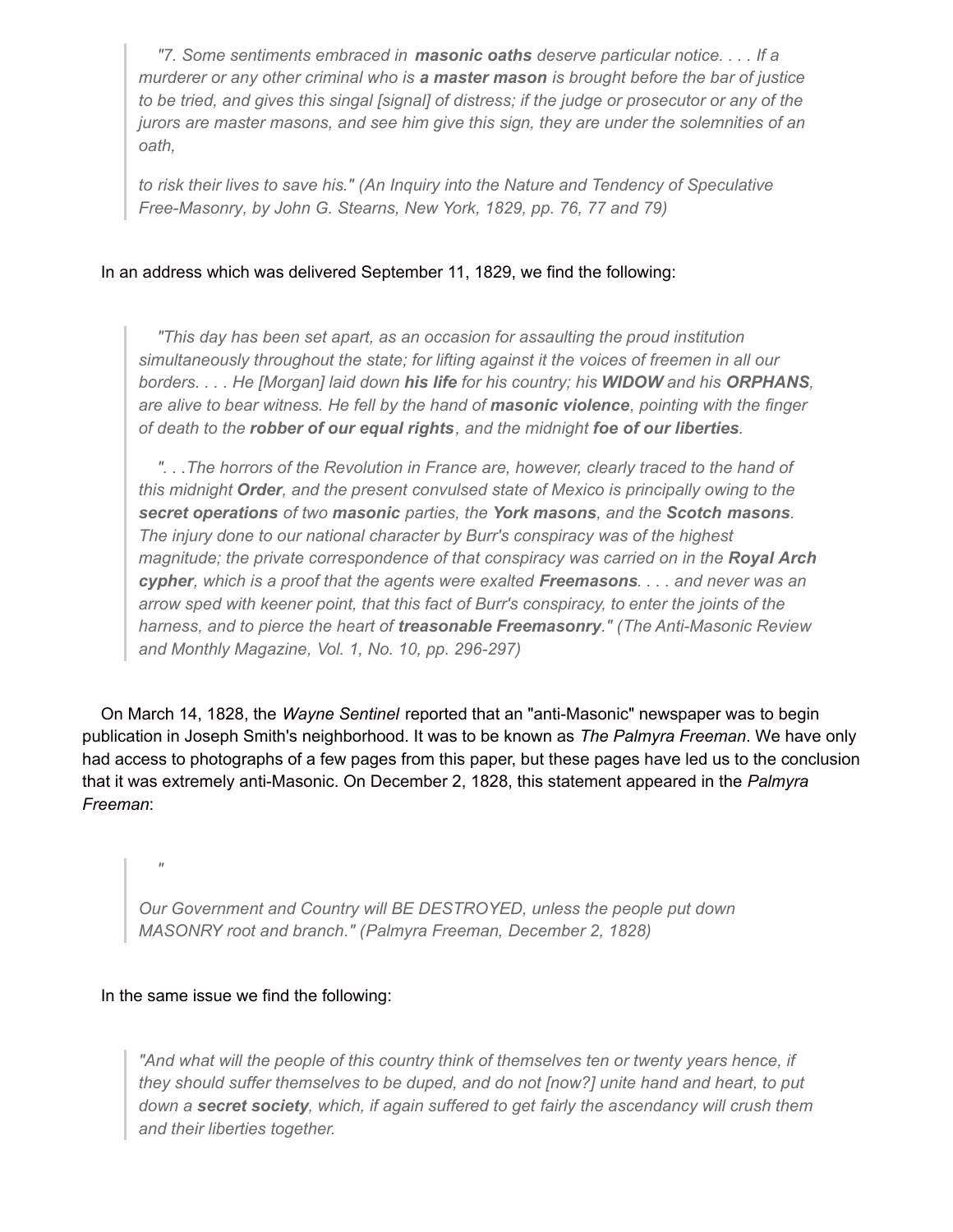On November 10, 1829, this statement appeared in the *Palmyra Freeman*:

<<br />page 153>>

*"Masonry, thank God, is now before the world in all her naked deformity!*

*a SECRET COMBINATION to destroy liberty and religion, . . ." (Palmyra Freeman, November 10, 1829)*

Now, when we look at the *Book of Mormon* we see that it is filled with references to **secret societies**. The Jaredites "formed a **secret combination**" (Ether 8:18), and the Nephites and Lamanites had a "**secret band**" (Helaman 8:28) known as the Gadianton robbers. Furthermore, the *Book of Mormon* warns the American people that a "**secret combination**" (Ether 9:24) would be among them.

In the *Book of Mormon*, Ether 8:14, we read:

*"And it came to pass that they all sware unto him, by the God of heaven, and also by the heavens, and also by the earth, and BY THEIR HEADS, that whoso should vary from the assistance which Akish desired should lose his head; and whoso should divulge whatsoever thing Akish made known unto them, the same should lose his life."*

According to an expose of Masonry published in the *Wayne Sentinel* on March 14, 1828, the "Obligation of the Seventh, or Royal Arch degree" contained these words:

*". . . I promise and swear, that I will aid and assist a companion Royal Arch mason wherever I shall see him engaged in any difficulty so far as to extricate him from the same, whether he be RIGHT OR WRONG.Furthermore do I promise and swear, that a companion Royal Arch mason's secrets given me in charge as such, and I knowing him to be such, shall remain as secure and inviolable in my breast as in his own, when he communicated it to me,*

*Murder and Treason NOT excepted. . . . binding myself under the no less penalty than to have my SKULL STRUCK OFF, and my brains exposed . . ."*

Another oath contained the words, ". . .binding myself under no less penalty than to have **my head struck off**. . ." The same issue of the *Wayne Sentinel* also stated that "the candidate is . . . presented wit with a human skull and told he must submit to the degradation of drinking his 5th libation from the skull. . ."

In the *Book of Mormon* we read:

*"But behold, Satan did stir up the hearts of the more part of the Nephites, insomuch that they did unite with those bands of robbers, and did enter into their covenants and their oaths, that they would*

*protect and preserve one another in whatsoever difficult circumstances they should be*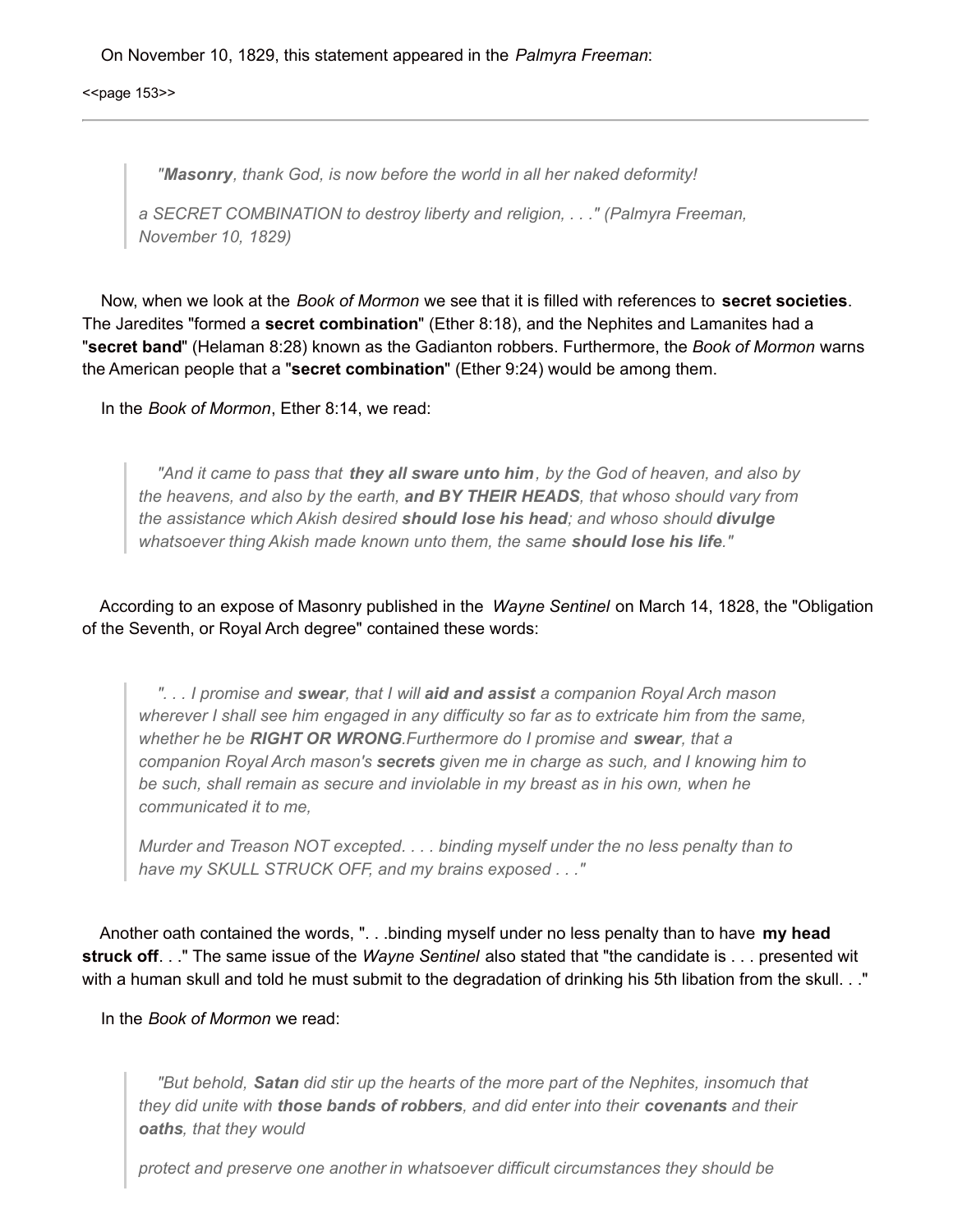*placed, that they should not suffer for their murders, and their plunderings, and their stealings.*

*"And it came to pass that they did have their signs, yea, their secret signs, and their secret words; and this that they might distinguish a brother who had entered into the covenant, that whatsoever wickedness his brother should do he should not be injured by his brother, nor by those who did belong to his band, who had taken this covenant." (Book of Mormon, Helaman 6:21-22)*

## The Masons, of course, had secret signs and words. In fact, William Morgan's expose stated that "the

signs, due-guards, grips, words, pass-words, and their several names comprise pretty much all the secrets of Masonry, . . ." (*[Freemasonry](http://www.utlm.org/onlinebooks/captmorgansfreemasonry3.htm#55) Exposed*, page 55) On [page](http://www.utlm.org/onlinebooks/captmorgansfreemasonry4.htm#68) 68 we find this statement concerning the word "*Shibbolett*": "This word was also used by our ancient brethren to DISTINGUISH a friend from foe, . . ."

As we have already shown, the Masons were accused of being "dangerous to our government," and some people felt that unless they were "suppressed, there will soon be neither religion, morals, literature, nor civilized society left!" (*Wayne Sentinel*, September 26, 1828) The *Book of Mormon* paints a similar picture concerning secret societies:

## *"And*

*they did set at defiance the law and the rights of their country; and they did covenant one with another to destroy the governor, and to establish a king over the land, that the land should no more be at liberty but should be subject unto kings." (3 Nephi 6:30)*

In Ether 8:22 we read that "whatsoever nation shall uphold such **SECRET COMBINATIONS**, . . . shall be **DESTROYED**. " In verse 25 of the same chapter we read that "

whosoever buildeth it up seeketh to overthrow the freedom of all lands, nations, and countries, . . ."

Because of the Morgan affair the Masons were accused of murder and shielding the guilty. John G. Stearns called Masonry "**a MURDEROUS institution**." (*An Inquiry into the Nature and Tendency of Speculative Free-Masonry*, page 76) The *Book of Mormon* speaks of "**MURDEROUS combinations**" (Ether 8:23), "**secret murders**" (3 Nephi 9:9), and in 3 Nephi 6:29 we read that the wicked entered "into a

covenant to destroy them, and to deliver those who were guilty of murder from the grasp of justice , . . . Moroni, who was supposed to have lived about 400 A.D., claimed that the Lord revealed to him the condition of the Gentiles in the last days:

*"And it shall come in a day when the blood of saints shall cry unto the Lord,*

*because of SECRET COMBINATIONS and the works of darkness .*

*. . . . .*

*"Yea, why do ye build up your secret abominations to get gain, and cause that widows should mourn before the Lord, and also*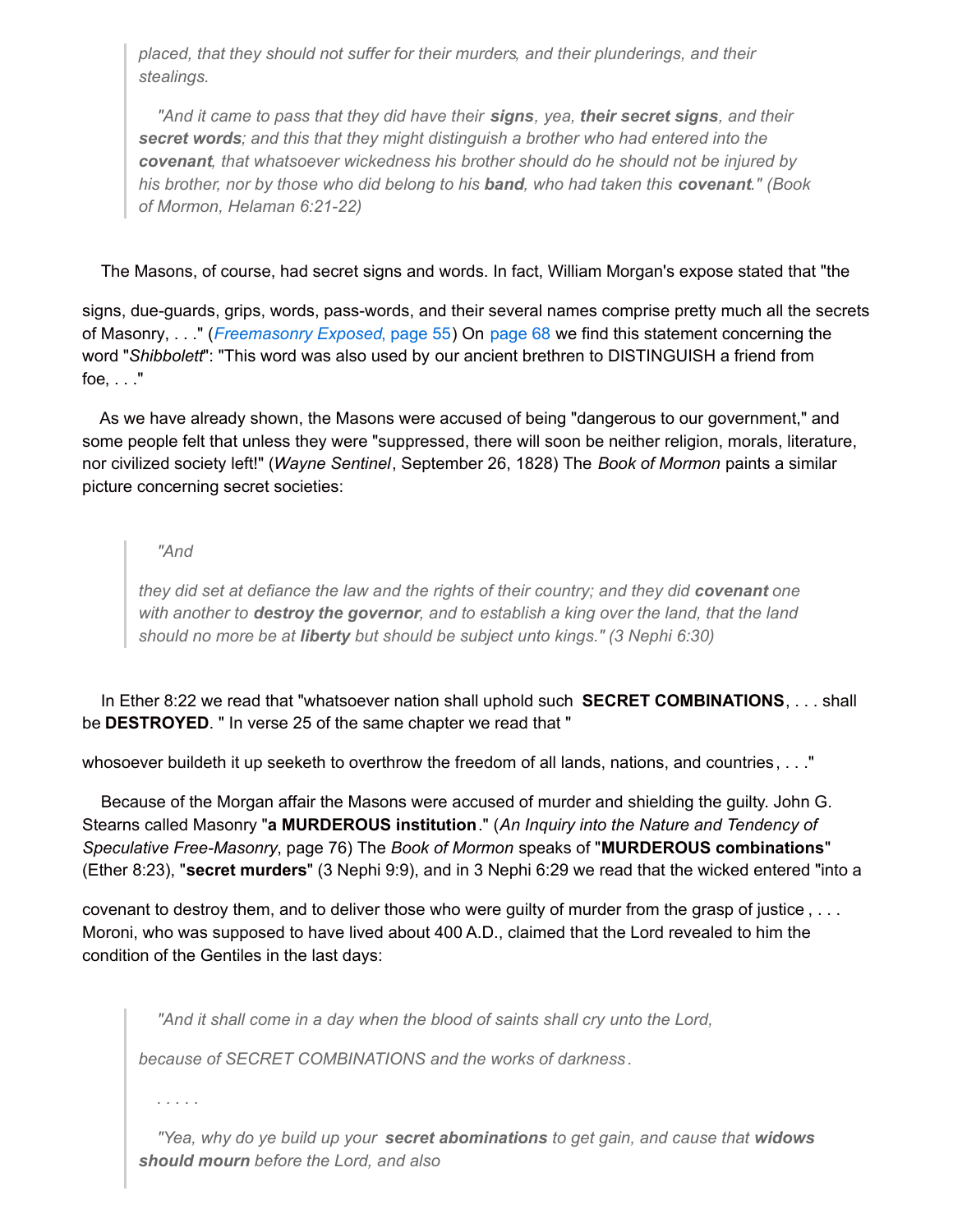*orphans to mourn before the Lord, and also the blood of their fathers and their husbands to cry unto the Lord from the ground, for vengeance upon your heads?" (Book of Mormon, Mormon 8:27 and 40)*

These verses were, no doubt, referring to Freemasonry. Ether 8:23-25 seems to be a warning a against Masonry:

*"Wherefore, O ye Gentiles, . . . suffer not that these murderous combinations shall get above you, which are built up to get power and gainand the work, yea, even the work of destruction come upon*

<<br />page 154>>

*you, . . . to your overthrow and destruction if ye shall suffer these things to be.*

*"Wherefore, the Lord commandeth you, when ye shall see these things come among you that ye shall awake to a sense of your awful situation, because of this SECRET COMBINATION which shall be among you; or wo be unto it, because of*

*the blood of them who have been slain; for they cry from the dust for vengeance upon it, and also upon those who built it up.*

*"For it cometh to pass that whoso buildeth it up*

*seeketh to overthrow the freedom of all lands, nations, and countries; and it bringeth to pass the destruction of all people, . . ." (Ether 8:23-25)*

This warning reminds us of the words attributed to George Washington: " **Beware of SECRET COMBINATIONS**." (*The Morgan Investigator*, March 29, 1827) The words "**SECRET COMBINATIONS**" are found in the *Book of Mormon* in the following places: 2 Nephi 9:9, 26:22; Alma 37:30-31; Helaman 3:23; 3 Nephi 4:29; Mormon 8:27; Ether 8:19, 22, 9:1, 13:18, 14:8, 10. These words were frequently used with regard to Masonry. In fact, newspapers published in Joseph Smith's neighborhood speak of "**SECRET COMBINATIONS**" (see *Wayne Sentinel*, July 18, 1828, and *Palmyra Freeman*, November 10, 1829). The *Wayne Sentinel* for July 18, 1828, uses the words "**SECRET SOCIETIES**" and the *Palmyra Freeman*. December 2, 1828, calls the Masons a "**SECRET SOCIETY**." The *Book of Mormon* uses the words "**SECRET SOCIETY**" in the following places: 3 Nephi 3:9; Ether 9:6, 11:22.

The Masons were sometimes accused of being a "**BAND**" and it was claimed that one of their objects was to "**PLUNDER**" (*Wayne Sentinel*, Sept. 26, 1828). The *Book of Mormon* speaks of the "**BAND of Gadianton**" (Heleman 11:10), who "did commit **murder and PLUNDER**" (Heleman 11:25).

The word "**CRAFT**" was frequently used with regard to Masonry. The *Book of Mormon* tells us that Gadianton was "expert in many words, and also in his **CRAFT**" (Heleman 2:4).

The Masons claimed that there ceremonies went back to " **ANCIENT**" times (*Masonry Exposed*, page 68). The *Book of Mormon* quotes Giddianhi (an evil man) as saying: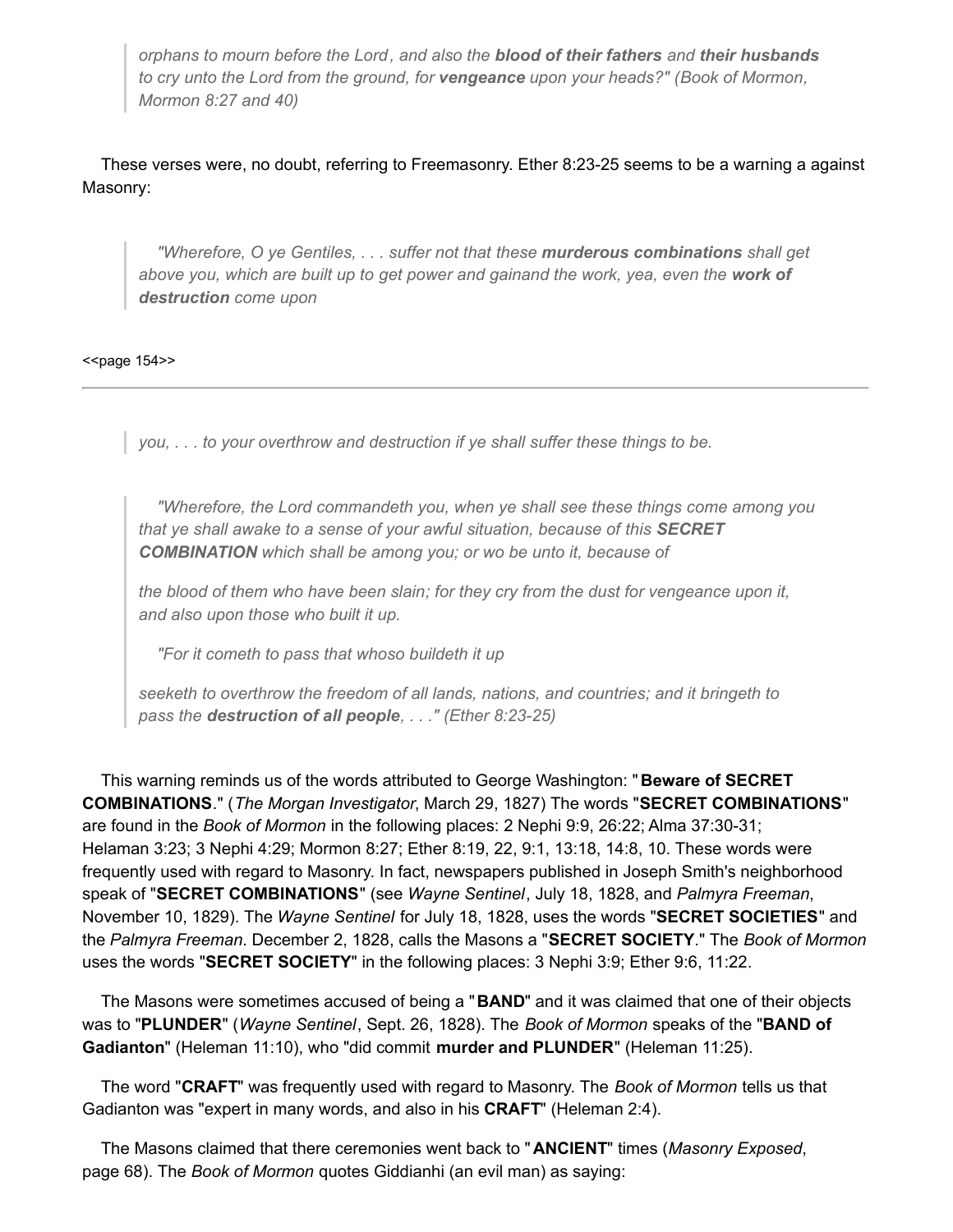*"And behold, I am Giddianhi; and I am the governor of this the secret society of Gadianton; which society and the works thereof I know to be good; and they are of ANCIENT date and they have been handed down unto us." (3 Nephi 3:9)*

In the Masonic ritual the candidate has "a rope called a Cable-tow round his neck" ( *[Freemasonry](http://www.utlm.org/onlinebooks/captmorgansfreemasonry1.htm#18) Exposed*, page 18). In the *Book of Mormon* 3 Nephi 26:22, we read: "And there are also **secret combinations**, . . . according to the **combinations of the devil**, . . . and he leadeth them by the neck with **a flaxen cord**. . . ."

In their ceremonies the Masons wore "**A LAMBSKIN or white apron**" (*[Freemasonry](http://www.utlm.org/onlinebooks/captmorgansfreemasonry2.htm#24) Exposed*, page 24). According to 3 Nephi 3:7, the Gadianton robbers wore "**A LAMBSKIN about their loins**" (3 Nephi 4:7).

Walter Franklin Prince suggested that the name Mormon may have been derived from the controversy over William Morgan's disappearance:

*"It is now sufficiently evident that the author of the Book of Mormon was, at the time he was writing it, powerfully obsessed by the ideas and emotions which characterized that popular movement which, beginning in western New York in 1826, was to subside last in the same region. What word would sink most indelibly into such a consciousnesswhat but the name MORGAN itself? . . . precisely as 'Morgan' is the masterword of the particular ideational and emotional complex of which we have been speaking, so Mormon, one of the reflected names, . . . is also the name of the composition as a whole." (The American Journal of Psychology, Vol. 28, pp. 378-379)*

Fawn Brodie points out that a corpse that was found on the shore of Lake Ontario was at first identified as that of William Morgan. Later, however, it was found to be the body of Timothy Monroe. Mrs. Brodie suggests that Joseph Smith may have "combined the first syllables of Morgan and Monroe" to make the name Mormon (*No Man Knows My [History](http://www.utlm.org/booklist/titles/nomanknowsmyhistorypaperback_xb010.htm)*, page 64). We feel that this is a very good suggestion, for the *Wayne Sentinel* uses the two names in an article published November 2, 1827:

> *"The investigation commenced at Gaines last Saturday was resumed on Monday at Batavia. where the body, being disinterred, was with the clothing, submitted for the third time to a jury. The result nullifies the verdict of the proceeding jury by showing the body to beNOT MOR-GAN'S but TIMOTHY MONRO'S."*

The names Morgan and Monroe (the *Wayne Sentinel* spells it Monro) were capitalized in the original, and the name Morgan was broken after the first syllable exactly as we have shown it. It would have been easy for Joseph Smith to have combined the first syllable in **MOR**gan with the first syllable in **MON**roe to make the name **MORMON**. It is interesting to note that Joseph Smith claimed that the name "Mormon" was composed from two words. He stated that the last part of the wordi.e., "mon"is an "Egyptian" word which means "good," and "with the addition of more, or the contraction, mor, we have the word **MORMON**; which means, literally, more good." (*Times and Seasons*, Vol. 4, p. 194) One man who had read our book, *[Changes](http://www.utlm.org/booklist/titles/changesinjosephsmithshistory_ub035.htm) in Joseph Smith's History*, made the following comments concerning this matter: "Smith claimed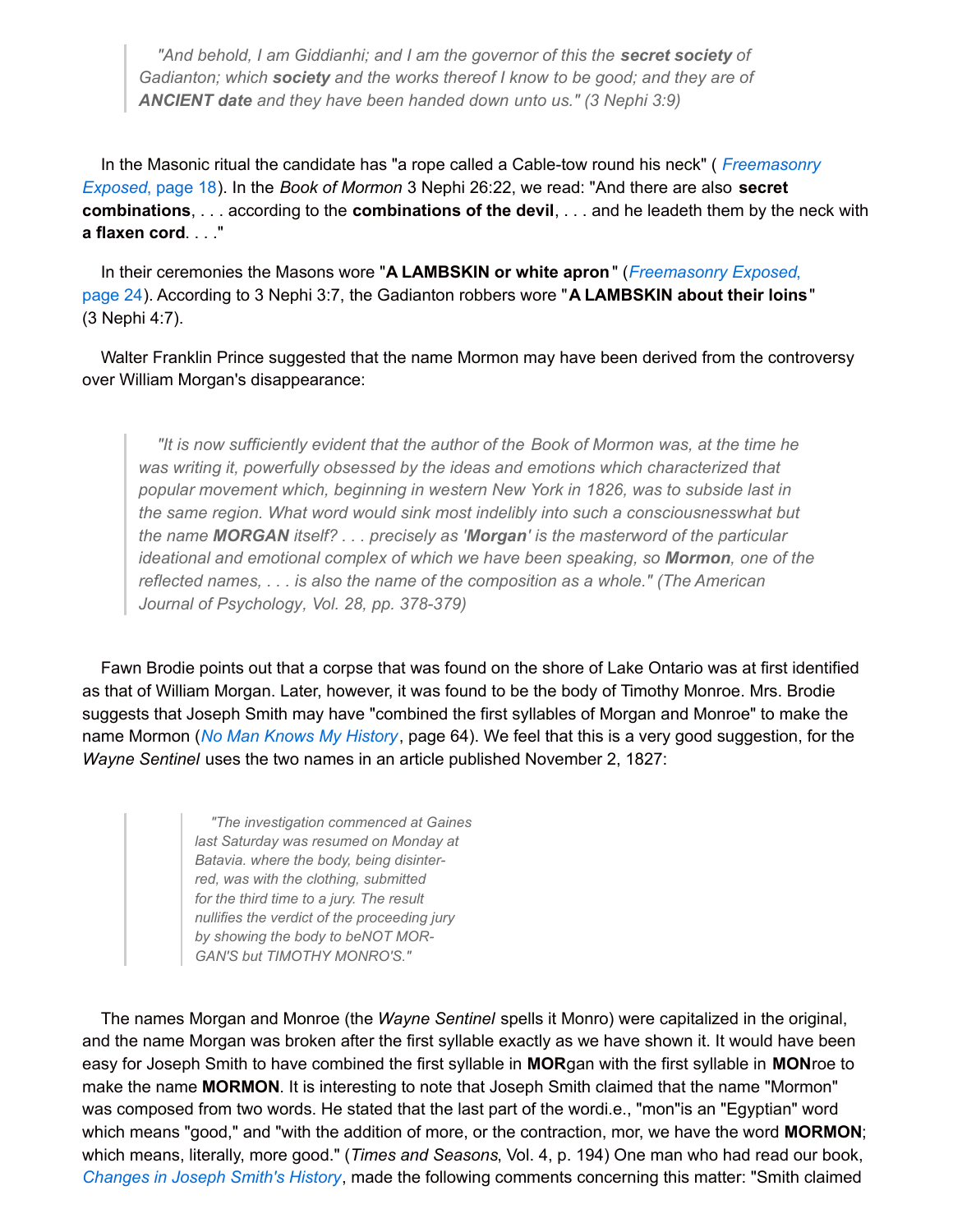that the word 'Mormon' was formed from the **Egyptian** word '**mon**' (which he said meant 'good') and the **English** word '**more**' contracted to 'mor' (together meaning 'more good'). How can this be when

there is no Egyptian word 'mon' which means good. Even if there were such an **Egyptian word**, how could it get combined with an English word here on the American continent sometime **before 400A.D.**? The English language did not develop until the middle ages and was totally unknown in the ancient middle east." In a letter dated April 1, 1965, the same man wrote"I might add a few words about Smith's definition of the word 'Mormon'. . . .the

<<br />page 155>>

part I had reference to has been omitted from the **present Church History**, so I understand. While in the graduate department at John Hopkins University I made it a point to ask Dr. William F. Albright if there were

any Egyptian word 'mon' meaning 'good,' or anything resembling it with such a meaning. Dr. Albright is one of the world's leading authorities on the ancient near east and understood and offered courses in Egyptian. He assured me there was no such word. I wrote Dr. Sperry about this problem and he assured me he had 'no off-the-cuff answer' for this problem. (see letter enclosed). At the time Smith gave his definition Champollion was just working out the system of Egyptian hieroglyphics, so as far as Smith knew **no one could contradict him**. However, it should have been obvious, even without a knowledge of Egyptian, that an Egyptian word **could not** be combined with an English word and appear here in America (since it's used in the Book of Mormon) before 400 A.D., when there was no English language until centuries later."

Joseph Smith's *Book of Moses*as published in modern editions of the *Pearl of Great Price*also contains material which reflects the controversy concerning Masonry:

*"And Satan said unto*

Cain: Swear unto me by thy throat and if thou tell it thou shalt die; and swear thy brethren *by their heads, . . .*

*"And Cain said: Truly*

*I am Mahan, the master of this great secret, that I may murder and get gain. Wherefore Cain was called MASTER MAHAN, . . .*

*"For Lamech having entered into a covenant with Satan, after the manner of Cain, wherein he became*

*MASTER MAHAN, master of that great secret which was administered unto Cain by Satan; . . .*

*"For, from the days of Cain, there was a SECRET COMBINATION, and their works were in the dark, and they knew every man his brother." (Pearl of Great Price, Book of Moses, 5:29, 31, 49 and 51)*

The statement, "**Swear unto me by thy throat**," is very interesting; for, according to an expose of Masonry published in the *Wayne Sentinel*. Nov. 10, 1826, the candidate had to swear by his throat: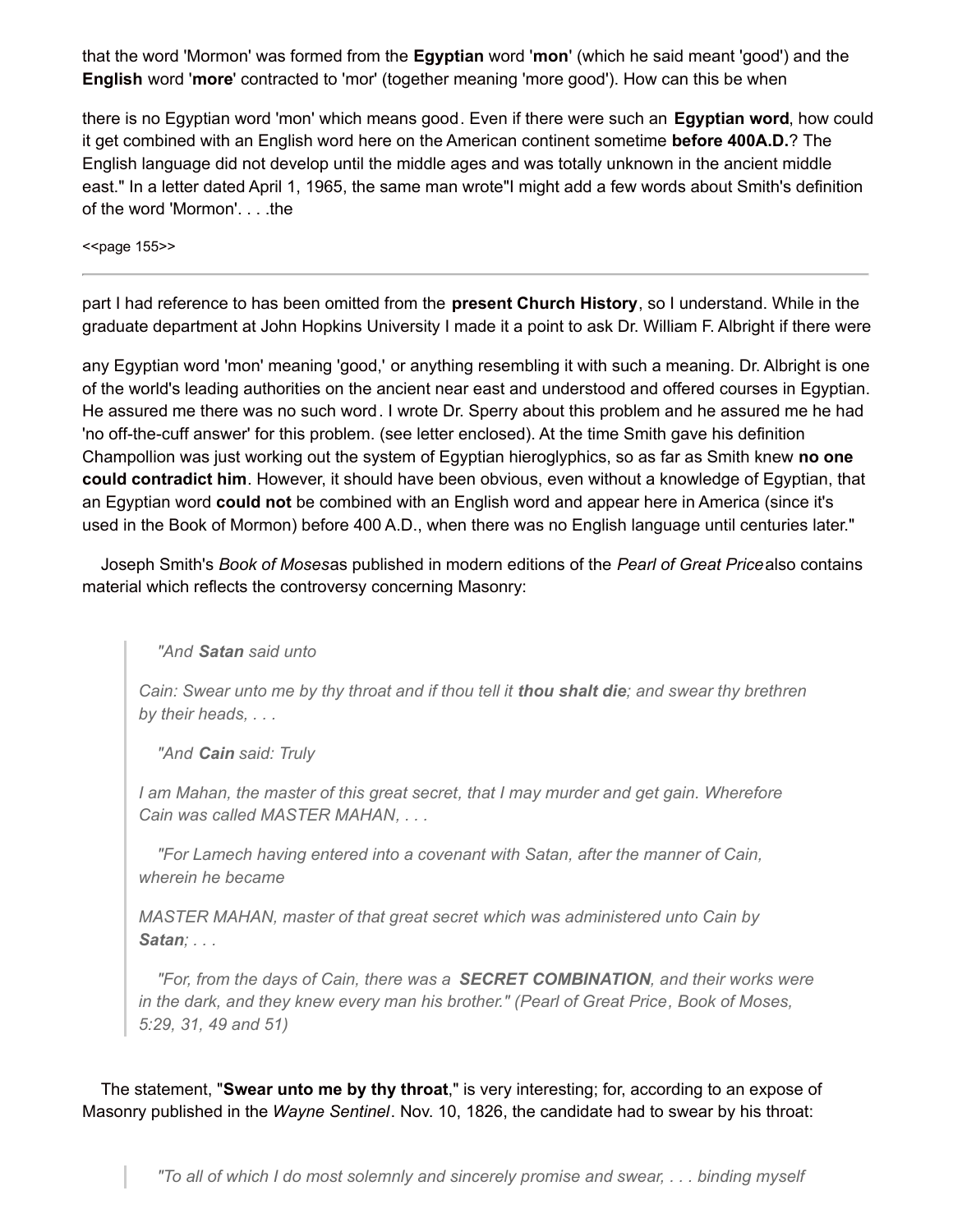*under no less penalty, than to have my throat cut across; . . ."*

*Even more interesting are the words "MASTER MAHAN." They are so similar to the words "MASTER MASON" (Freemasonry Exposed, page 70) that we are almost forced to the conclusion that Joseph Smith had these words in mind.*

*S. H. Goodwin, a prominent Mason, made these statements concerning the relationship of the Book of Mormon to Masonry:*

*". . .the present writer is convinced that the years which saw the preparation and publication of the 'Golden Bible' of this new faith, also witnessed the very material prenatal*

*influence of Masonry upon Mormonism, proof of which lies thickly sprinkled over the pages of the Book of Mormon. . . .*

*"To the present writer, the evidence of*

*the Mormon prophet's reaction to the anti-Masonic disturbance is as clear and conclusive in the Book of Mormon, as is that which points out, beyond controversy, the region in which that book was produced, and establishes the character of the religious, educational and social conditions which constituted the environment of Joseph Smith. (Mormonism and Masonry, Salt Lake City, 1961, pp. 8-9)*

## Anthony W. Ivins, who was a member of the First Presidency of the Mormon Church, made this statement in rebuttal to this charge:

*"It is true that during the period of the translation and publication of the Book of Mormon Morgan disappeared. It is also true that the author of 'Mormonism and Masonry' does not show that Joseph Smith, or any one of those who were directly associated with him in the translation and publication of the book ever attended an anti-Masonic meeting, had any knowledge whatever of the ritual of the Masonic fraternity, or participated in the most remote manner in the crusade which followed the disappearance of Morgan and consequently could not have made Masonry the basis upon which the book was written." (The Relationship of "Mormonism" and Freemasonry, pages 175-176)*

It can now be shown that **Martin Harris** (a witness to the *Book of Mormon* who provided money for its publication) was influenced by the controversy over Masonry. The Mormon writer Richard L. Anderson makes this statement concerning Martin Harris:

*"The same point is made by his appointment in 1827 on the Palmyra 'committee of vigilance' by the Wayne County anti-Masonic convention, a cause long since discredited but which then attracted many public-spirited individuals." (Improvement Era, February 1969, page 20)*

As a reference for this statement Dr. Anderson cites the *Wayne Sentinel* for Oct. 5, 1827. In the "anti-Masonic convention" Dr. Anderson speaks of the following resolution that was passed: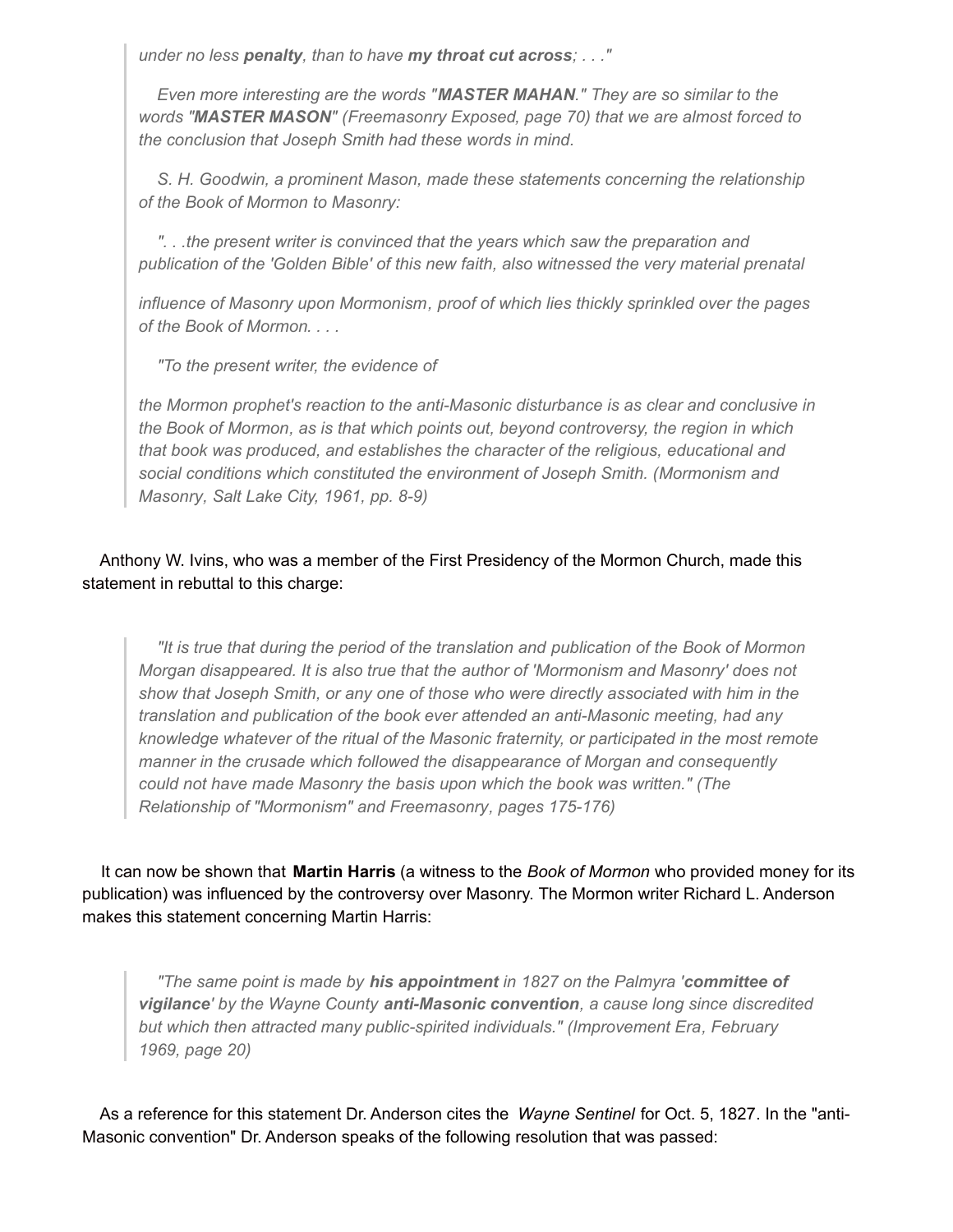*"Resolved. That we conceive it a dereliction of our duty to give our suffrages for any office within the gift of the people to a freemason who has not publicly renounced the institution and principles of freemasonry, or to any person who approbates the institution or treats with levity, or attempts to palliate or screen the horid transaction relative to the abduction of William Morgan. (Wayne Sentinel, October 5, 1827)*

Thus we see that one of the witnesses to the Book of Mormon was involved in the anti-Masonic excitement which followed Morgan's disappearance.

<< page 156>>

#### **JOSEPH BECOMES A MASON**

Although Joseph Smith's early writings are filled with material which condemns secret societies, the presence of the Danite band among the Mormons indicates that by 1838 his attitude toward secret societies had changed. The reader will remember that the Danites were a secret oath-bound society and that the members were to be punished with death if they made public the secrets of the order (see p. 52-65 of *The Mormon [Kingdom](http://www.utlm.org/booklist/titles/mormonkingdomvol1_ub029.htm)* Vol. 1). When the Mormon leaders found themselves in serious trouble with the law because of the Danite band, Joseph Smith went back to the teachings of the *Book of Mormon* and publicly repudiated secret societies. In a letter written from Liberty Jail, dated March 25, 1839, Joseph Smith joined with four others in stating:

#### *"We further, caution our brethren,*

*against the impropriety of the organization of bands of companies, by covenant, oaths, penalties, or secresies, but let the time past of our experience and sufferings by the wickedness of Docter Avard suffice, and let our covenants, be that of the everlasting* covenant, as it is contained in the holy writ, and the things which God has revealed unto us; *pure friendship, always becomes weakened, the very moment you undertake to make it stronger by penal oaths and secrecy." (Times and Seasons, Vol. 1, page 133)*

After Joseph Smith went to Nauvoo, he again took an interest in secret societies. In fact, it was in Nauvoo that **Joseph Smith became a Mason**, formed the Council of 50, and established the secret Temple ceremony. Many of the converts to the Mormon Church were Masons or had been Masons in the past. The Mormon Apostle John A. Widtsoe stated: "Many members of **secret societies** have joined the Church of Jesus Christ of Latter-day Saints." (*Evidences and Reconciliations*, 3 Volumes in 1, page 113) On pages 357-358 of the same book, Dr. Widtsoe stated:

#### *"Many of the Saints were Masons, such as*

*Joseph's brother Hyrum, Heber C. Kimball, Elijah Fordham, Newel K. Whitney, James Adams, and John C. Bennett. . . .*

*"With the acquiescence of the Prophet, members of the Church already Masons petitioned the Grand Master of Illinois for permission to set up a lodge in Nauvoo. In answer they were granted permission, in October, 1841, to hold lodge meetings; but it was March 15, 1842, before authority was given to set up a lodge in Nauvoo and to induct new members. JOSEPH SMITH BECAME A MEMBER ."*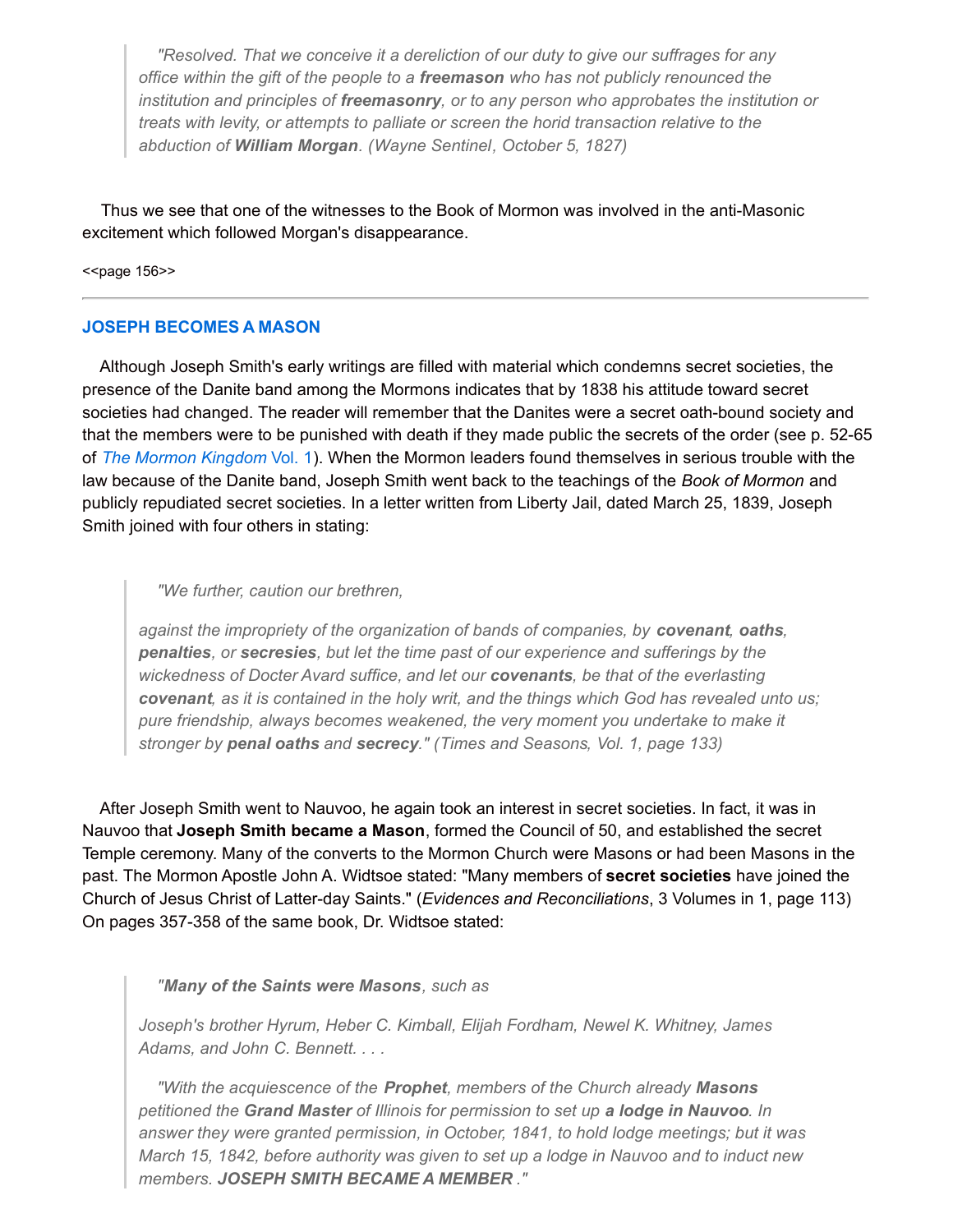Ebenezer Robinson seemed to blame John C. Bennett for the great interest which the Church leaders had in Masonry:

*"Heretofore, the church had strenuously opposed secret societies, such as Free-Masons, Knights of Pithias, and all that class of secret societies, not considering the* 'Order of Enoch' or 'Danites' of that class; but after Dr. Bennett came into the church a *great change of sentiment seemed to take place, . . .*

*a Masonic Lodge was organized with Hyrum Smith, one of the First Presidents of the church as master." (The Return, Vol. 2, No. 6, June, 1890, typed copy, page 126)*

However this may have been, Joseph Smith himself became a member of the Masonic fraternity. The following statement is recorded in Joseph Smith's *History* under the date of March 15, 1842:

*"In the evening*

*I RECEIVED THE FIRST DEGREE IN FREE MASONRY in the Nauvoo Lodge, assembled in my general business office." (History of the Church, Vol. 4, page 551)*

The next day Joseph Smith stated:

*"*

*I WAS WITH THE MASONIC LODGE AND ROSE TO THE SUBLIME DEGREE." (History of the Church, Vol. 4, page 552)*

The Mormons who joined the Masonic lodge soon found themselves in trouble with other members of the fraternity. S. H. Goodwin states:

*"Not long after this lodge had been set to work, rumors of unusual proceedings therein became a current. Report had it that the Nauvoo brethren set at naught certain established and well-known Masonic laws and usages. This gossip persisted and finally crystallized into open and unequivocal charges. On the 16th day of July following, Bodley Lodge No. 1, of Quincy, held a special meeting called for the purpose of considering the matter and taking such action as the facts might seem to warrant. After discussion, the sentiment of the meeting took the form of resolutions. One of these called upon*

*Grand Master Jonas to suspend the dispensation of Nauvoo Lodge until the annual communication of Grand Lodge. Another throws a little light back upon the events connected with the institution of that lodge. This resolution reads:*

*" 'Resolved: That Bodley Lodge No. 1, of Quincy, request of the Grand*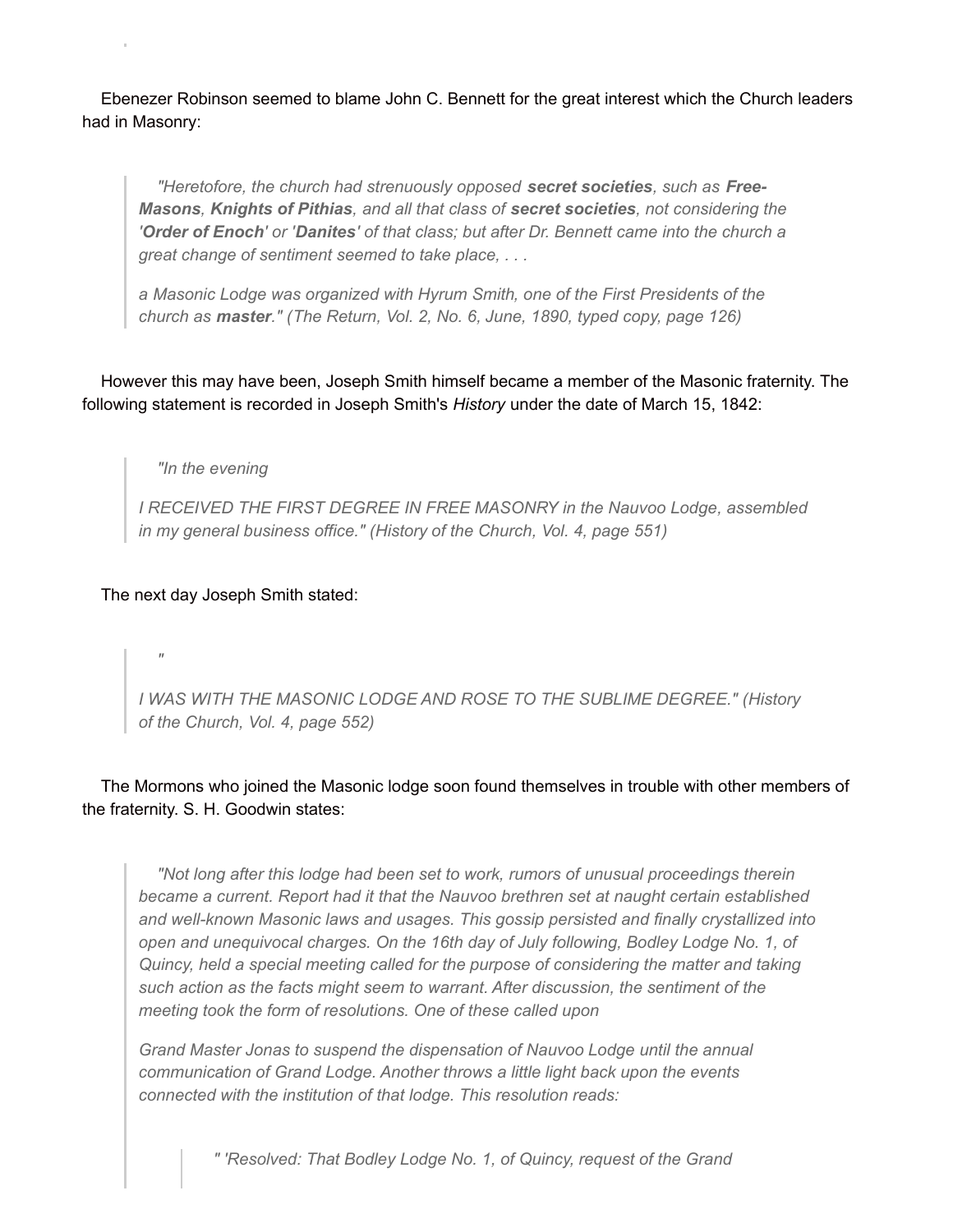*Lodge of the state of Illinios, that a committee be appointed at the next annual meeting of said lodge to make enquiry into*

*the manner the officers of the Nauvoo Lodge, U.D. were installed, and by what authority the Grand Master initiated, passed and raised Messrs. Smith and Sidney Rigdon to the degrees of Entered Apprentice, Fellow Craft and Master Mason, at one and the same time, and that the proceedings of the committee be reported for the benefit of this lodge.' " (Mormonism and Masonry, by S. H. Goodwin, pages 28-29)*

Finally, the Masons refused to allow the Mormons to continue "a Masonic Lodge at Nauvoo" (*Mormonism and Masonry*, page 34).

 $<$ page 157>>

One Masonic historian wrote: "If the **Lodge** had been suffered to work two years longer,

every Mormon in Hancock County would have been initiated.' " (*History of Freemasonry in Illinois*, p. 184, as quoted in *Mormonism and Masonry*, by S. H. Goodwin, p. 34) The Mormon Apostle John A. Widtsoe admitted that "large numbers" had been received into the fraternity:

## *"Meanwhile,*

*LARGE NUMBERS of Nauvoo citizens were inducted into the fraternity. Soon the Nauvoo Lodge had more members than all the other Illinios lodges together. It became the largest in the state. In this rapid growth, some lodge ERRORS appear to have been made." (Evidences and Reconciliations, 3 Volumes in 1, page 358)*

The Mormon writer E. Cecil McGavin made these statements in his book, *Mormonism and Masonry* (not to be confused with the book by Goodwin which bears the same name):

*"It is not surprising that they made a few departures from the ancient landmarks and introduced some changes in the procedure which brought upon them the full weight of Masonic displeasure. . . .*

*"At this time there were*

*only two hundred twenty-seven Masons in Illinois outside of Nauvoo. These were distributed among eleven lodges, making an average of twenty-one members in each loge. The largest lodge was in Springfield, with a membership of forty-three.*

*"*

*Within five months, the Mormons initiated two hundred eighty-six members in Nauvoo, and forty-five in the Rising Sun Lodge at Montrose, Iowa.*

*"*

*Thus there were more Masons in Nauvoo in a few weeks than there were in all other*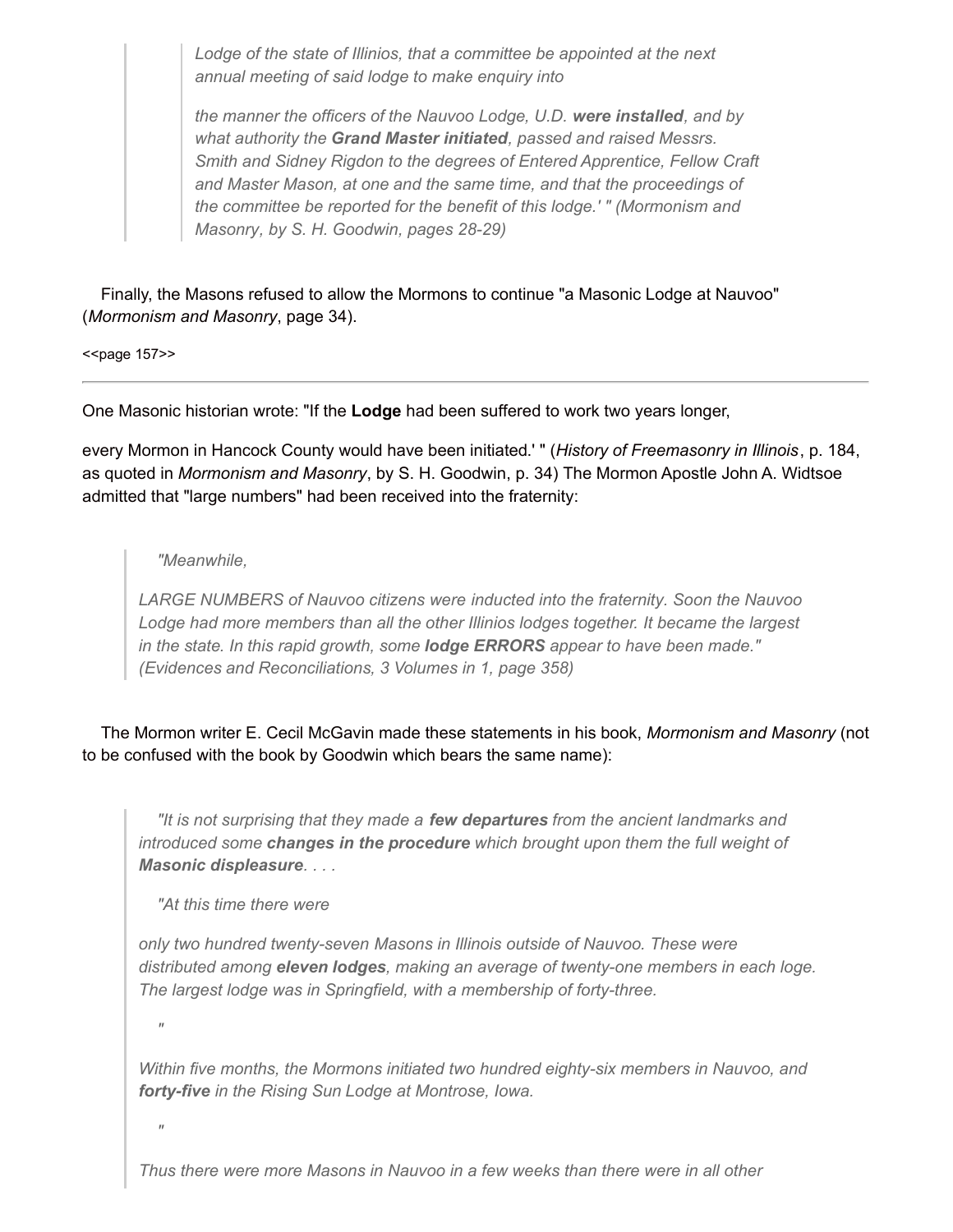*lodges in Illinois combined. (Mormonism and Masonry, by E. Cecil McGavin, Salt Lake City, 1956. p. 89-92)*

## On pages 104-106 of the same book, E. Cecil McGavin states:

*"*

*"*

*Masonry is an ancient institution. Its landmarks are sacred and must be preserved. From the distant past, its leaders have attempted to keep it inviolate. The slightest change in its regulations has been regarded with suspicion.*

*"The Mormons were careless in some respects, failing to realize the sanctity of the 'ancient landmarks' and feeling free to make small innovations without consulting the Grand Lodge. Such a step, though not intended to trample underfoot the honored customs of the past, was perfectly natural for them. Their religion was a revolutionary one. They never attempted to follow the religious pattern of the world,*

*being free to introduce many teachings and institutions that were not practiced in any other church.*

*"This spirit of freedom and newness of growth with no attempt to follow the theological path of the past, may have influenced them to*

*DEVIATE from the ancient landmarks of Masonry. . . .*

*"Since the Mormons were completely ignored by the Masons in neighboring towns and by the Grand Lodge also, they were likely to make many errors as they sought to put their lodge in motion. There was a spirit of freedom in all their religious activities, never for a moment feeling bound by the he traditions of the past, but always*

*free to make revolutionary changes in the matter of religious ritual and practice. This feeling may have crept into the lodge work and resulted in some changes that would be frowned upon by other Masons. The complaints about voting and initiations may have been WELL FOUNDED, yet those same mistakes were not uncommon in young lodges.*

"... On the question of voting, it is said that the ballot must be strictly secret and the *voting must be unanimous. Each applicant must be voted for on a separate ballot. This was a slow and cumbersome method in comparison with the dispatch with which the voting was conducted in Church assemblies,*

*so it is not unlikely that they violated the strict Masonic regulation concerning balloting."*

Although Joseph Smith found himself in trouble with the Masons, he gave the Masonic signal of distress just before he was murdered. In his book concerning Masonry, William Morgan gives this information concerning what a Mason is supposed to do "in case of distress":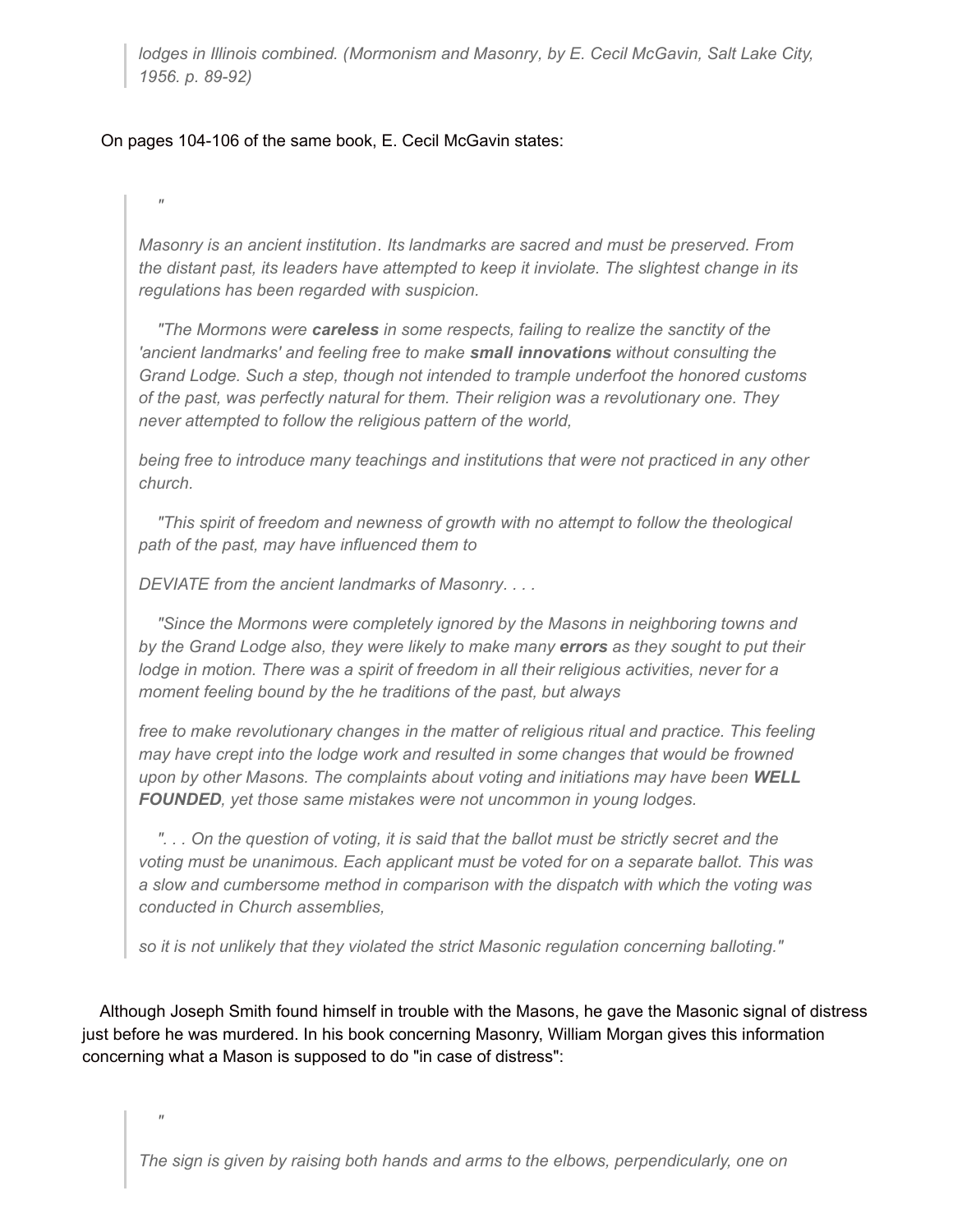*each side of the head, the elbows forming a square. The words accompanying this sign, in case of distress, are, 'O LORD, MY GOD! is there no help for the widow's son?' " ([Freemasonry](http://www.utlm.org/onlinebooks/captmorgansfreemasonry4.htm#76) Exposed, page 76)*

John D. Lee claimed that Joseph Smith used the exact words that a Mason is supposed to use in case of distress:

*"Joseph left the door, sprang through the window, and cried out, '*

*OH, LORD, MY GOD, IS THERE NO HELP FOR THE WIDOW'S SON !' " (Confessions of John D. Lee, [photomechanical](http://www.utlm.org/booklist/titles/confessionsofjohndlee_ub006.htm) reprint of 1880 Edition, page 153)*

Other accounts seem to show that Joseph Smith used the first four words of the distress cry. According to the *History of the Church*, Joseph Smith "fell outward into the hands of his murderers, exclaiming. ' **O LORD, MY GOD**!' " (*History of the Church*, Vol. 6, page 618) Less than a month after Joseph and Hyrum Smith were murdered, the following appeared in the Mormon publication, *Times and Seasons*:

*". . .with*

*uplifted hands they gave such SIGNS OF DISTRESS as would have commanded the interposition and benevolence of Savages or Pagans. They were both MASONS in good standing. Ye brethren of 'the mystic tie' what think ye! Where is our good MASTER Joseph and Hyrum? Is there a pagan, heathen, or savage nation on the globe that would not be moved on this great occasion, as the trees of the forest are moved by a mighty wind? Joseph's last exclamation was 'O LORD MY GOD!' " (Times and Seasons, Vol. 5, page 585)*

<<br />page 158>>

## The Mormon writer E. Cecil McGavin admitted that Joseph Smith gave the Masonic signal of distress:

*"When the enemy surrounded the jail, rushed up the stairway, and killed Hyrum Smith, Joseph stood at the open window, his martyr-cry being these words, 'O Lord My God!' This was NOT the beginning of a prayer, because Joseph Smith did not pray in that manner. This brave, young man who knew that death was near, started to repeat*

*THE DISTRESS SIGNAL OF THE MASONS, expecting thereby to gain the protection its members are pledged to give a brother in distress.*

*"In 1878, Zina D. Huntington Young said of this theme, 'I am the daughter of a Master Mason;*

*I am the widow of the Master Mason who, when leaping from the window of Carthage jail, pierced with bullets, MADE THE MASONIC SIGN OF DISTRESS, but those signs were not heeded except by the God of Heaven.' " (Mormonism and Masonry, by E. Cecil McGavin, page 17)*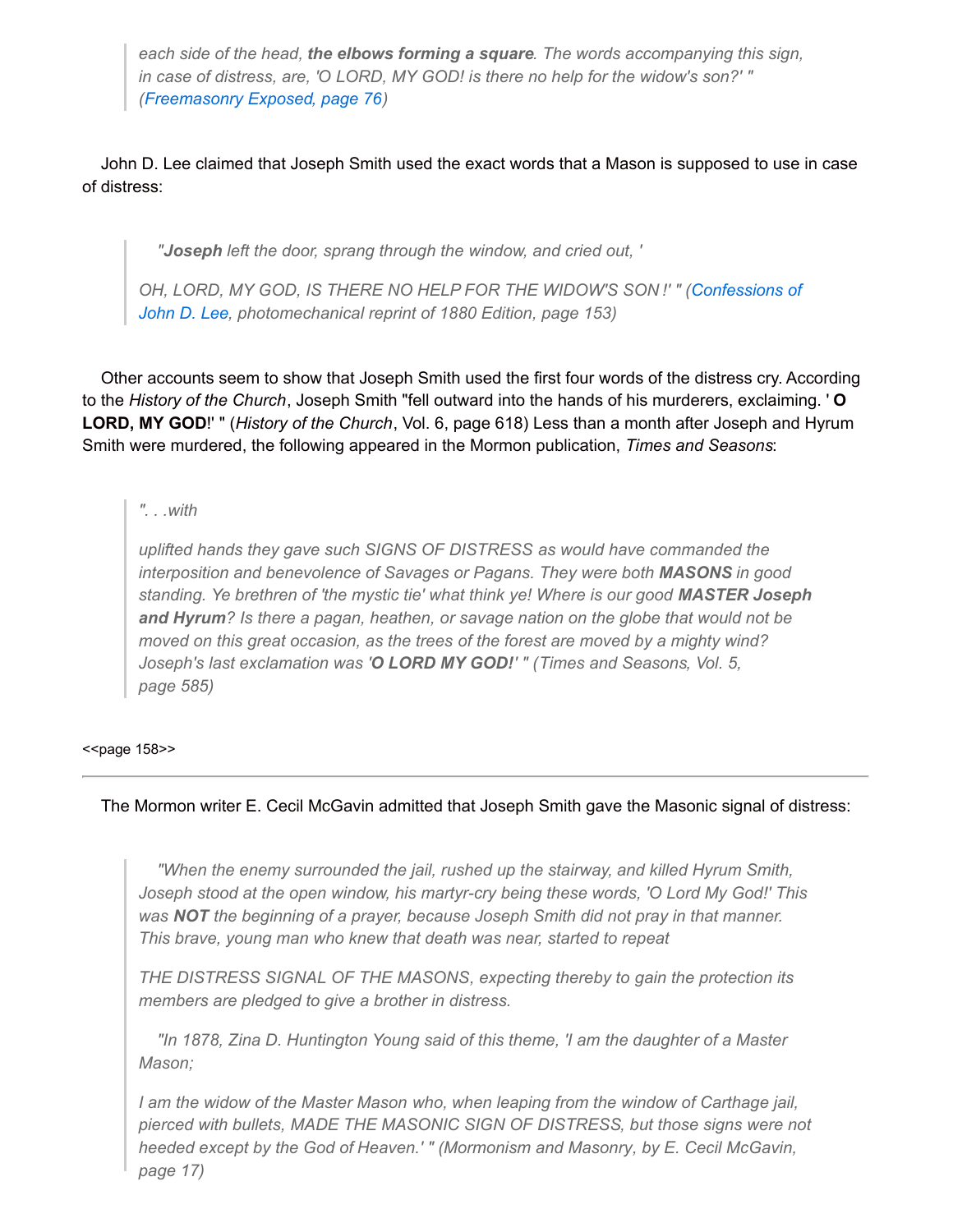On page 16 of the same book, Mr. McGavin quotes from the *Life of Heber C. Kimball*, page 26, as follows:

*"JOSEPH, leaping the fatal window,*

*GAVE THE MASONIC SIGNAL OF DISTRESS.' "*

In Utah the Masons will not allow a Mormon to become a member of their fraternity because of the things that happened in Nauvoo. Brigham Young once stated:

*". . . I refer to the*

*Freemasons. They have refused our brethren membership in their lodge, because they were polygamists." (Journal of Discourses, Vol. 11, page 328)*

Although the Masons in Utah were disturbed with the Mormons because of polygamy, there are other reasons why they refused to allow Mormons to join their fraternity. One of the most important is that they feel that Joseph Smith stole part of the Masonic ritual and included it in his Temple ceremony. S.H. Goodwin made this statement:

*"The observant Craftsman cannot be long among the Mormon people without noting the not infrequent use made of certain emblems and symbols which have come to be associated in the public mind with the Masonic fraternity. And now and again he will catch expressions and phrases in conversation, and meet with terms in literature, which are suggestive, to say the least. If he should continue his residence in Utah, he will sometimes be made aware of the fact, when shaking hands with a Mormon neighbor or friend, that* there is a pressure of the hand as though some sort of a 'grip' is being given. (Mormonism *and Masonry, S.H. Goodwin, page 43)*

## According to E. Cecil McGavin, "Grand Master J.M. Orr of Utah" made this statement in 1878:

*"*

*We say to the priests of the Latter-day Church, you cannot enter our lodge roomsyou surrender all to an unholy priesthood. You have heretofore sacrificed the sacred obligations of our beloved Order, and we believe you would do the same again. Stand aside; we want none of you. Such a wound as you gave Masonry in Nauvoo is not easily healed, and no Latter-day Saint is, or can become a member of our Order in this jurisdiction."(Mormonism and Masonry, page 7)*

## **MASONRY IN TEMPLE RITUAL**

The relationship between the Mormon Temple ritual and Masonry is too close to be called a coincidence.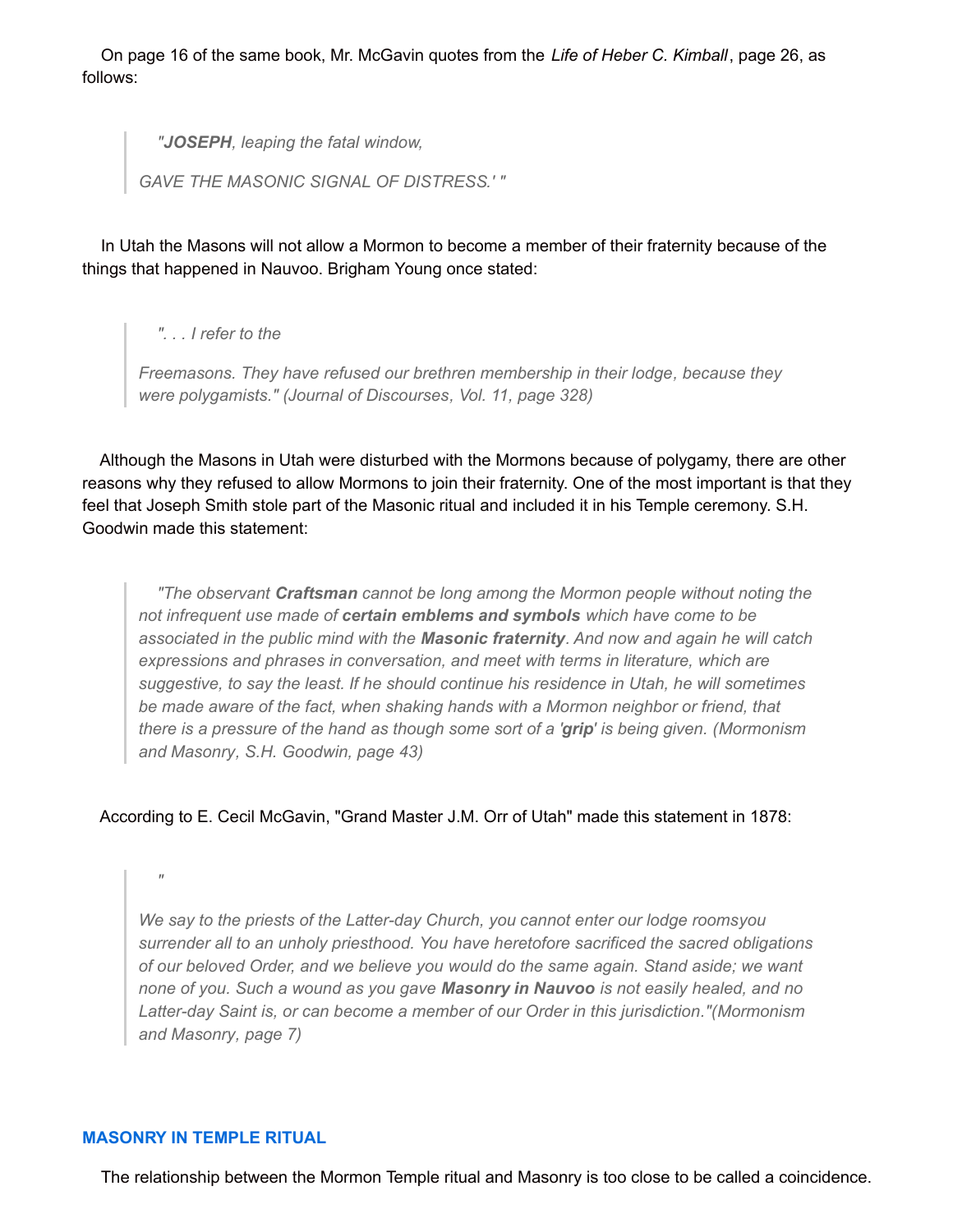The fact that both Mormons and Masons have a temple in which they administer secret ceremonies is striking, but when we compare the ritual and learn that Joseph Smith was a Mason, we are forced to the conclusion that Joseph Smith borrowed from Masonry in establishing his Temple ceremony.

In this study we have had access to two books which give the Masonic ritual. They were reprinted by Ezra A. Cook Publications, Inc., Chicago, Illinois. The first is *Capt. William Morgan's [Freemasonry](http://www.utlm.org/onlinebooks/captmorgansfreemasonrycontents.htm) Exposed* which was first published in 1827. (It should be remembered that the author of this book disappeared and that this set off the great controversy concerning Masonry.) The second is *Richardson's Monitor of [Free-Masonry](http://www.utlm.org/booklist/titles/richardsonsmonitoroffreemasonry_up020.htm)*. This book was published some time after Morgan's expose, but it is important because it gives some of "the higher degrees" not mentioned by Morgan.

The following are some of the parallels between the ritual of the Masons and the Mormon Temple ceremony. Because some of the details of the Temple ceremony have been changed in recent years, we are using the pamphlet, *Temple MormonismIts Evolution, Ritual and Meaning*, New York, 1931, to make our comparison.

*1. Both the Masons and the Mormons have what is called "the five points of fellowship."*

| <b>Mormons</b>                                                                                                                                                                                                                                                                                                                         | <b>Masons</b>                                                                                                                                                                                                                                                                                                                                                                                                                                                                                                                                                                 |
|----------------------------------------------------------------------------------------------------------------------------------------------------------------------------------------------------------------------------------------------------------------------------------------------------------------------------------------|-------------------------------------------------------------------------------------------------------------------------------------------------------------------------------------------------------------------------------------------------------------------------------------------------------------------------------------------------------------------------------------------------------------------------------------------------------------------------------------------------------------------------------------------------------------------------------|
| "The five points of fellowship"<br>are given by putting the inside of<br>the right foot to the inside of the<br>Lord's, the inside of your knee to<br>his, laying your breast close to his,<br>your left hands on each other's<br>backs, and each one putting his<br>mouth to the other's ear, in which<br>position the Lord whispers: | "He (the candidate) is raised on what is called the five points<br>of fellowship, This is done by putting the inside of your right<br>foot to the inside of the right foot of the person to whom you are<br>going to give the word, the inside of your knee to his, laying your<br>right breast against his, your left hands on the back of each other,<br>and your mouths to each other's right ear (in which position alone<br>you are permitted to give the word), and whisper the word<br>Mahhah-bone. He is also told that Mahhah-bone signifies<br>marrow in the bone." |
| "Lord'This is the sign of the<br>token:                                                                                                                                                                                                                                                                                                | (Freemasonry Exposed, pages 84-85)                                                                                                                                                                                                                                                                                                                                                                                                                                                                                                                                            |
| " 'Health to the navel, marrow in<br>the bones, $\ldots$                                                                                                                                                                                                                                                                               |                                                                                                                                                                                                                                                                                                                                                                                                                                                                                                                                                                               |
| (Temple Mormonism, page 22)                                                                                                                                                                                                                                                                                                            |                                                                                                                                                                                                                                                                                                                                                                                                                                                                                                                                                                               |

<<br />page 159>>

The reader will note that the Mormon Temple ceremony still contains "**the five points of fellowship**" (see page 133 of this volume).

[Web-editor: The five points of fellowship have been removed from the Temple ceremony since this publication. See #75 [Messenger,](../newsletters/no75.htm#IMPORTANT OMISSION) Important Omission.] Masonic writers seem to be willing to speak of "the five points of fellowship." George Oliver stated: "Masons profess to be united in an indissoluble chain of sincere affection, called the **five points of fellowship**;. . ." (*The Antiquity of Freemasonry*, p. 168, as quoted by McGavin in *Mormonism and Masonry*, page 9) A Masonic poet has even written a poem entitled. "The Five Points of Fellowship." In a footnote to this poem we find this statement:

*"The paraphrase embodies the following ancient form of injunction. 'Foot to foot*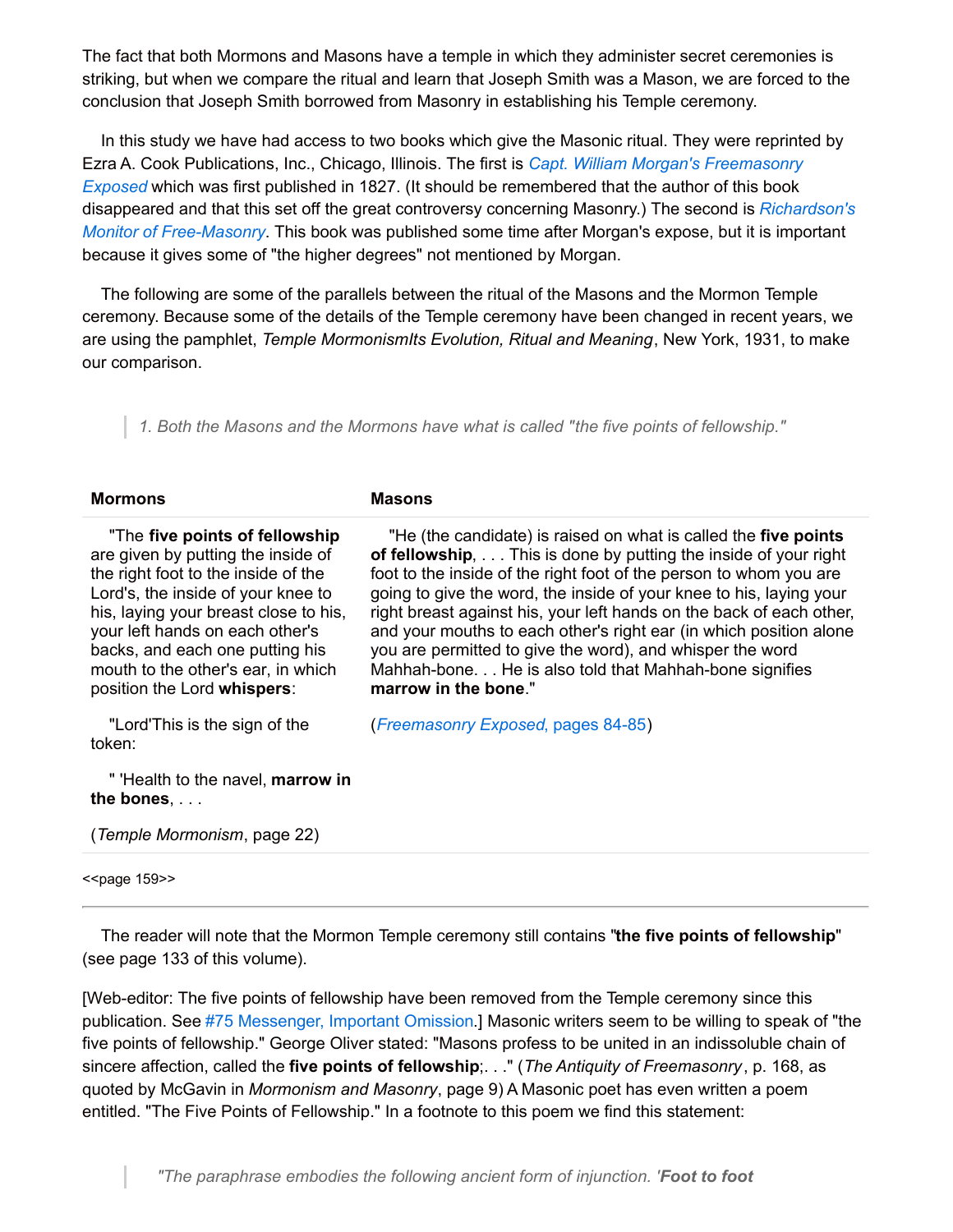(teaches) that we will not hesitate to go on foot and out of our way to aid and succor a *needy Brother; knee to knee, that we will ever remember a Brother's welfare, in all our applications to Deity; breast to breast, that we will ever keep, in our breast, a Brother's secrets, when communicated to us as such, murder and treason excepted; hand to back, that we will ever be ready to stretch forth our hand to aid and support a falling Brother;* cheek to cheek, or mouth to ear, that we will ever whisper good counsel in the ear of a *Brother, . . . (The Poetry of Freemasonry, by Robert Morris, as quoted in Mormonism and Masonry, by E. Cecil McGavin, page 11)*

The words "marrow in the bones" are still used in the Mormon Temple ceremony. It is interesting to note that the woman who exposed the ceremony in 1846 stated that in 'one place something was spoken to me which I do not recollectthe meaning was '**marrow in the bone**;'. . ." (*Warsaw Signal*, April 15, 1846).

*2. When the candidate receives "The First Token of the Aaronic Priesthood" he makes a promise similar to the oath taken in the "First Degree" of the Masonic ritual.*

| <b>Mormons</b>                                                                                                                                                                                                                                                   | <b>Masons</b>                                                                                                                                                                                                                                                      |
|------------------------------------------------------------------------------------------------------------------------------------------------------------------------------------------------------------------------------------------------------------------|--------------------------------------------------------------------------------------------------------------------------------------------------------------------------------------------------------------------------------------------------------------------|
| " we will not reveal any of the secrets of this, the<br>first token of the Aaronic priesthood, with its<br>accompanying name, sign or penalty. Should we<br>do so, we agree that our throats be cut from ear to<br>ear and our tongues torn out by their roots." | " I will never reveal any part or parts, art or<br>arts, point or points of the secret arts and<br>mysteries of ancient Freemasonry. binding<br>myself under no less penalty than to have my<br>throat cut across, my tongue torn out by the<br>roots, $\ldots$ ." |
| (Temple Mormonism, page 18)                                                                                                                                                                                                                                      | (Freemasonry Exposed, p. 21-22)                                                                                                                                                                                                                                    |
|                                                                                                                                                                                                                                                                  |                                                                                                                                                                                                                                                                    |

*3. In both ceremonies the thumb is drawn across the throat to show the penalty.*

| Mormons                                                                                                                  | <b>Masons</b>                                                                                                  |
|--------------------------------------------------------------------------------------------------------------------------|----------------------------------------------------------------------------------------------------------------|
| "Signin executing the sign of the penalty, the right<br>hand, palm down, is drawn sharply across the<br>throat, $\ldots$ | "This is given by drawing your right hand<br>across your throat, the thumb next to your<br>throat, $\ldots$ ." |
| (Temple Mormonism, page 18)                                                                                              | (Freemasonry Exposed, p. 23)                                                                                   |

*4. Those who receive the "First Token of the Aaronic Priesthood" give a grip that is similar to that used by the Masons in the "First Degree" of their ritual.*

**Mormons Masons**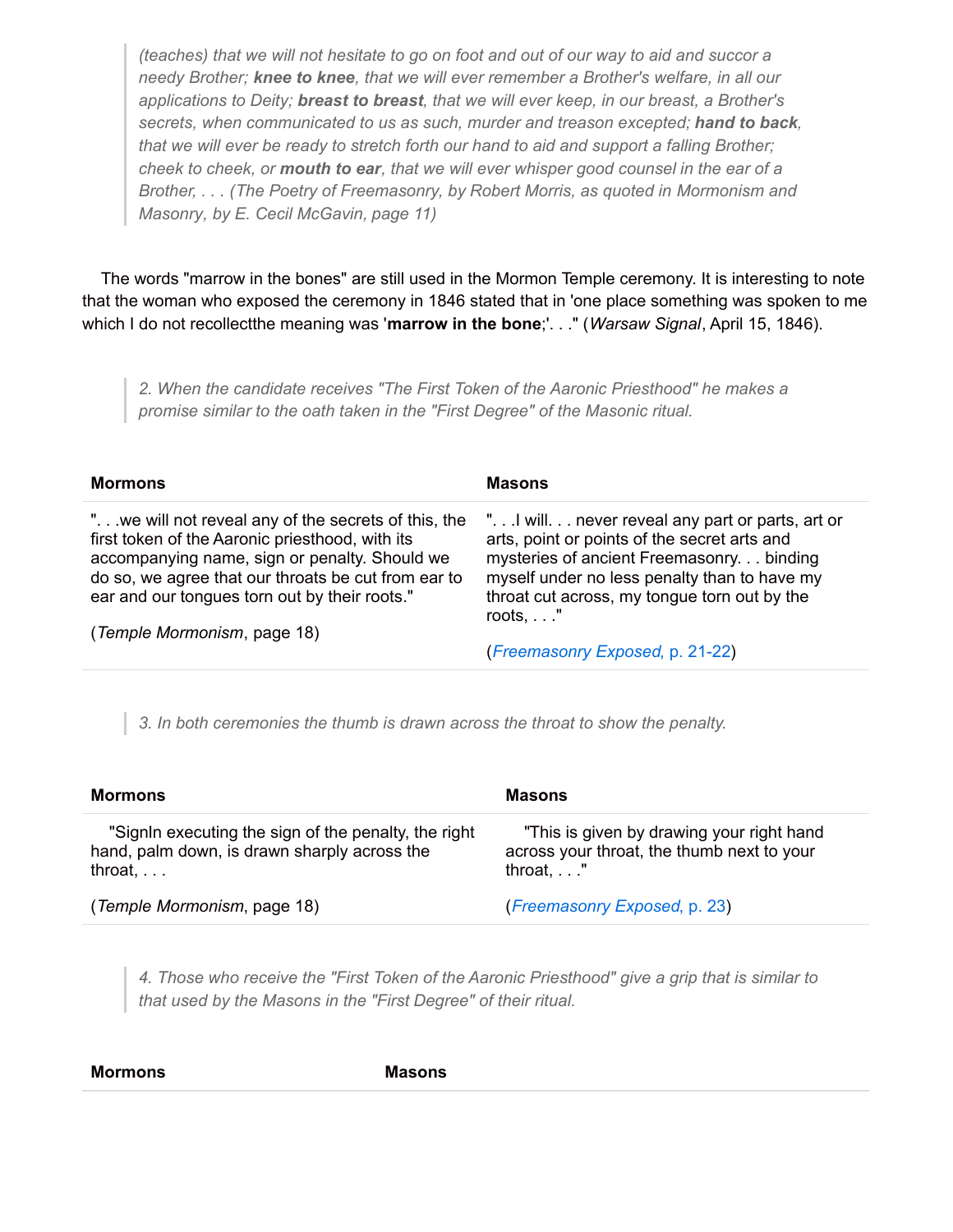"The Grip-Hands clasped, pressing the knuckle of the index finger with the thumb."

"The right hands are joined together as in shaking hands and each sticks his thumb nail into the third joint or upper end of the forefinger; . . ."

(*Temple Mormonism*, page 18)

(*[Freemasonry](http://www.utlm.org/onlinebooks/captmorgansfreemasonry2.htm#23) Exposed*, p. 23)

*5. Some of the wording concerning the "grip" is similar.*

| <b>Mormons</b>                                                                   | <b>Masons</b>                                                                                                                         |
|----------------------------------------------------------------------------------|---------------------------------------------------------------------------------------------------------------------------------------|
| " Peter now takes Adam by the<br>right hand and asks:)<br>"Peter' What is that?" | "The Master and candidate holding each other by the grip,<br>as before described. the Master says, 'What is this?'<br>"Ans. 'A grip.' |
| "Adam'The first token of the Aaronic                                             | " 'A grip of what?'                                                                                                                   |
| Priesthood.                                                                      | "Ans. 'The grip of an Entered Apprentice Mason.'                                                                                      |
| "Peter' <b>Has it a name</b> ?"                                                  | " 'Has it a name?'                                                                                                                    |
| "Adam'lt has."                                                                   | "Ans. <b>'It has.'</b>                                                                                                                |
| "Peter' Will you give it to me?"                                                 | " 'Will you give it to me?'                                                                                                           |
| "Adam'l can not, for it is connected                                             | "Ans. 'I did not so receive it, neither can I so impart it.' "                                                                        |
| with my new name, but this is the sign.'"                                        |                                                                                                                                       |
|                                                                                  | (Freemasonry Exposed, p. 23-24)                                                                                                       |
| (Temple Mormonism, page 20)                                                      |                                                                                                                                       |

*6. The oath of the "Second Token of the Aaronic Priesthood" is similar to that taken in the second degree of Masonry.*

| <b>Mormons</b>                                                                                                                                                                                                                                                                                                                                                                     | <b>Masons</b>                                                                                                                                                                                                                                                                                                                                                                                                   |
|------------------------------------------------------------------------------------------------------------------------------------------------------------------------------------------------------------------------------------------------------------------------------------------------------------------------------------------------------------------------------------|-----------------------------------------------------------------------------------------------------------------------------------------------------------------------------------------------------------------------------------------------------------------------------------------------------------------------------------------------------------------------------------------------------------------|
| "We and each of us do covenant and<br>promise that we will not reveal the secrets of<br>this, the Second Token of the Aaronic<br>Priesthood, with its accompanying name, sign,<br>grip or penalty. Should we do so, we agree to<br>have our breasts cut open and our hearts and<br>vitals torn from our bodies and given to the<br>birds of the air and the beasts of the field.'" | "I, most solemnly and sincerely promise an<br>and swear, that I will not give the degree of a Fellow<br>Craft Mason to any one of an inferior degree, nor to<br>any other being in the known world, binding<br>myself under no less penalty than to have my left<br>breast torn open and my heart and vitals taken from<br>thence to become a prey to the wild beasts of the<br>field, and vulture of the air," |
| (Temple Mormonism, page 20)                                                                                                                                                                                                                                                                                                                                                        | (Freemasonry Exposed, page 52)                                                                                                                                                                                                                                                                                                                                                                                  |
| < <page 160="">&gt;</page>                                                                                                                                                                                                                                                                                                                                                         |                                                                                                                                                                                                                                                                                                                                                                                                                 |

*7. Both have a similar sign.*

#### **Mormons Masons**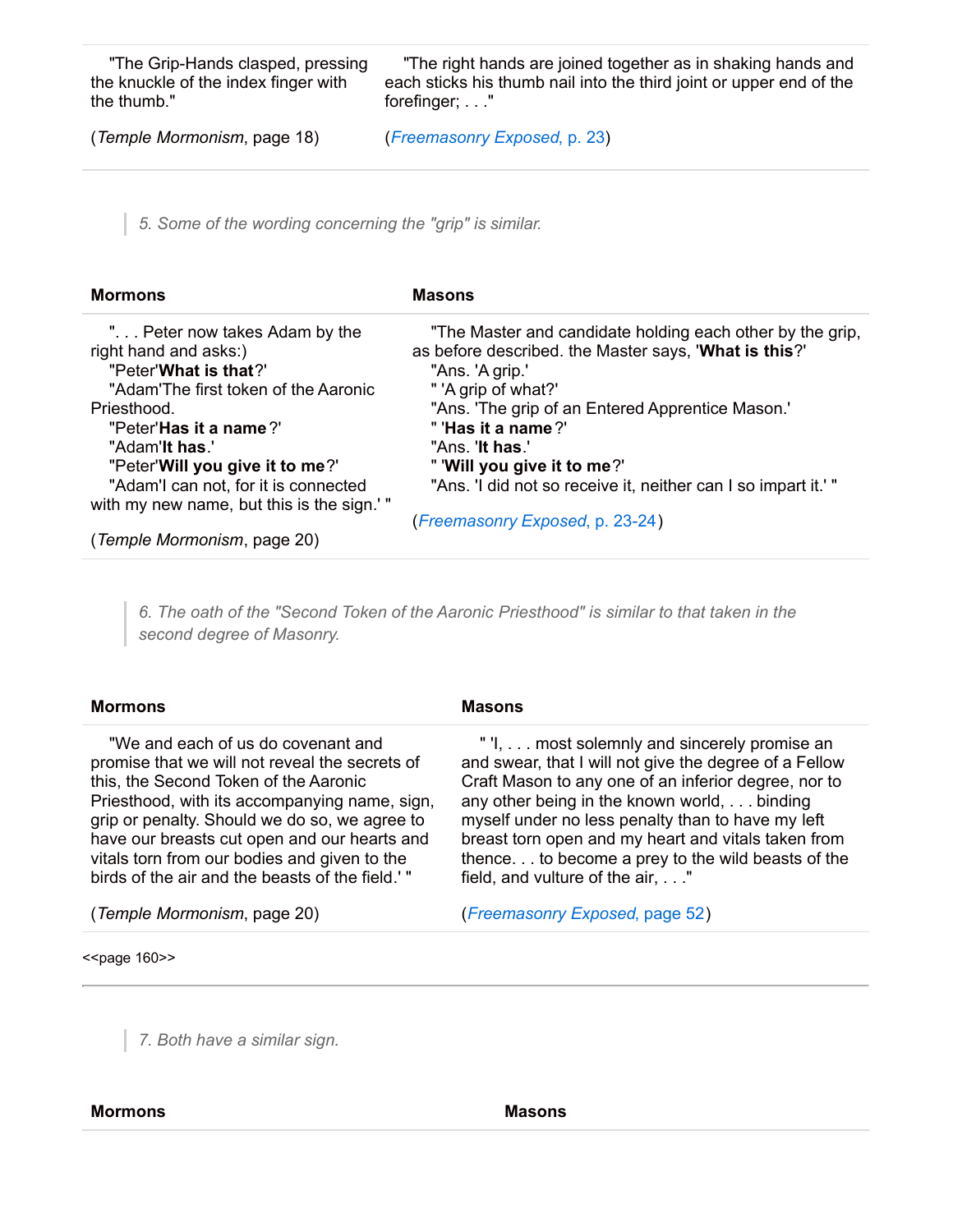"**The sign** is made by placing the left arm on the square at the level of the shoulder, placing the right hand across the chest with the thumb extended and then drawing it rapidly from left to right and dropping it to the side."

"**The sign** is given by drawing your right hand-flat, with the palm of it next to your breast, across your breast from the left to the right side with some quickness, and dropping it down by your side;. . ."

(*Temple Mormonism*, p. 20)

(*[Freemasonry](http://www.utlm.org/onlinebooks/captmorgansfreemasonry3.htm#53) Exposed*, page 53)

*8. Both have a similar grip.*

| <b>Mormons</b>                                                                                                                            | <b>Masons</b>                                                                                                                                                                                                                                   |
|-------------------------------------------------------------------------------------------------------------------------------------------|-------------------------------------------------------------------------------------------------------------------------------------------------------------------------------------------------------------------------------------------------|
| "The Grip is given by clasping<br>the hand and pressing the thumb in<br>the hollow between the first and<br>second knuckles of the hand." | " the pass-grip, is given by taking each other by the right<br>hand, as though going to shake hands, and each putting his<br>thumb between the fore and second fingers where they join the<br>hand, and pressing the thumb between the joints." |
| (Temple Mormonism, page 20)                                                                                                               | (Freemasonry Exposed, page 54)                                                                                                                                                                                                                  |

*9. In both cases a "name" is used.*

| Mormons                                                                          | <b>Masons</b>                  |  |
|----------------------------------------------------------------------------------|--------------------------------|--|
| "The name is the given name of the candidate." ". the name of it is Shibboleth." |                                |  |
| (Temple Mormonism, page 20)                                                      | (Freemasonry Exposed, page 54) |  |

*10. The promise made when receiving the "First Token of the Melchizedek Priesthood" resembles the oath given by the Masons in the third or "Master Mason's Degree."*

| <b>Mormons</b>                                                                                                                                                                                                                                                                                                                                             | <b>Masons</b>                                                                                                                                                                                                                                                                                                                                                                                                                  |
|------------------------------------------------------------------------------------------------------------------------------------------------------------------------------------------------------------------------------------------------------------------------------------------------------------------------------------------------------------|--------------------------------------------------------------------------------------------------------------------------------------------------------------------------------------------------------------------------------------------------------------------------------------------------------------------------------------------------------------------------------------------------------------------------------|
| "Peter'We and each of us do covenant<br>and promise that we will not reveal any of the<br>secrets of this, the First Token of the<br>Melchizedek Priesthood, with its<br>accompanying name, sign or penalty. Should<br>we do so, we agree that our bodies be cut<br>asunder in the midst and all our bowels gush<br>out.' "<br>(Temple Mormonism, page 20) | "I, most solemnly and sincerely promise and<br>swear, in addition to my former obligations, that I will not<br>give the degree of a Master Mason to any of an inferior<br>degree, nor to any other being in the known world,<br>binding myself under no less penalty than to have my<br>body severed in two in the midst, and divided to the<br>north and south, my bowels burnt to ashes."<br>(Freemasonry Exposed, p. 73-75) |
|                                                                                                                                                                                                                                                                                                                                                            |                                                                                                                                                                                                                                                                                                                                                                                                                                |

*11. The sign of the penalty is similar in both cases. (The description of this sign which appears in Temple Mormonism is not completely accurate; therefore, we are using the account that appeared in the Salt Lake Tribune. The reader can see that this is the way the*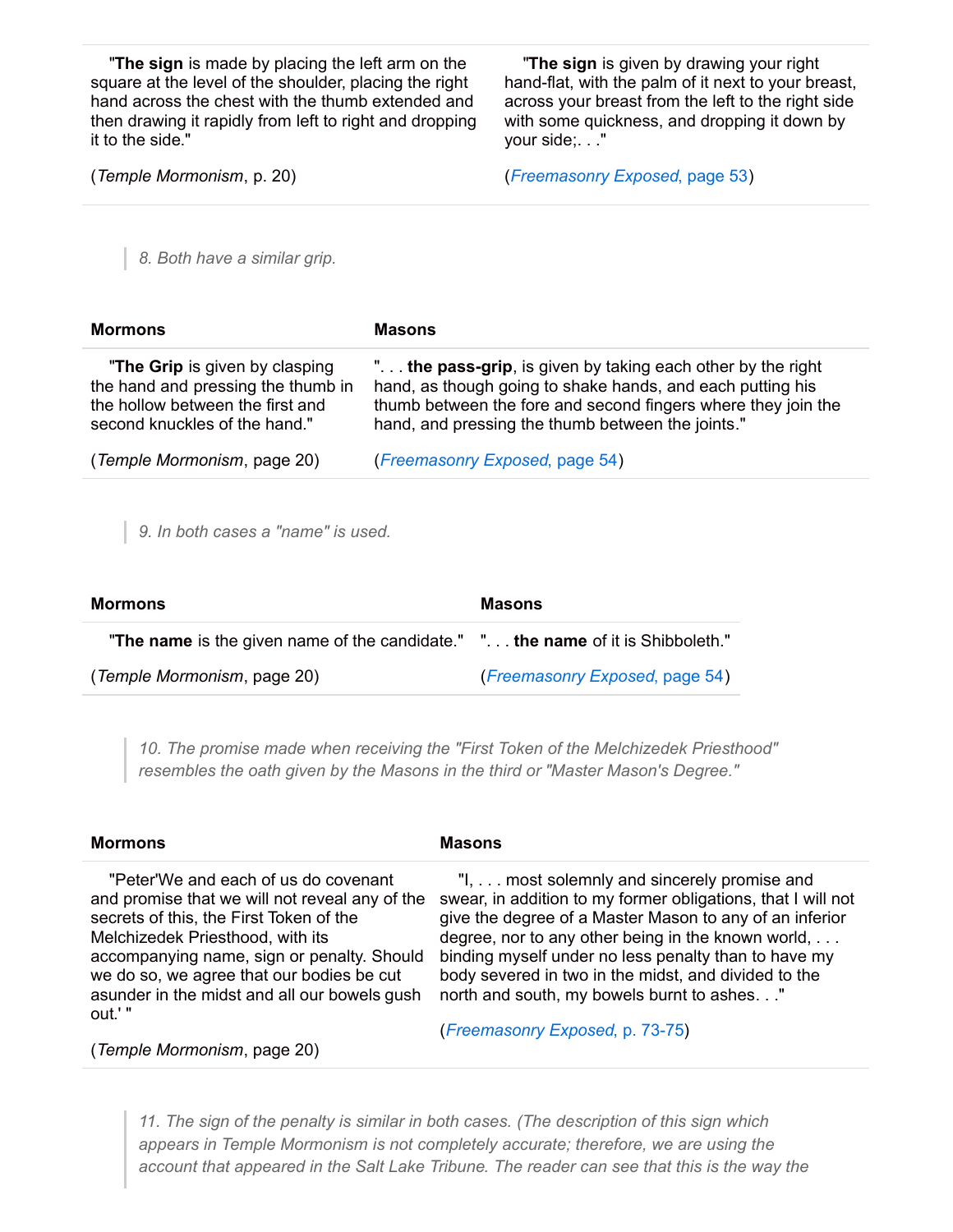| <b>Mormons</b>                                                                                                                                                                                                                                                                                 | <b>Masons</b>                                                                                                                                                                                                                                                                                                                  |
|------------------------------------------------------------------------------------------------------------------------------------------------------------------------------------------------------------------------------------------------------------------------------------------------|--------------------------------------------------------------------------------------------------------------------------------------------------------------------------------------------------------------------------------------------------------------------------------------------------------------------------------|
| "In this, the left hand is placed palm upright,<br>directly in front of the body, there being a right<br>angle formed at the elbow; the right hand, palm<br>down, is placed under the elbow of the left; then<br>drawn sharply across the bowels, and boths<br>hands are dropped at the side." | "The Penal Sign is given by putting the right hand<br>to the left side of the bowels, the hand open, with the<br>thumb next to the belly, and drawing it across the<br>belly, and letting it fall; this is done tolerably quick.<br>This alludes to the penalty of the obligation: 'Having<br>my body severed in twain,' etc." |
| (Salt Lake Tribune, Feb. 12, 1906)                                                                                                                                                                                                                                                             | (Freemasonry Exposed, page 77)                                                                                                                                                                                                                                                                                                 |

*12. In both cases a "name" is used.*

| <b>Mormons</b>                                                                                                                        | <b>Masons</b>                  |
|---------------------------------------------------------------------------------------------------------------------------------------|--------------------------------|
| <b>"The Name</b> of this token is the Son, meaning the Son of God." " the word or <b>name</b> is Tubal<br>(Temple Mormonism, page 20) | Cain."                         |
|                                                                                                                                       | (Freemasonry Exposed, page 77) |

*13. The conversation at the "veil" in the Temple ceremony is very similar to that of the "Fellow Craft Mason" when he is questioned concerning the "grip."*

| <b>Mormons</b>                                             | <b>Masons</b>                   |
|------------------------------------------------------------|---------------------------------|
| "Lord'What is this?"                                       | ". 'What is this?'              |
| "Endowee'The second token of the Melchizedek PriesthoodThe | "Ans. ' <b>A grip</b> .'        |
| <b>Patriarchal Grip or Sure Sign of the Nail."</b>         | " 'A grip-of what?'             |
| "Lord'Has it a name?'                                      | "Ans. 'The grip of a Fellow     |
| "Endowee' <b>It has</b> .'                                 | Craft Mason.'                   |
| "Lord'Will you give it to me?"                             | " 'Has it a name?'              |
| "Endowee'l can not for I have not yet received it.'"       | "Ans. <b>'It has.'</b>          |
|                                                            | " 'Will you give it to me?'     |
| (Temple Mormonism, page 22)                                | "Ans. 'I did not so receive it, |
|                                                            | neither can I so impart it.'    |
|                                                            | (Freemasonry Exposed, page 54)  |

#### $<$ page 161 $>$

*14. Both the Masons and the Mormons have a vow regarding "chastity."*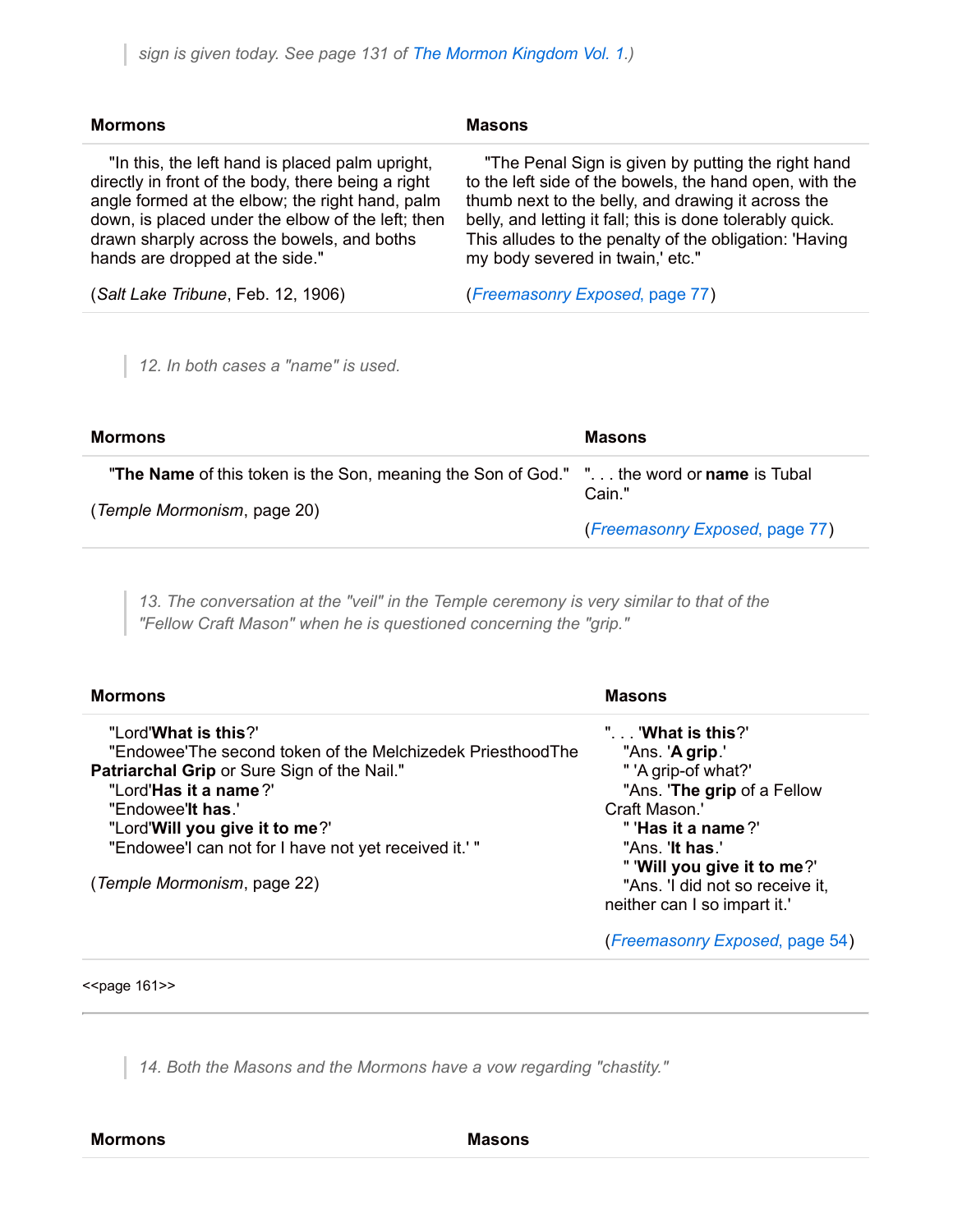" 'You and each of you do covenant and promise that you will not have sexual intercourse with any of the opposite sex except your lawful wife or wives who are given you by the holy priesthood.' "

"Furthermore do I promise and swear that I will not violate the chastity of a Master Mason's wife, mother, sister, or daughter, I knowing them to be such, nor suffer it to be done by others, if in my power to prevent it."

(*Temple Mormonism*, page 21)

(*[Freemasonry](http://www.utlm.org/onlinebooks/captmorgansfreemasonry4.htm#74) Exposed*, pages 74-75)

15. The grip known as "The Sign of the Nail" seems to be similar to one given by Masons in *one of their higher degrees.*

| <b>Mormons</b>                                                                                                                                                                                              | <b>Masons</b>                                                                                                                                                                                                                                                        |
|-------------------------------------------------------------------------------------------------------------------------------------------------------------------------------------------------------------|----------------------------------------------------------------------------------------------------------------------------------------------------------------------------------------------------------------------------------------------------------------------|
| "The Grip is given by placing the thumb<br>of back of hand and the tip of forefinger in<br>the centre of palm, representing the piercing<br>of the hand by a nail. It is called 'The Sign<br>of the Nail.'" | "Grand Commander now explains the grip and word of<br>a Knight of Malta. He says to candidate Thomas, reach<br>hither thy finger, and feel the print of the nails; [they join<br>right hands, and force the first finger into the centre of the<br>$palm;]\ldots$ ." |
| (Temple Mormonism, page 20)                                                                                                                                                                                 | (Richardson's Monitor of Free-Masonry, page 126)                                                                                                                                                                                                                     |

*16. The "Oath of Vengeance" which used to be used in the Mormon Temple ceremony resembles an oath in one of the higher degrees of Masonry.*

| <b>Mormons</b>                                                                                                                                                                                                      | Masons                                                                                                       |
|---------------------------------------------------------------------------------------------------------------------------------------------------------------------------------------------------------------------|--------------------------------------------------------------------------------------------------------------|
| " 'You and each of you do solemnly promise and vow that you<br>will pray, and never cease to pray, and never cease to importune<br>high heaven to avenge the blood of the prophets."<br>(Temple Mormonism, page 21) | "We promise and swear, by the<br>living God, always supreme, to<br>revenge the death of our<br>$ancestor$ ;" |
|                                                                                                                                                                                                                     | (Richardson's Monitor of Free-<br>Masonry, page 188)                                                         |

*17. Both Mormons and Masons change clothing before going through their rituals.*

**Mormons Masons**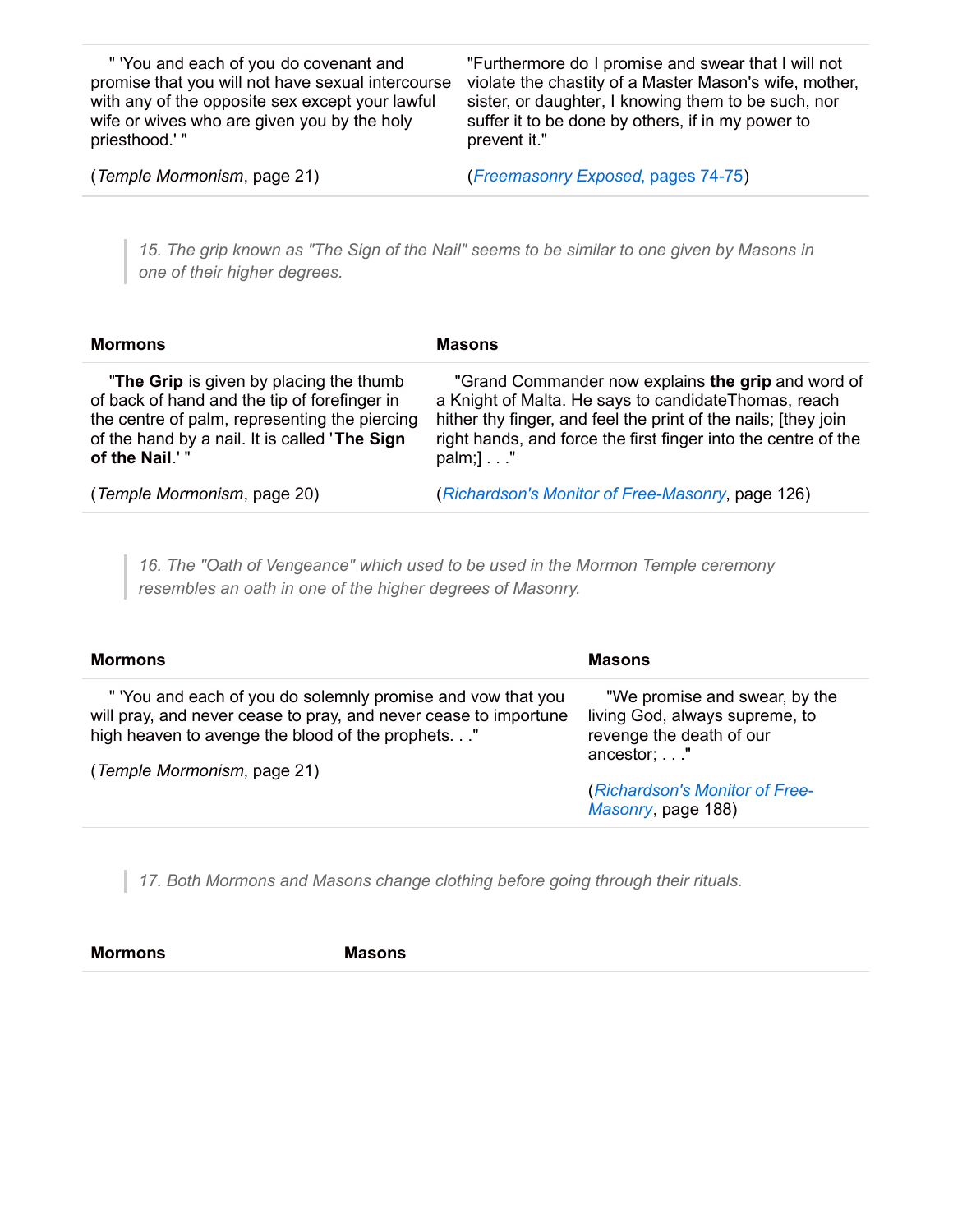"The candidate, being directed to these washing and dressing rooms and having divested himself of all his clothing, awaits his time in the bath. . .

"The candidate then retires to the dressing room, where he puts on

a shirt and a pair of white pants and white stockings."

(*Temple Mormonism*, pages 14- 15)

*18. Both Mormons and Masons use an apron.*

| <b>Masons</b>                                                                                                                                                                                                                                                                                  |
|------------------------------------------------------------------------------------------------------------------------------------------------------------------------------------------------------------------------------------------------------------------------------------------------|
| "The Master returns to his seat while the Wardens are examining the<br>candidate, and gets a lambskin or white apron, presents it to the<br>candidate, and observes, 'Brother, I now present you with a lambskin<br>or white apron. It is an emblem of innocence, and the badge of a<br>Mason" |
| (Freemasonry Exposed, page 24)                                                                                                                                                                                                                                                                 |
|                                                                                                                                                                                                                                                                                                |

*19. In one of the higher degrees the Masons anoint the candidate. This is somewhat similar to the anointing ceremony in the Mormon Temple ritual.*

#### **Mormons Masons**

"The candidate during the time is divested of all his apparel (shirt excepted) and furnished with a pair of drawers kept in the lodge for the use of candidates. The candidate is then blindfolded, his left foot bare, his right in a slipper, his left breast and arm naked, and a rope called a Cable-tow round his neck. . ."

(*[Freemasonry](http://www.utlm.org/onlinebooks/captmorgansfreemasonry1.htm#18) Exposed*, page 18)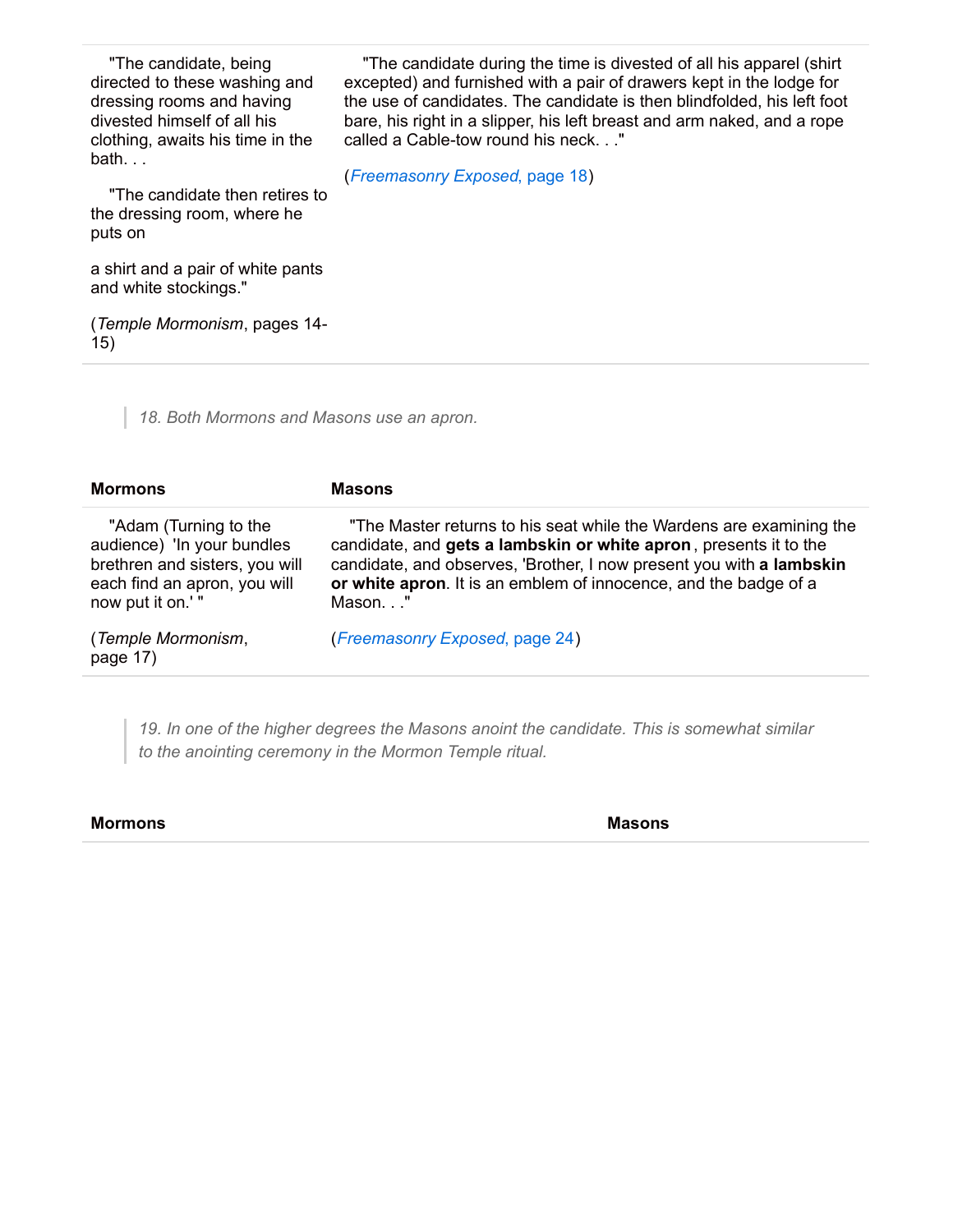"As **the candidate is washed**, the officiant hurries through the lustration ritual. . . the candidate is passed on to another attendant and is anointed with oil. The oil is very definitely applied to the various organs of his body. The pronouncements used in this ceremony are much the same as those used in the lustration ritual."

(*Temple Mormonism*, page 15)

"Master orders the basin of perfumed water and a clean napkin to be brought to him, and directs candidate to wash his hands, which he does. . . .

"Master takes a box of perfumed **ointment** and

anoints candidate on his head, eye, mouth, heart, the tip of his right ear, hand, and foot, and saysYou are now, my dear brother, received a member of our society; . . ."

(*[Richardson's](http://www.utlm.org/booklist/titles/richardsonsmonitoroffreemasonry_up020.htm) Monitor of Free-Masonry*, page 167)

*20. Both Mormons and Masons give what they call a "new name" to the candidate.*

| Mormons                                                                                                                      | Masons                                                  |
|------------------------------------------------------------------------------------------------------------------------------|---------------------------------------------------------|
| "With these garments I give you <b>a new name</b> which is never to be<br>divulged to anyone. The name I shall give you is " | "I also present you with a new<br>name; it is CAUTION;" |
| (Temple Mormonism, page 15)                                                                                                  | (Freemasonry Exposed,<br>page $25)$                     |
|                                                                                                                              |                                                         |

<<page 162>>

*21. In the Mormon Temple ceremony the candidate cannot pass through the veil until he has as given certain signs and words. In the Royal Arch Degree the Masons use veils.*

**Mormons Masons**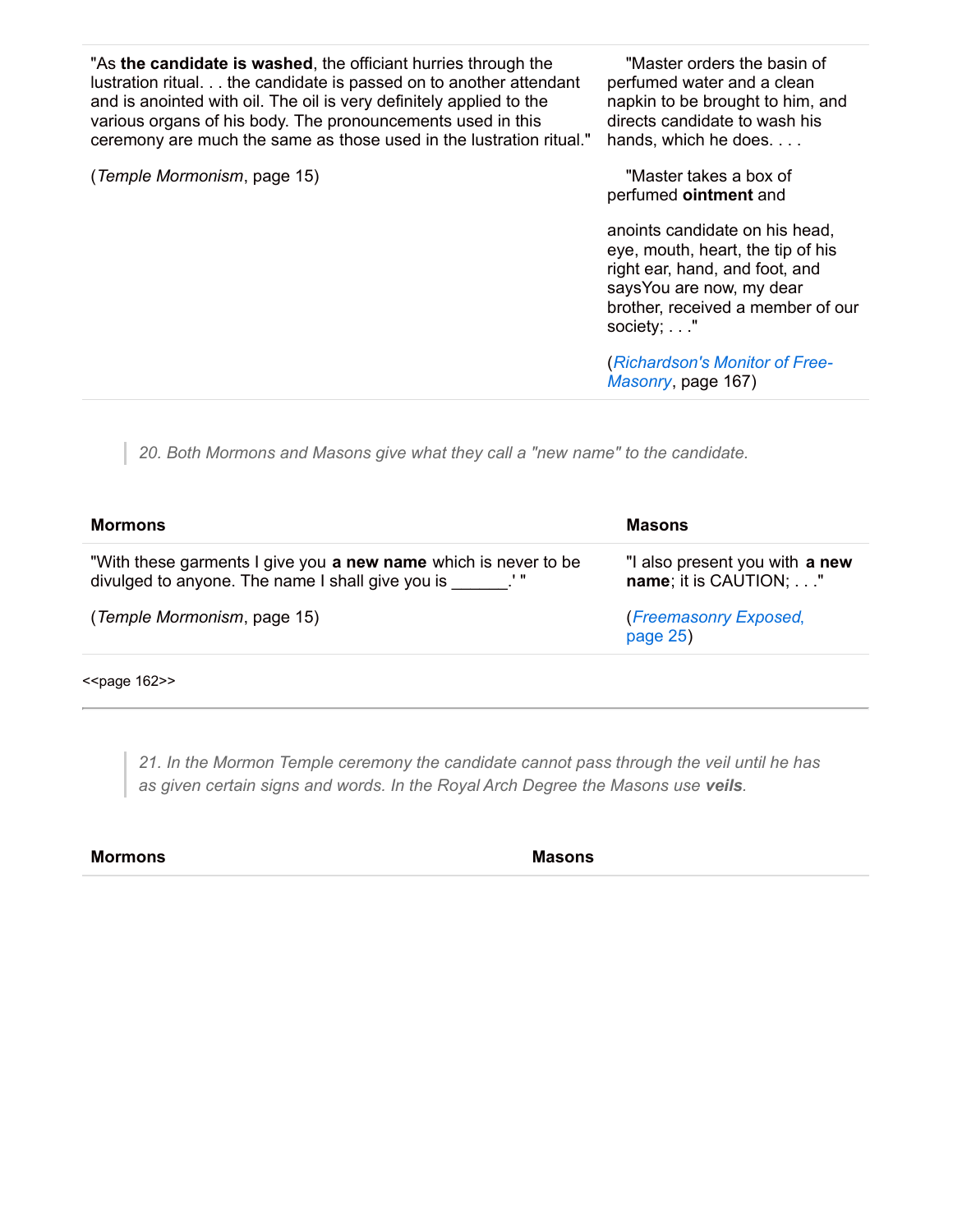| "Principal SojournerCompanions, we will<br>pass on, and make and alarm at the Third<br>Veil. [Stamps nine times.]                     |  |
|---------------------------------------------------------------------------------------------------------------------------------------|--|
| "Master of the Third VeilWho comes<br>there? Who dare approach this Third Veil<br>of our sacred Tabernacle?                           |  |
| "Principal SojournerThree weary                                                                                                       |  |
| sojourners from Babylon, who have come to<br>assist in the rebuilding of the house of the<br>Lord, without the hope of fee or reward. |  |
| "Master of Third VeilHow do you expect<br>to enter?                                                                                   |  |
| "Principal SojournerBy the words, sign,<br>and word of exhortation of the Master of<br>the Second Veil.                               |  |
| "Master of Third VeilGive them.                                                                                                       |  |
| "Principal SojournerShem, Japeth and<br>Adoniram. [Thrusts his hand into his                                                          |  |
| bosom as Master of Second Veil had done.]                                                                                             |  |
| "Master of Third VeilThey are right. You<br>can enter the Third Veil.                                                                 |  |
| "The candidates enter."                                                                                                               |  |
| (Richardson's Monitor of Free-Masonry,<br>pages 76-77)                                                                                |  |
|                                                                                                                                       |  |

*22. In the Mormon Temple ceremony a man represents Adam. The Masons also have a man who personates Adam in the degree of "Knight of the Sun."*

| <b>Mormons</b>                                                                                                | <b>Masons</b>                                                                             |  |
|---------------------------------------------------------------------------------------------------------------|-------------------------------------------------------------------------------------------|--|
| "Elohim This man who is now being operated upon is<br>Michael. When he awakes he. will be known as<br>Adam.'" | "Thrice Puissant Grand Master,<br>representing Father Adam, is stationed<br>in the east." |  |
| (Temple Mormonism, page 16)                                                                                   | (Richardson's Monitor of Free-Masonry,<br>page 185)                                       |  |

*23. In the Mormon Temple ceremony a man represents God. In the Mason's Royal Arch Degree a man "personates the Deity."*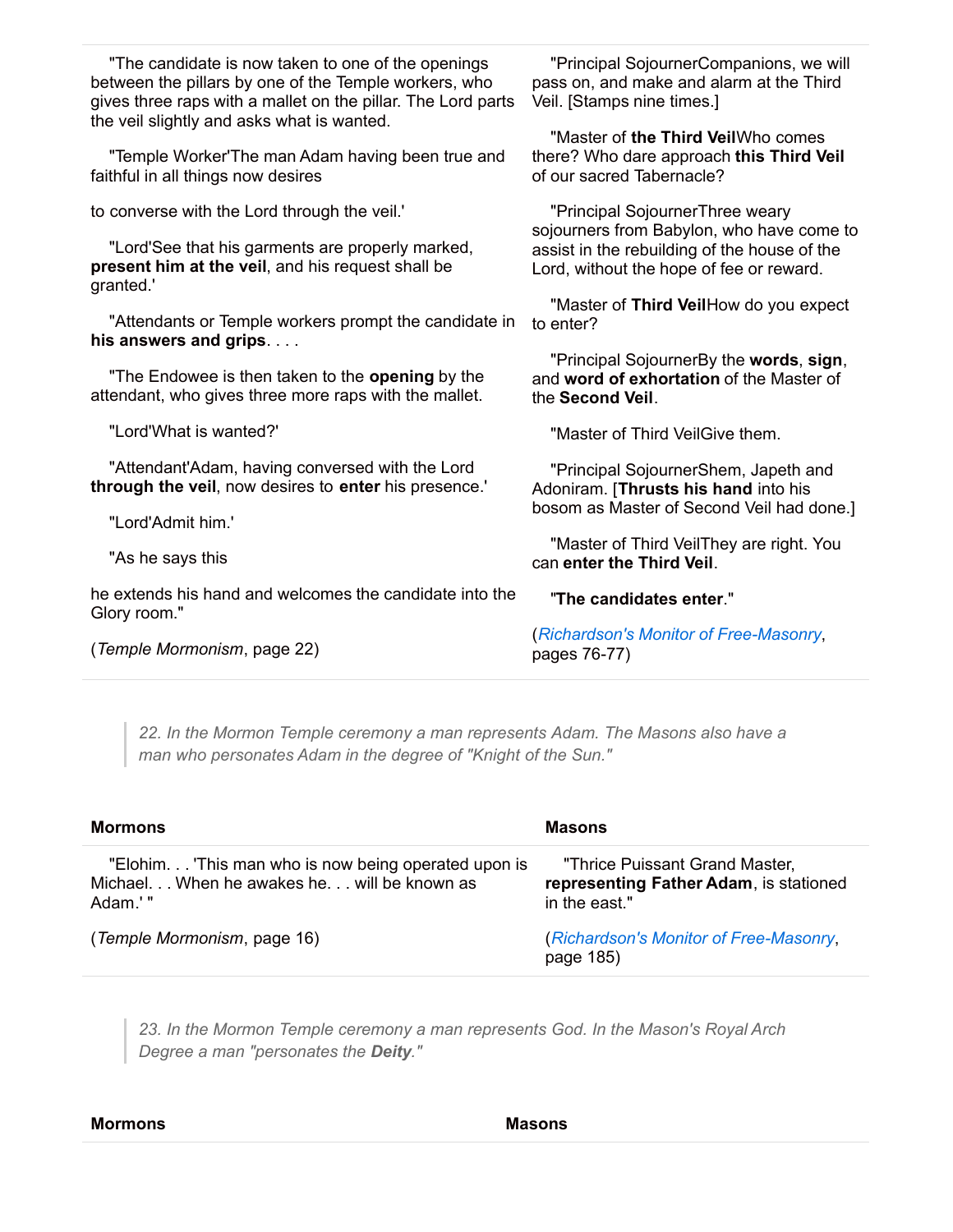"When all is quiet, a man dressed in white flannels, **representing Elohim**, come from behind the curtain. . ."

"One of the members now personates **the Deity**, behind the bush, and calls out Moses! Moses!"

(*Temple Mormonism*, page 15)

(*Richardson's Monitor of [Free-Masonry](http://www.utlm.org/booklist/titles/richardsonsmonitoroffreemasonry_up020.htm)*, page 73)

*24. Both the Mormons and the Masons consider the square and the compass to be extremely important. The marks of the square and the compass appear on the Mormon Temple garments and on the veil.*

| <b>Mormons</b>                                                                                                                                                                                                    | <b>Masons</b>                                                                                                                                                                                        |
|-------------------------------------------------------------------------------------------------------------------------------------------------------------------------------------------------------------------|------------------------------------------------------------------------------------------------------------------------------------------------------------------------------------------------------|
| "We now have the veil explained to us. We are told<br>that it represents the veil of the temple. The marks<br>are the same as those on the garments the compass<br>on the left and the square on the right side." | ". the three great lights in Masonry are the<br>Holy Bible, Square and Compass the<br><b>Square, to square our actions, and the</b><br><b>Compass</b> to keep us in due bounds with all<br>mankind." |
| (Temple Mormonism, page 22)                                                                                                                                                                                       | (Freemasonry Exposed, page 22-23)                                                                                                                                                                    |

Even a Mormon writer, E. Cecil McGavin, is willing to admit that the "square and the compass" appear on Mormon Temple clothing:

*"It is universally known that Mormon temple clothing contain certain marks of the priesthood, including the SQUARE AND COMPASS." (Mormonism and Masonry, page 72)*

*25. In the Masonic ritual the point of the compass is pressed against the left breast of the candidate. The Mormon temple garment has the mark of the compass on the left breast.*

| Mormons                                                                          | Masons                                                                                                                              |
|----------------------------------------------------------------------------------|-------------------------------------------------------------------------------------------------------------------------------------|
| "The marks are the same as those on<br>the garments the compass on the<br>left." | "The candidate then enters, the Senior Deacon at the same<br>time pressing his naked left breast with the point of the<br>compass," |
| (Temple Mormonism, page 22)                                                      | (Freemasonry Exposed, page 19)                                                                                                      |

*26. The angle of the square is pressed against the right breast in the Masonic ritual. The mark of the square appears on the right breast of the Mormon Temple garment.*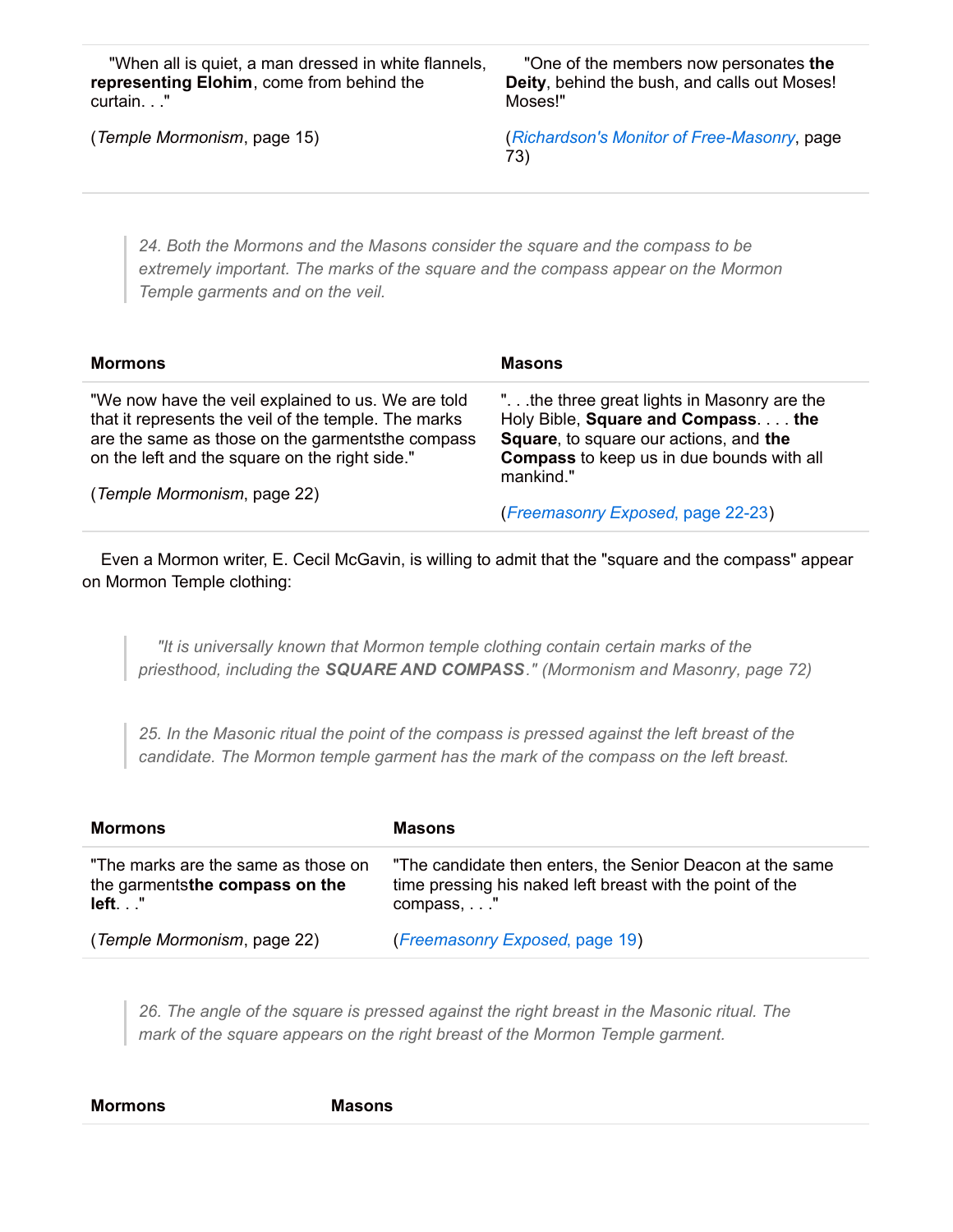| $\mathsf{L}$ the square on the right<br>$side, \ldots$ " | "As he enters, the angle of the square is pressed hard against his<br>naked right breast, " |
|----------------------------------------------------------|---------------------------------------------------------------------------------------------|
| (Temple Mormonism, page<br>22)                           | (Freemasonry Exposed, page 50)                                                              |
| < <page 163="">&gt;</page>                               |                                                                                             |

*27. A mallet is used by both the Masons and the Mormons in their ceremonies.*

| <b>Mormons</b>                                                                                           | <b>Masons</b>                  |
|----------------------------------------------------------------------------------------------------------|--------------------------------|
| "one of the Temple workers,  gives three raps with " he gives a rap with the common gavelor<br>a mallet" | $mallet, \ldots$ ."            |
| (Temple Mormonism, page 22)                                                                              | (Freemasonry Exposed, page 11) |

Other parallels between the Mormon Temple ceremony and the Masonic ritual could be shown, but these should be sufficient to convince the reader that Joseph Smith borrowed from the Masons when he established the endowment ceremony.

In 1934 Anthony W. Ivins, who was a member of the First Presidency of the Mormon Church, wrote a book entitled, "*The Relationship of Mormonism and Freemasonry*." On page 89 of this book, the following statement appears:

*"Whether there are resemblances between the ordinances administered in the temples of the Church and those administered in Masonic temples, the writer does not know. He has made NO EFFORT TO FIND OUT. It is NOT his business to know. While there are many Masons who are members of the Church, he has not at any time asked one of them for information, nor has any one of them ever proffered it. He has read the criticism of no writer who has written on the subject, his limited knowledge has been derived from books written by recognized Masonic authorities. Were he in possession of knowledge of ceremonies regarded as private and sacred by Masons his respect for the men who are connected with the order would seal his lips. . . .*

*the Church of Jesus Christ of Latter-day Saints was NOT influenced by Masonry, either in its doctrines, organization, or the bringing forth of the Book of Mormon." (The Relationship of "Mormonism" and Freemasonry, page 89)*

We feel that Anthony W. Ivins' own statement shows that he was not qualified to write a book concerning "*The Relationship of 'Mormonism' and Freemasonry*" If he "made no effort to find out" what went on in the Masonic ceremonies, how could he know that Mormonism "was not influenced by Masonry"?

The Mormon writer E. Cecil McGavin has written a book which is far better than that written by Anthony W. Ivins. Although we cannot agree with many of his conclusions, we feel that he has compiled a great deal of material that is relevant to the subject. Mr. McGavin is even willing to admit that there are some similarities between Mormonism and Masonry: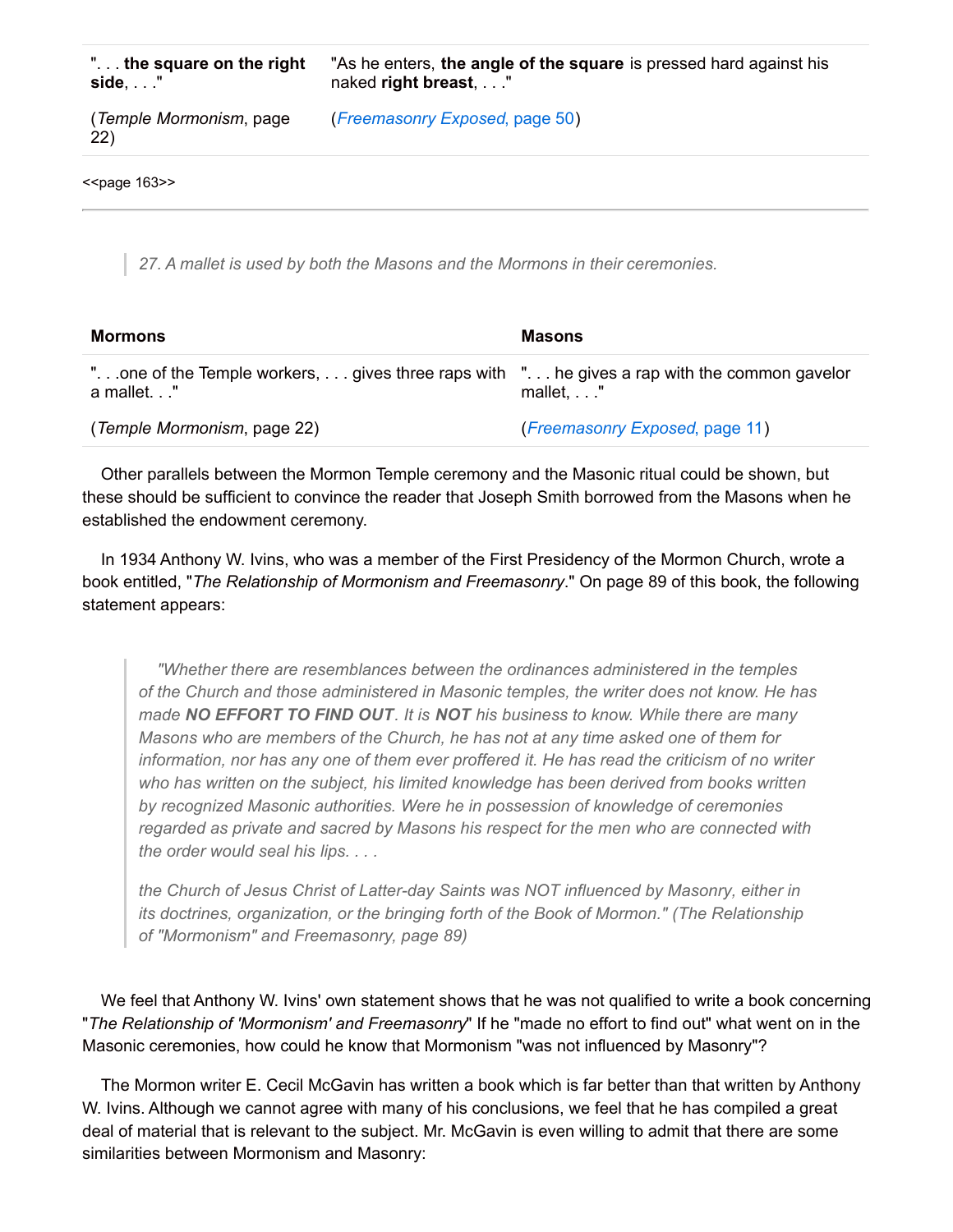*"Numerous, indeed, were the early references to the Temple ritual in the sermons and writings of Joseph Smith. Though*

*a few rudimental principles may have been similar to the Masonic ritual, he opened a vast, new field of wisdom that had certainly been 'hidden for generations.' " (Mormonism and Masonry, page 148)*

## On pages 196-197 of the same book, E. Cecil McGavin states:

*"THE MORMONS, the American Indians, the ancient Essenes, and the early Druids are not the only ones*

*who have 'MASONIC' symbols and PRACTICES IN THEIR RITUALS. . . .*

*"The Odd Fellows and other fraternal orders have their*

*SECRET SIGNS, GRIPS, TOKENS, AND PASSWORDS. The Masons certainly have no monopoly on that vast field of ritual and symbolism that arose during the childhood of the human race and spread into all countries. . . .*

*"*

*It is EVIDENT that the MASONIC ritual embraces a few features that RESEMBLE the rudimental ceremonies of the TEMPLE ENDOWMENT, yet these few points of similarity are largely restricted to the rituals pertaining to the Aaronic priesthood." (Mormonism and Masonsry, p. 196-197)*

## In the preface to the same book, Mr. McGavin stated:

*"Masons who visit the Temple Block in Salt Lake City are impressed by what they call the*

*Masonic emblems displayed on the outside of the MORMON TEMPLE.*

*"*

*YES, THE 'MASONIC EMBLEMS' ARE DISPLAYED ON THE WALLS OF THE TEMPLEthe sun, moon, and stars, 'Holiness to the Lord,' the two right hands clasped in fellowship, the All-seeing eye, Alpha and Omega, and the beehive. Masonic writers tell us the Mormon Temple ritual and their own are slightly similar in some respects.*

*"Without any apologies we frankly admit that there may be*

*SOME TRUTH IN THESE STATEMENTS.*

*"Yes, the public is entitled to an explanation of these mysteries and coincidences."*

### The Mormon Apostle John A. Widtsoe made this comment: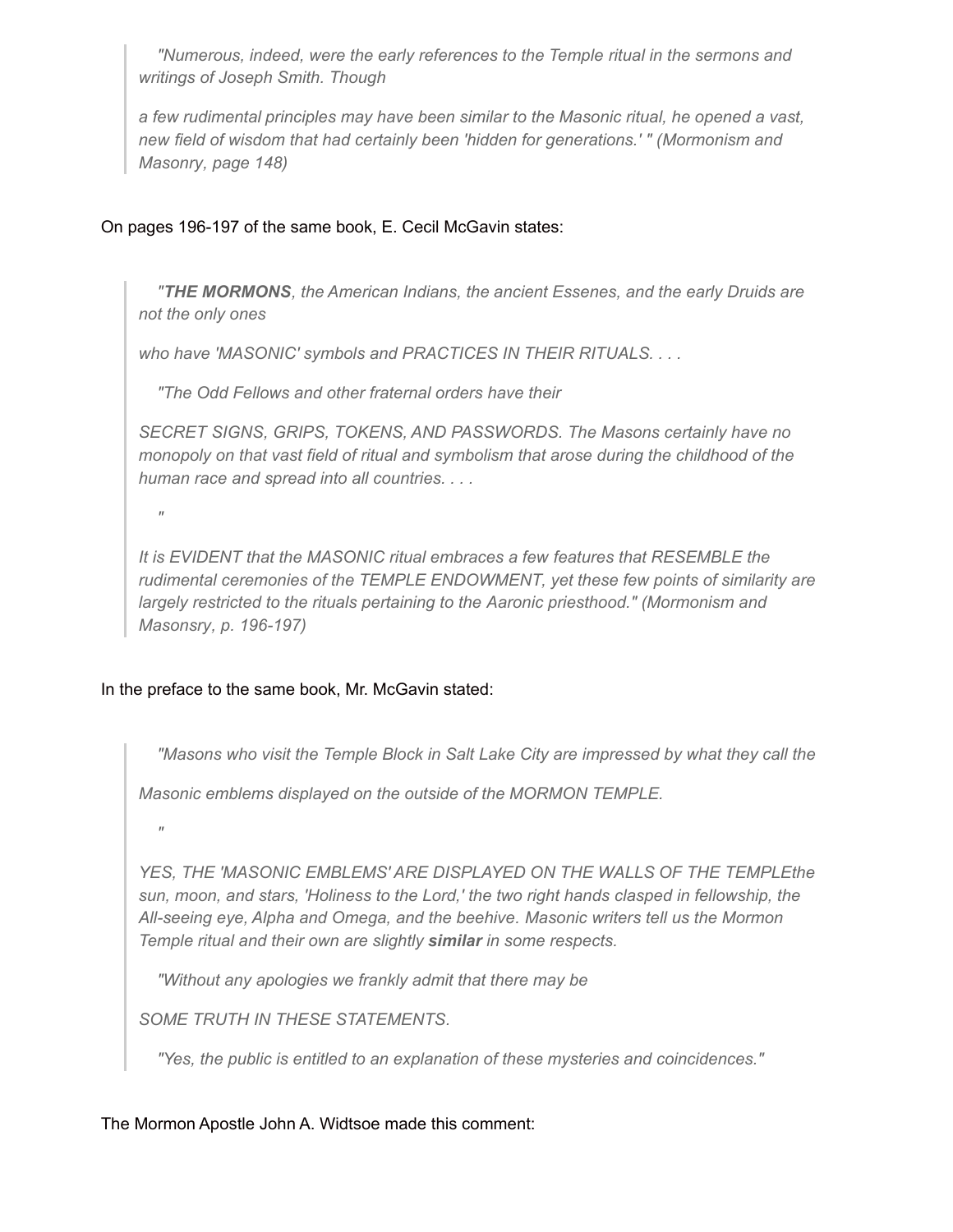*"Fourth,*

*THAT THERE ARE SIMILARITIES IN THE SERVICE OF THE TEMPLE AND SOME SECRET ORGANIZATIONS MAY BE TRUE." (Evidences and Reconciliations, 3 Volumes in 1, p. 112)*

The Mormon historian B. H. Roberts gave the following testimony regarding the Temple ceremony in the "Reed Smoot Case":

*"The CHAIRMAN. The obligations and covenants, whatever they are, then, you are not at liberty to disclose?*

*"Mr. ROBERTS. No, sir. I would be led to regard those obligations as similar to those who perhaps have passed through*

*MASONIC FRATERNITIES, OR ARE MEMBERS OF MASONIC FRATERNlTIES.*

*"The CHAIRMAN. Then your church organization in that particular is a sort of MASONIC FRATERNITY?*

<<br />page 164>>

*"Mr. ROBERTS. IT IS ANALOGOUS, perhaps, in some of its features." (Reed Smoot Case, Vol. 1, page 741)*

## Dr. Hugh Nibley, of the Brigham Young University, has made this statement concerning Mormonism and Masonry:

*"Among the first to engage in the Latter-day Temple work were many members of the Masons, a society that 'is not, and does not profess to be, a religion,' but whose rites present*

*UNMISTAKABLE PARALLELS TO THOSE OF THE TEMPLE. Yet, like the Indians, those men experienced only an expansion of understanding." (What Is a Temple, Brigham Young University Press, 1968, page 247)*

## In footnote 71 on page 248 of the same work. Dr. Nibley stated:

*"Pending the exhaustive study that the subject deserves, we will only say here, that an extensive reading of Masonic and Mormon teachings and history should make it clear to* any reader that the former is the shadow, the latter the substance. The one is literal, the *other allegorical."*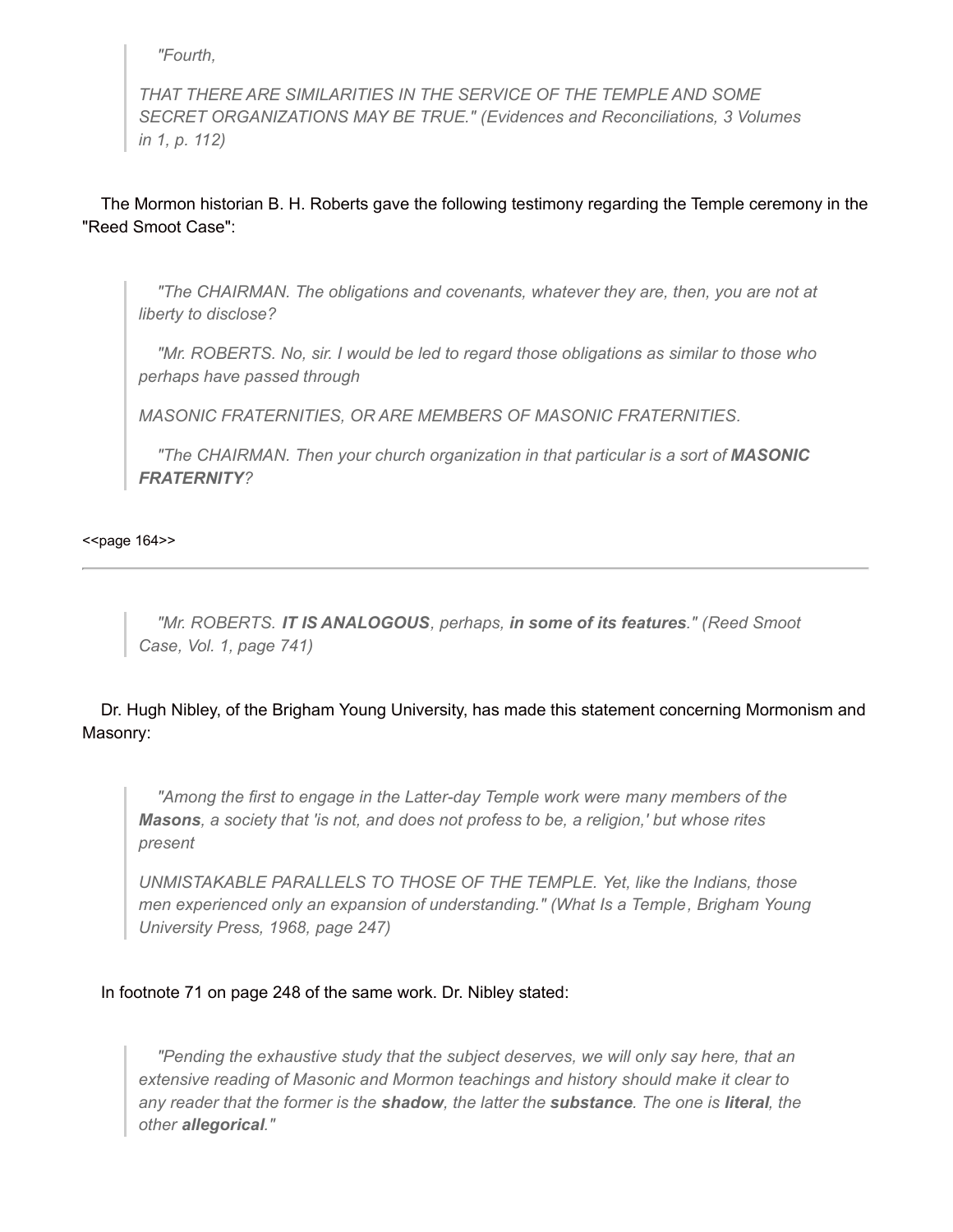Since many members of the Mormon Church were Masons and were familiar with its ritual, Joseph Smith must have realized that he might be accused of stealing the ceremonies from Masonry. In what was apparently, a move to offset this criticism, Joseph Smith claimed that Masonry once had the true endowment and that it had become corrupted through the passage of time. E. Cecil McGavin gives us this information:

*"In the diary of Benjamin F. Johnson, an intimate friend and associate of Joseph Smith, it is recorded that 'Joseph told me that Freemasonry was the APOSTATE ENDOWMENT, as sectarian religion was the apostate religion.' Elder Heber C. Kimball, who had been a Mason for many years, related that*

*after Joseph Smith became a Mason, he explained to his brethren that MASONRY HAD BEEN TAKEN FROM THE PRIESTHOOD." (Mormonism and Masonry, page 199)*

The last part of McGavin's information may have come from Heber C. Kimball's daughter, for she stated that "The Prophet Joseph after becoming a Mason said that Masonry had been taken from the Priesthood." (*Woman's Exponent*, Vol. 12, page 126, as quoted in *Mormonism and Masonry*, by E. Cecil McGavin, p. 99)

In trying to explain why their Temple ritual resembles that of the Masons, some Mormons claim that the endowment was given in Solomon's Temple and that the Masons preserved part of the ceremony. The Mormon Apostle Melvin J. Ballard has been quoted as saying the following:

 $\mathbf{v}$   $\mathbf{r}$ 

*Modern Masonry is a fragmentary presentation of the ancient order established by King Solomon, From whom it is said to have been handed down through the centuries.*

*" 'Frequent assertion that some details of*

*the Mormon Temple ordinances resemble Masonic rites, led him to refer to this subject.' the speaker declared, and he added, 'that he was not sorry there was such a similarity, because of the fact that the ordinances and rites revealed to Joseph Smith constituted a reintroduction upon the earth of the divine plan inaugurated in the Temple of Solomon in ancient days.' . . .*

*" '*

*Masonry is an apostasy from the ancient early order, just as so-called Christianity is an apostasy from the true Church of Christ.' " (The Salt Lake Herald, Dec. 29, 1919, as quoted in Mormonism and Masonry, by S.H. Goodwin, p. 49-50)*

## The Mormon writer E. Cecil McGavin states:

## *"Yes, there may be*

*some similarities in the rituals of the Mormons and the Masons, but those few likenesses in a vast realm of ritual cannot be explained by the fact that Joseph Smith attended a few*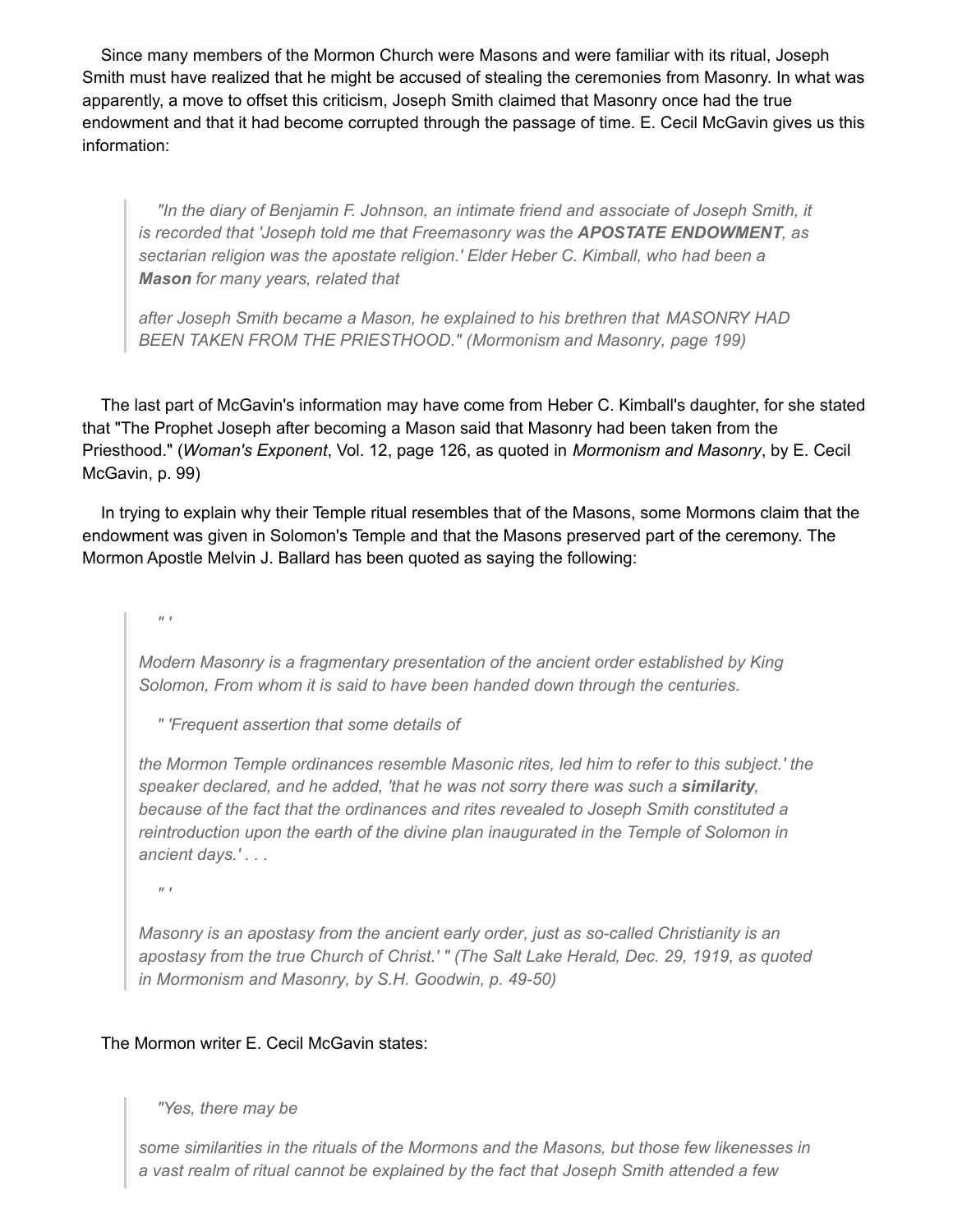*meetings of the Masonic fraternity. In the light of the evidence supplied by Masonic historians, the conclusion is forced upon us that some of the features of the ritual once administered in Solomon's Temple have persisted in Masonry. . . .*

*"Since some of the Masonic ritual has descended from Solomon's time, altered and corrupted by the passing centuries, should one be surprised to find*

*a few similarities when the Temple ritual is again established? . . .*

*"If the facts were available and the original sources extant, it would doubtless be apparent that everything in the ritual of the Mormons that the Masons say was taken from their ceremonies, dates back to Solomon's time." (Mormonism and Masonry, p. 192-194)*

## William J. Whalen has made these comments in rebuttal to E. Cecil McGavin's statements:

*"McGavin accepts the most fanciful claims to antiquity put forth by such discredited Masonic on historians as Mackey, Anderson and Oliver. These early Masonic writers were wont to claim Solomon, Adam, and most of the upright men of the Old Testament as early lodge brothers. Modern Masonic historians date the origin of the lodge in the early eighteenth century and recognize that these pioneer speculative Masons simply adopted the story of the building of Solomon's temple as a dramatic background for their initiations. Fred L. Pick and G. Norman Knight in their Pocket History of Freemasonry admit:*

*"Up to the present time, no even plausible theory of the 'origin' of the Freemasons has been put forward. The reason for this is probably that the Craft, as we know it, originated*

*among the Operative Masons of Britain. No doubt it incorporated from the earliest times shreds of ritual, folk-lore and even occult elements of timeimmemorial antiquity. But it is almost certainly a British product and of British origin.*

#### <<br />page 165>>

*"A few elements in modern Masonry here and there can be traced to the medieval guilds of working masons, but no one with a scholarly reputation would try to maintain that the degree system as it is worked now*

*and as it was worked in Nauvoo in 1842could have possibly been derived from Solomonic rites." (The Latter-day Saints in the Modern Day World, New York, 1964, p. 203-204)*

While some Mormon writers claim that Masonry dates back to the time of Solomon, Anthony W. Ivins, who was a member of the First Presidency of the Church, made this statement: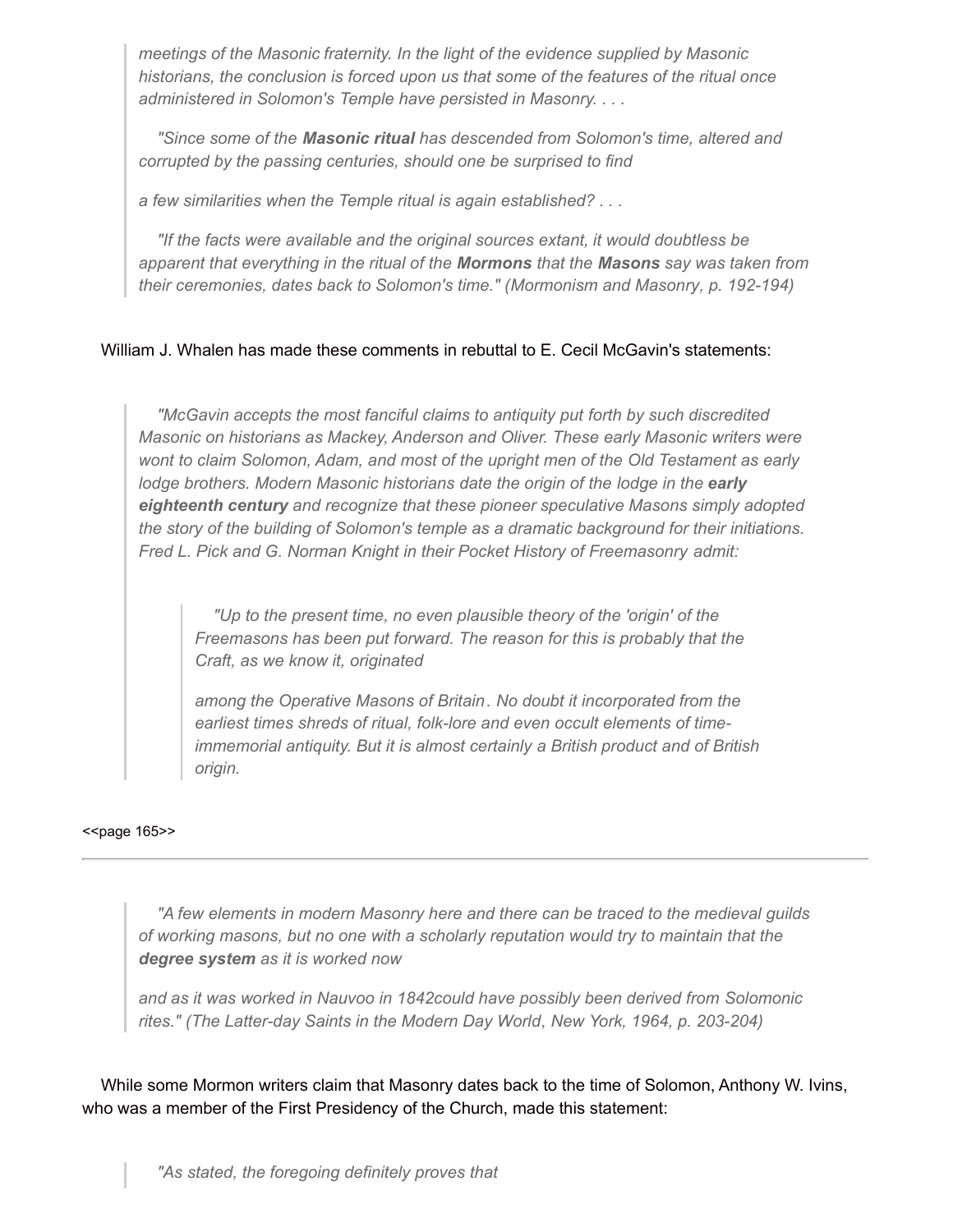*the origin of Freemasonry is shrouded in mystery, that the origin of the craft is based largely upon legends which are not authenticated by reliable evidence. If true, they take us back to the idolatrous worship and pagan practices of Egypt, Greece, and other semi-heathen nations of antiquity." (The Relationship of "Mormonism" and Freemasonry, p. 15)*

## **ONLY ONE EXPLANATION**

We feel that there is only one logical explanation for the many parallels between the Temple ceremony and Masonry, and that is that Joseph Smith borrowed from the Masons. The reader should remember that it was on **March 16, 1842**, that Joseph Smith stated: "

I was with the MASONIC LODGE and rose to the sublime degree." (*History of the Church*, Vol. 4. p. 552) **Less than two months later** (May 4, 1842), Joseph Smith introduced the **Temple endowment ceremony**. According to his own statement, it was in the **SAME ROOM** "where the Masonic fraternity meet occasionally":

*"Wednesday, 4. I spent the day in the upper part of the store, that is in my private office (so called because in that room I keep my sacred writings, translate ancient records, and receive revelations) and in my general business office,*

*or lodge room (that is where the MASONIC fraternity meet occasionally for want of a better place) in council with General James Adams, of Springfield, Patriarch Hyrum Smith, Bishops Newel K. Whitney and George Miller, and President Brigham Young and Elders Heber C. Kimball and Willard Richards, instructing them in the principles and order of the Priesthood, attending to WASHINGS, ANOINTINGS, ENDOWMENTS and the communication OF KEYS, pertaining to the Aaronic Priesthood, and so on to the highest order of the Melchisedek Priesthood, . . ." (History of the Church, Vol. 5, pages 1-2)*

## The Mormon historian B. H. Roberts stated:

*"A photogravure of the 'brick store'*

*in the upper story of which were instituted these sacred ceremonies accompanies this* chapter. In addition to its use as a 'temple' it was also the place of meeting for the Nauvoo *Lodge of FREE MASONS." (Comprehensive History of the Church, Vol. 2, p. 135-136)*

## One woman who was questioned concerning the Temple ceremony gave this testimony:

*"A.. . . I said I received endowments in Nauvoo, IN THE MASONIC HALL, I rather think it was. Yes. sir, I think that was where it was. All the ceremony was performed in the*

*MASONIC HALL. THE WASHING WAS DONE IN THE MASONIC HALL, AND THE ANOINTING WITH OIL.*

*"Q.What furniture was in the Masonic Hall at the time the endowment ceremony was*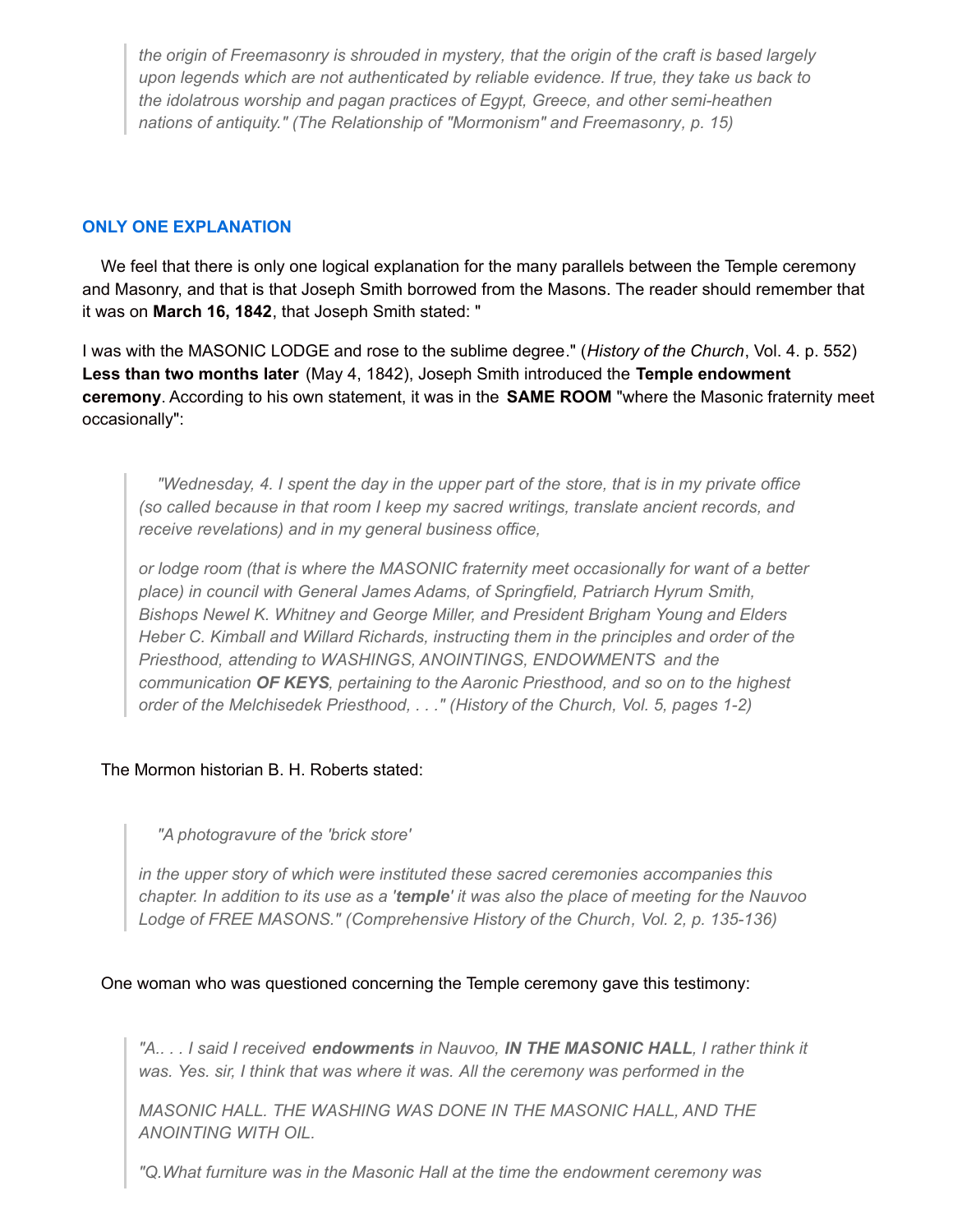*performed?*

*"A.Well, now, if you are expecting me to tell you all about the particulars of what was there in the way of furniture and what was done there,*

you must not expect me to do it any more than you would expect a Mason or an Odd Fellow *or any other member of a SECRET SOCIETY TO REVEAL THE SECRETS OF THEIR ORDER; . . ." (Temple Lot Case, pages 353-354)*

## Wilford Woodruff, the fourth President of the Mormon Church, testified:

*"I do not say there were any washings in the Masonic Temple, but*

*there were meetings held in the MASONIC TEMPLE. THERE WERE CERTAIN ORDINANCES PERFORMED THERE AT THE START, BECAUSE THERE WAS NO TEMPLE BUILT AT THAT TIME." (Temple Lot Case, page 299)*

With this very close connection between Mormonism and Masonry, it is almost impossible to believe that Joseph Smith did not borrow from Masonry in establishing the Temple ceremony. E. Cecil McGavin, however, argues that Joseph Smith did not take an active part in Masonry, and therefore he could not have used Masonry to build up the Temple ritual:

*"Whenever Joseph Smith spoke to his brethren about this subject, he was talking to members of the Masonic fraternity, hundreds of whom were active workers in the lodge, yet he never attended more than six meetings of the lodge after receiving*

*the third degree of Masonry on March 16, 1842. He never took an active part in the fraternity and never received a higher degree than that conferred upon him by Grand Master Jonas at the time the Nauvoo lodge was installed.*

*"It is sheer presumption to maintain that the*

*signs, tokens, keys, and blessings of the Temple ritual, that he frequently spoke about, were to be taken from Masonry." (Mormonism and Masonry, page 135)*

We feel that Joseph Smith probably had some knowledge of Masonry long before he joined the fraternity. Many of his close associates were Masons. The Mormon Apostle Heber C. Kimball was one of Joseph Smith's best friends. According to his daughter, Helen Mar Kimball, he joined the Masons in 1823:

<<br />page 166>>

*"It was in 1823 when he received*

*the three first degrees of Masonry in the lodge at Victor Flats, Ontario Co., New York, and in 1824, previous to receiving all of the rights up to the Royal Arch Masons, the Morgan affair broke out and the Masonic Hall in Canandaigua was burned by anti-Masons, and all their*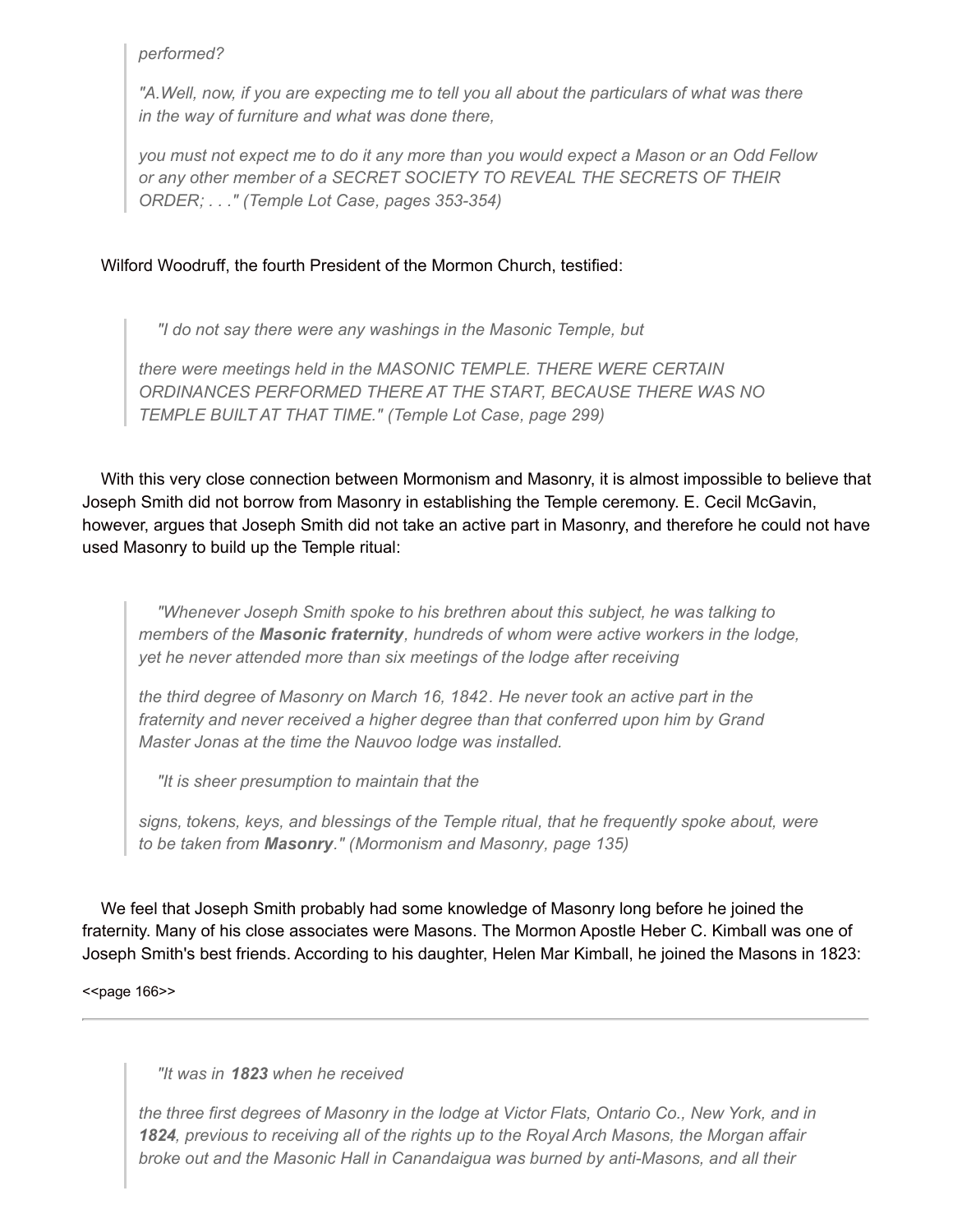*records consumed. . . . 'Not as many as three of us,' father says, 'could meet together, unless in secret, without being mobbed. I have been driven from my houses and possessions with many of my brethren belonging to that fraternity five times, by mobs led* by some of their leading men. . . I have been as true as an angel from the heavens to the covenants I made in the lodge at Victor. . . . I wish that all men were Masons and would live up to their profession, then the world would be in a much better state than it is now.'" *(Woman's Exponent, XII, 126, as quoted in Mormonism and Masonry, by E. Cecil McGavin, page 99)*

## Hyrum Smith, Joseph's brother, was also a member of the Masonic fraternity. Theodore Schroeder stated:

*"At the time of writing the Book of Mormon, Hyrum Smith a brother and co-conspirator of Joseph Smith was already a mason, as also were Heber Kimball and others of the neighborhood who became leading Mormons." (Authorship of the Book of Mormon, reprinted from the American Journal of Psychology, Vol. 30, p. 66-72, January, 1919)*

The Mormon writer Pearson H. Corbett confirms the fact that Hyrum Smith was a Mason in New York:

*"*

*Hyrum Smith received his first three degrees of Masonry in Ontario County, N.Y." (Hyrum SmithPatriarch, Salt Lake City, 1963, page 269)*

Joseph Smith could have learned about Masonry from either his brother or Heber C. Kimball. The Mormon publisher W.W. Phelps was another man who could have taught Joseph Smith a great deal about Masonry. According to Goodwin, Phelps was "a renouncing Mason of the anti-Masonic period and for a time, at least, a bitter foe of the Fraternity." (*Mormonism and Masonry*, page 14)

Joseph Smith probably became well informed concerning Masonry through the newspapers published in his area. The *Wayne Sentinel* contained a great deal about Masonry, and the *Palmyra Freeman* was regarded as an anti-Masonic newspaper. William J. Whalen made this interesting observation:

*"No doubt young Joe Smith witnessed the presentation of burlesque Masonic ceremonies at anti-Masonic rallies near his home. If he did not enjoy such spectacles or hear exposes of Masonic initiations, he would have been one of the few people in that part of New York State to have escaped the pervasive influence of the anti-Masonic movement." (The Latter-day Saints in the Modern Day World, pages 195-196)*

## S. H. Goodwin stated:

*". . .he lived in the very heart of the region affected by the anti-Masonic excitement, 1826- 1830; he was familiar with exposes widely distributed at that time; undoubtedly he, with his neighbors, had often seen 'renouncing Masons' present at great public gatherings what*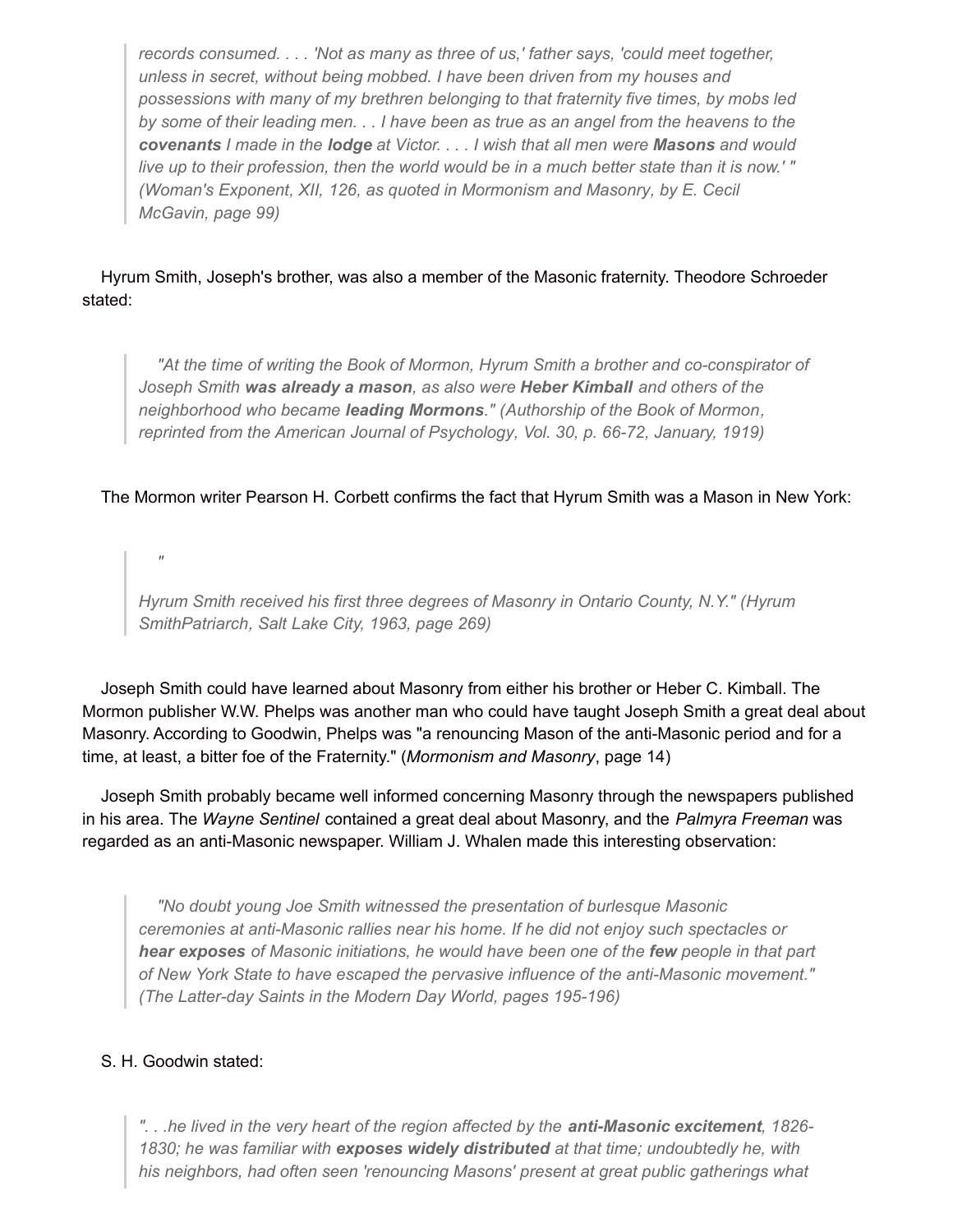*was alleged to be all of the Masonic degrees; beyond question, he frequently attended mass meetings where the speakers vied with each other in depicting the blackness of the Masonic institution, and rehearsing portions of the work, and also, beyond doubt, he joined others in discussing the one topic of community gossip and interest." (Mormonism and Masonry, page 38)*

## On page 51 of the same book, we find this statement:

*"The writer. . . holds that in 'Aditional Studies in Mormonism and Masonry' are indicated the circumstances under which Joseph Smithin common with thousands of other profanesacquired a knowledge of what purported to be the Masonic ritual, as it was repeatedly exemplified in public gatherings by renouncing Masons during the Anti-Masonic furore, beginning in 1826a year before the prophet is alleged to have received the 'golden plates.' And be it remembered,*

*Joseph Smith lived within a few miles of the center of that excitement. And further, there were exposes and innumerable pamphlets and other printed matter dealing with this subject that were widely distributed in New York and adjoining states."*

The reader will remember that William Morgan's expose of Masonry was published in Batavia, New York, in 1827. Joseph Smith could have learned a great deal about the Masonic ritual from this book. We know now that

Heber C. Kimball had a copy of it, for his own daughter stated: "I remember once, when but a young girl, of getting a glimpse of the outside of the **Morgan's book exposing Masonry**, but which my father always kept locked up." (*Woman's Exponent*, XII, 126, as quoted in *Mormonism and Masonry*, by E. Cecil McGavin, page 99)

It is interesting to note that

Morgan's widow became a member of the Mormon Church and lived in Nauvoo. Heber C. Kimball's daughter stated: "In Nauvoo I was acquainted with the widow and daughter of Morgan who exposed Masonry." Fawn Brodie states:

*"The most famous woman in the church was William Morgan's widow, Lucinda, now married to George W. Harris, one of Joseph's key men, and incidentally a Mason of high rank." (No Man Knows My [History](http://www.utlm.org/booklist/titles/nomanknowsmyhistorypaperback_xb010.htm), page 301)*

Strange as it may seem,

Morgan's widow later became one of Joseph Smith's wives. Andrew Jenson, who was the Assistant LDS Church Historian, stated that she was "one of the first women sealed to the Prophet Joseph." (*Historical Record*, Vol. VI, page 233)

<<page 167>>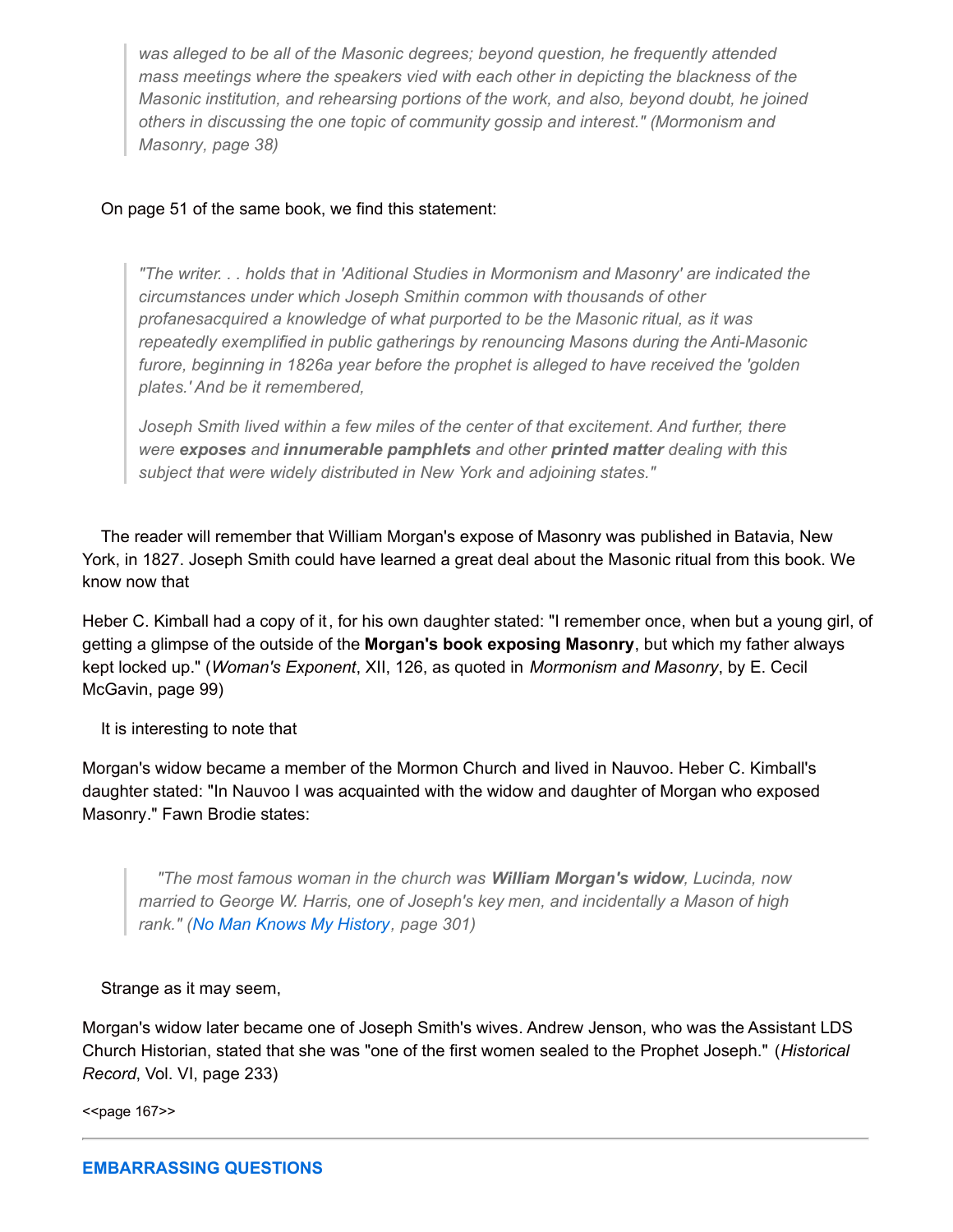The Mormon leaders find themselves faced with several embarrassing questions regarding the Temple ritual and Masonry. Many members of the Church wonder how they can believe in a secret Temple ritual, when the Book of Mormon condemns all secret societies, bands and oaths. In fact, it plainly states that "

the Lord worketh NOT in secret combinations, . . ." (Ether 8:19)

Then, too, there is the question of why Joseph Smith would become a Mason. Besides all of the statements in the Book of Mormon which condemn secret societies, the reader will remember that Joseph Smith joined four others in stating:

*"We further, caution our brethren, against the impropriety of the organization of bands or companies, by covenant, oaths, penalties, or secresies, . . . pure friendship, always becomes weakened, the very moment you undertake to make it stronger by penal oaths and secrecy." (Times and Seasons, Vol. 1, page 133)*

Benjamin F. Johnson claims that Joseph Smith told him that "

Freemasonry was the APOSTATE ENDOWMENT." Why would Joseph Smith join an organization that was in a state of apostasy?

The Mormon leaders now claim that it is not right for members of the Church to join the Masons or other secret societies. Anthony W. Ivins, who was a member of the First Presidency, made this statement:

*"The Mormon Church has no quarrel with Free Masonry or any other organization which is formed for a righteous purpose.*

*It advises its members to refrain from identifying themselves with any secret, oath-bound* society.... It is difficult to serve two masters and do justice to both. (The Relationship of *"Mormonism" and Freemasonry, page 8)*

Joseph F. Smith, who became the sixth President of the Mormon Church, made this statement in 1900:

*"We have passed a resolution that*

*men who are identified with these secret organizations shall NOT be preferred as bishops, or sought for as counselors; the same when it comes to selecting M.I.A. officers. The men who have done this have disqualified themselves and are NOT FIT to hold these offices." (Provo Enquiror, November 12, 1900, as quoted in Mormonism and Masonry, by S.H. Goodwin, page 76)*

## The Mormon Apostle John A. Widtsoe stated:

*"The activities of the Church, in all departments, are sacred, not secret.*

*"This point of view makes it difficult for Latter-day Saints to look with favor upon secret, oathbound societies. The words of the Prophet Joseph Smith are sufficient answer to the*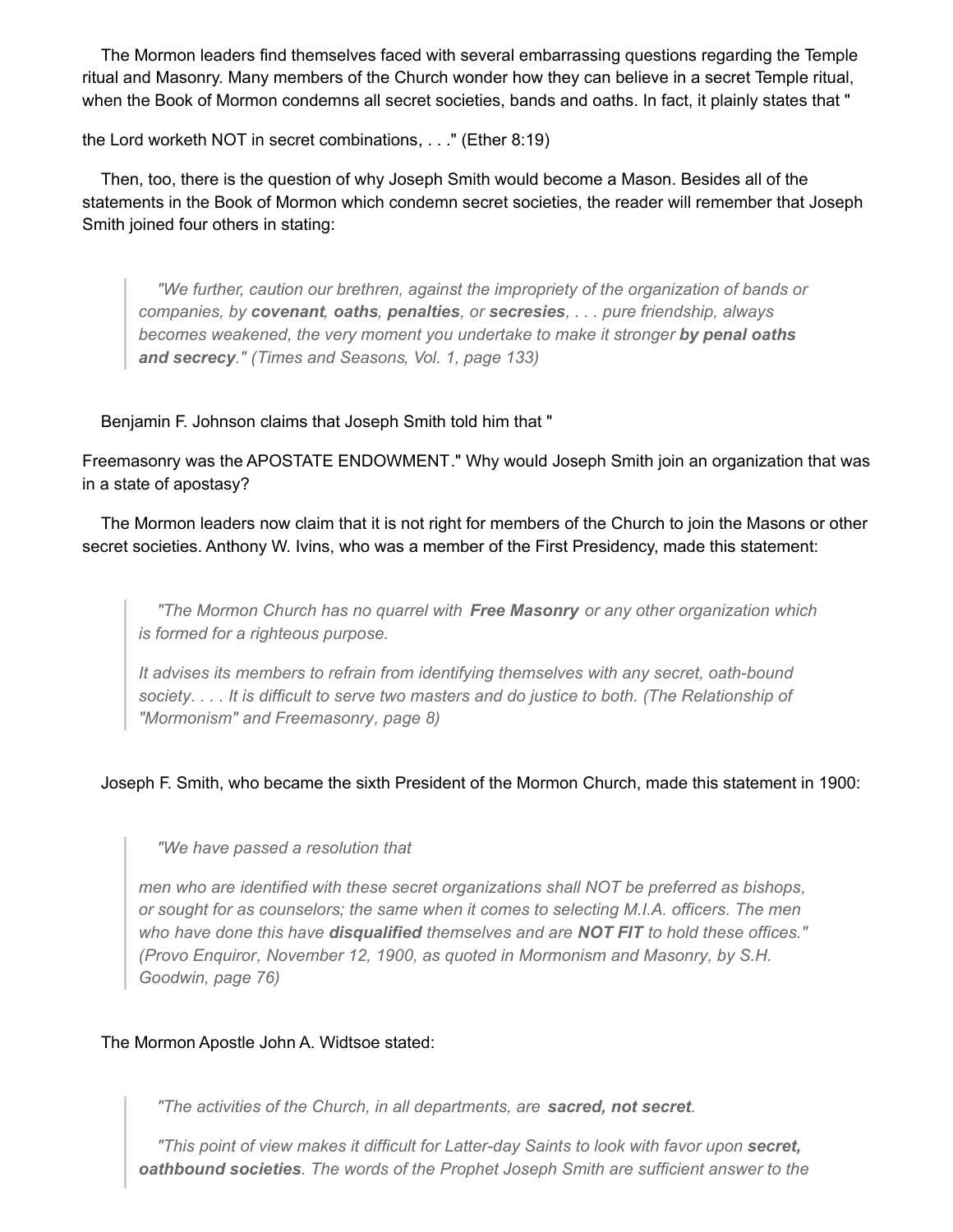*question: (Note especially the last sentence.)*

*"And again, I would further suggest the impropriety of the organization of bands or companies,*

*by covenant or oaths, by penalties or secrecies; . . . Pure friendship always becomes weakened that very moment you undertake to make it stronger by penal oaths and secrecy (Teachings of the Prophet Joseph Smith, p. 146).*

*"Many secret organizations may be actuated by high ideals. None, however, can transcend the ideals of the gospel of Jesus Christ. Therefore, from the point of view of encouraging people to walk uprightly they would seem unnecessary. . . . Sometimes they cause loss of interest in Church duties, for no one can serve two masters with equal interest. . . . Divided allegiance is always unsatisfactory and often dangerous." (Evidences and Reconciliations, pages 213-214)*

It is interesting to note that the same Apostle who made these statements against secret societies had to turn right around and write a chapter entitled, "*Why Did Joseph Smith Become a Mason?*" He claimed that Joseph Smith joined the Masons **to win friends** among "the prominent and influential men of the state" so that the Church would not be persecuted, but he had to admit that "The attempt to win sufficient friends through Masonry to stop persecution **failed**." (*Evidences and Reconciliations*, Vol. 3, pages 114-117)

The reader will note that the Apostle Widtsoe has cited Joseph Smith's words about "the impropriety of the organization of bands or companies, by covenant or oaths, by penalties or secrecies" to use against secret societies. We feel that these same words could be used against the Temple ceremony. The Apostle Widtsoe, however, maintains that "

the temple endowment is NOT secret. All who meet the requirements for entrance to the temple may enjoy it." (*Evidences and Reconciliations*, Vol. 3, page 24) The Apostle Widtsoe's reasoning with regard to this matter is very poor. All secret-societies allow their **OWN members** to participate in their ritual. The Mormon Temple ceremony is kept secret from outsiders, and, after all, isn't this what makes a secret society? Furthermore, members of the Mormon Church who have Negro blood are not allowed to take their endowments , even though they can meet all of the other requirments for entrance into the Temple. [Webeditor: This changed after 1978 when a "revelation" was supposedly given giving blacks the priesthood. See #39 [Messenger](http://www.utlm.org/newsletters/no39.htm)] Many members of the Church maintain that the Temple ceremonies are sacred and not secret. The Mormons, of course, have a right to believe that their ceremonies are sacred, but this does not excuse the fact that **they are secret**. They are just as secret as the ceremonies of any other secret society. We once heard a guide on Temple Square tell the people that the reason they couldn't go into the Temple was that soon everyone would want to go in, and they would not be able to perform their ceremonies with such a crowd coming and going through the Temple. This seemed to satisfy the people, but it was far from the truth. If the guide had been telling the truth, the Church would be willing to make films of the Temple ceremonies so that the people could see them without disturbing the work.

<<page 168>>

They could not do this, of course, for the very nature of the ritual would prohibit such a production. In one part of the ceremony we read (see page 129 of this volume):